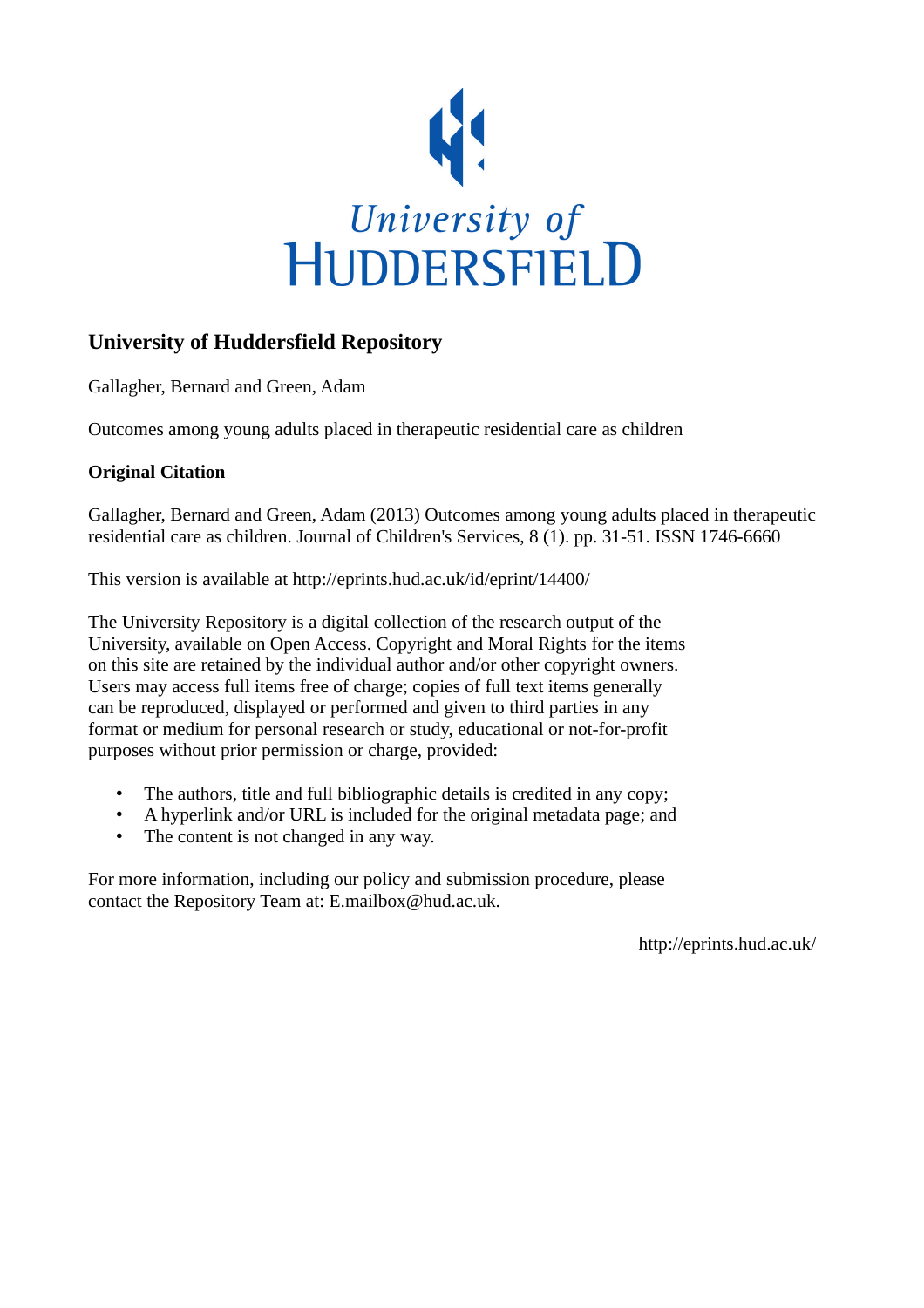# **Outcomes among young adults placed in therapeutic residential care as children**

Bernard Gallagher (lead author)\* and Adam Green\*\*

\*Reader in Social Work and Applied Social Sciences University of Huddersfield

Bernard Gallagher specialises in research on child protection and looked after children, but also carries out studies into child victimisation and child welfare more generally.

Human and Health Research Building, University of Huddersfield, Huddersfield. HD1 3DH

Tel: 0780 133 4847 email: b.gallagher@hud.ac.uk

\*\*Independent Social Work Consultant

Adam Green is a qualified social worker and was a manager in a private organisation providing therapeutic residential care to severely maltreated children. He now works as an independent social work consultant to a range of children's organisations in the public, voluntary and private sector.

## **Acknowledgements**

We would like to thank all of the young people and adults who took part in this study for their willingness to discuss their lives in *The Orchards* and their lives currently; thereby making this important research possible. We would also like to thank all those who helped facilitate contact with these young people and adults.

### **Category**

I believe this paper fits into category [4] – Applied research in children's services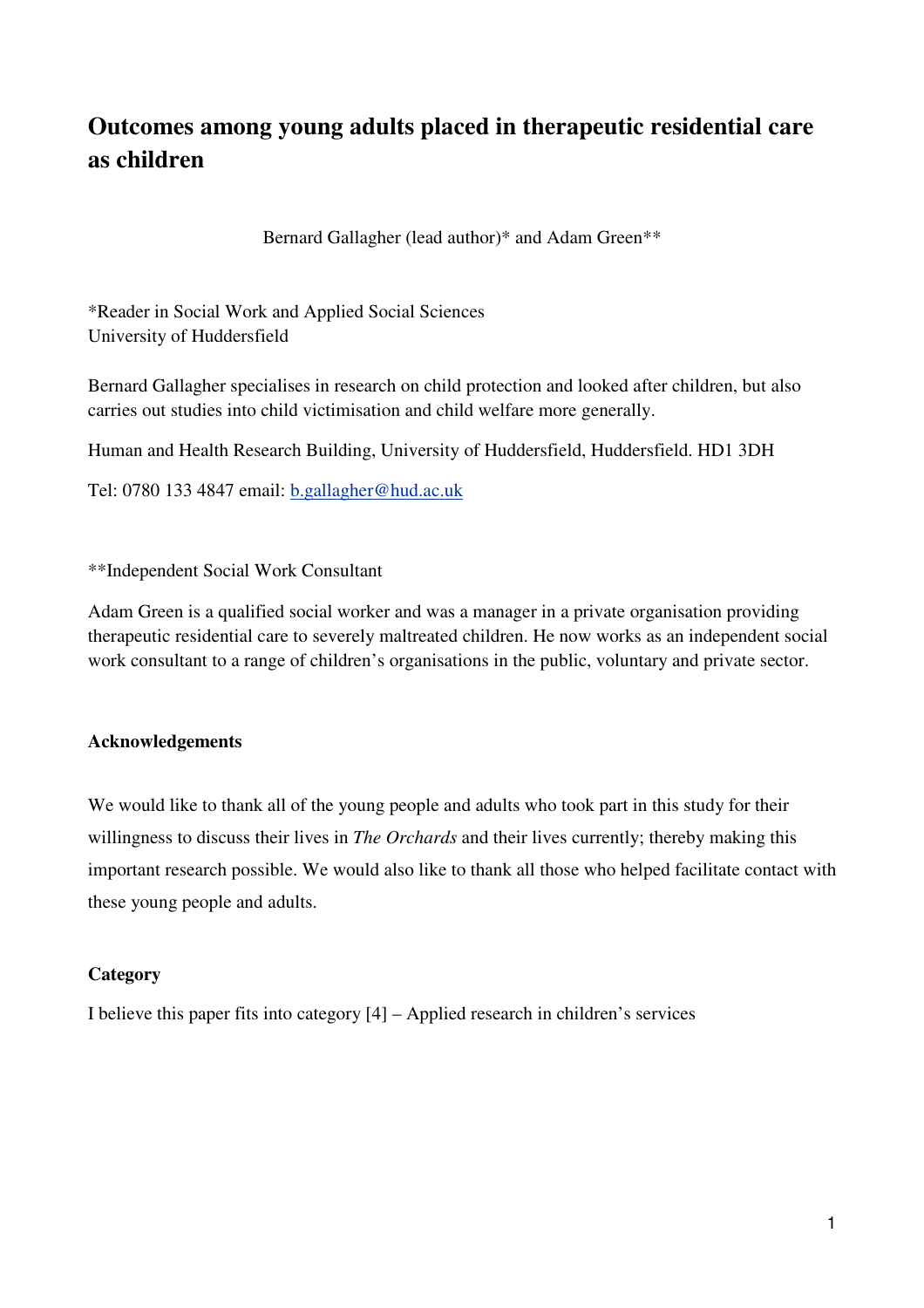# **Outcomes among young adults placed in therapeutic residential care as children**

## **Abstract**

This aim of this paper is to advance knowledge concerning outcomes among the former residents of therapeutic children's homes, especially those located in England. Sixteen young adults who had been resident in one of seven therapeutic houses took part in interviews. It appeared, from the information they gave in these interviews, that their outcomes were good in terms of their emotional and behavioural well-being, physical health, accommodation, and absence of early parenthood and substance use. Some of the young adults also had good outcomes in respect of their education and absence of criminal convictions. A small number of the young adults did less well on these latter two measures but few of them were particularly poor in either of these respects. The young adults had limited contact with their family members. The evidence from this research is that young adults who have been in therapeutic residential care can have good outcomes.

## **Summary**

- Young adults placed as children in therapeutic residential establishments can have good outcomes in terms of their emotional and behavioural well-being, physical health, accommodation, and absence of early parenthood and substance use.
- Some of these young adults can also have good outcomes in respect of their education and the absence of criminal convictions but for other former residents these outcomes are not as good, although none are very poor on either of these measures.
- The young adults have limited contact with family members.
- Policy makers and practitioners should continue to consider the placement of children in therapeutic residential establishments, especially where those children have acute emotional and behavioural needs that arise out of severe maltreatment.

## **Key words**

Looked after children; outcomes; therapy; therapeutic children's homes; residential treatment centers; maltreatment; child sexual abuse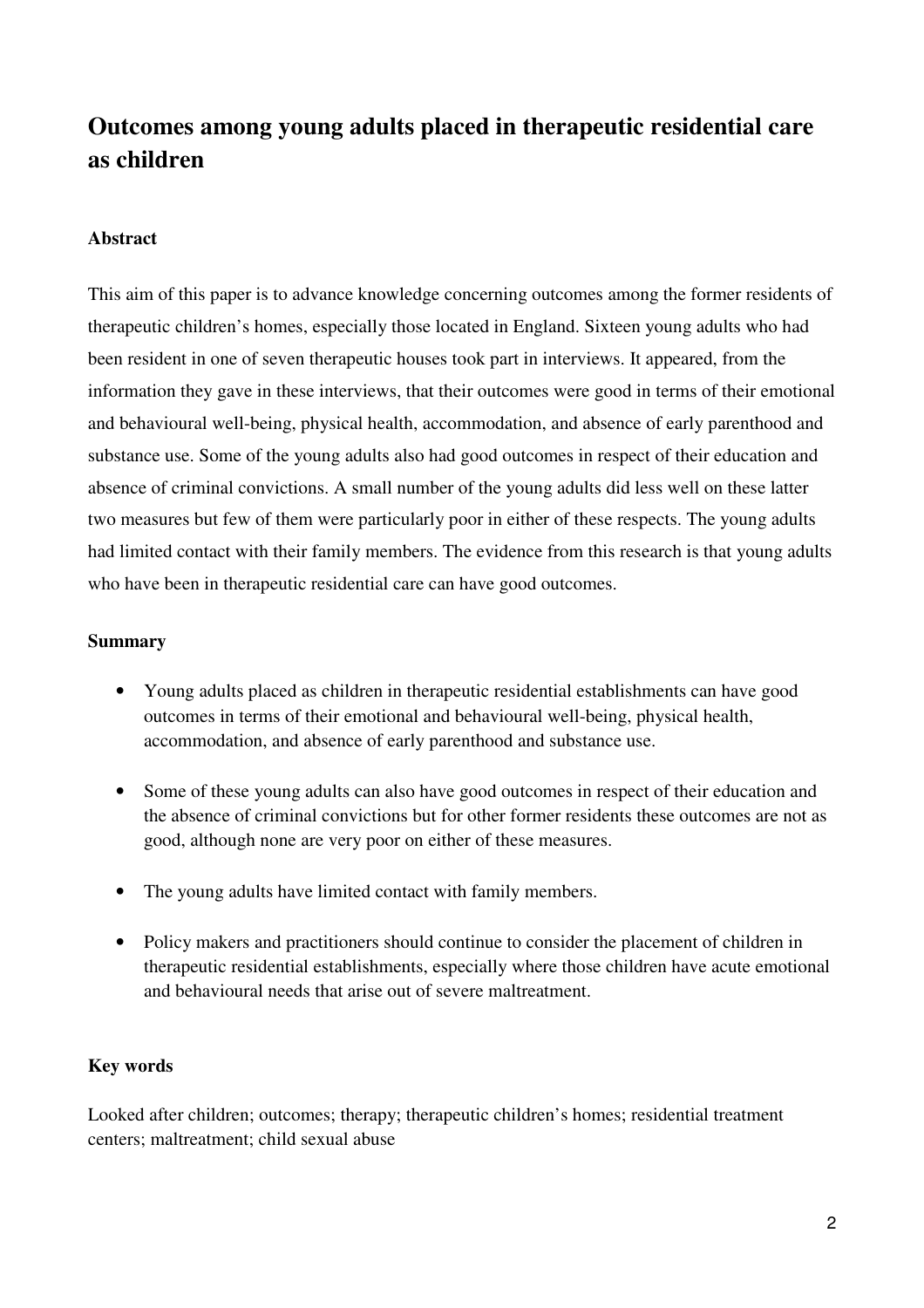## **Outcomes among young adults placed in therapeutic residential care as children**

## **Introduction**

Children who are in the care of the state in England, whether on a voluntary or compulsory basis, are referred to, officially, as *looked after children* (LAC) (Winter, 2006). The majority of these LAC are placed in foster care (Department for Children, Schools and Families (DCSF), 2008). Where LAC have more acute needs, then they tend to be placed in children's homes (Rutter, 2000). Much of the research that has been carried out on this latter group of children (and LAC more generally) has been focused on the care they have received (*processes*) and the impact this care has had upon them (*outcomes*) (Berridge, 2002). The research on LAC's outcomes is quite varied and includes studies of, for example, their education (Jackson and Sachdev, 2001), mental health (Ward, Kasinski, Pooley and Worthington, 2003) and substance use (Ward, Henderson and Pearson, 2003).

Although there has, as a result of this research, been important advances in knowledge and understanding of the impact of care provided within children's homes (Bullock, Courtney, Parker, Sinclair and Thoburn, 2006), there are shortcomings in this literature (Berridge, 2002). Specific groups of LAC have been examined in some studies (Stage, 1999; Schofield, Thoburn, Howell and Dickens, 2007) but there has, in general, been only a limited effort invested in distinguishing between particular categories of children in regards to, for instance, their personal characteristics (Berridge, 2002). Similarly, certain types of children's home have been investigated in a number of projects (Zoccolillo, Pickles, Quinton and Rutter, 1992; Behrens and Satterfield, 2006) but in the main there is not a great deal of knowledge regarding outcomes for residents from particular kinds of children's home (Little, Kohm, Thompson, 2005).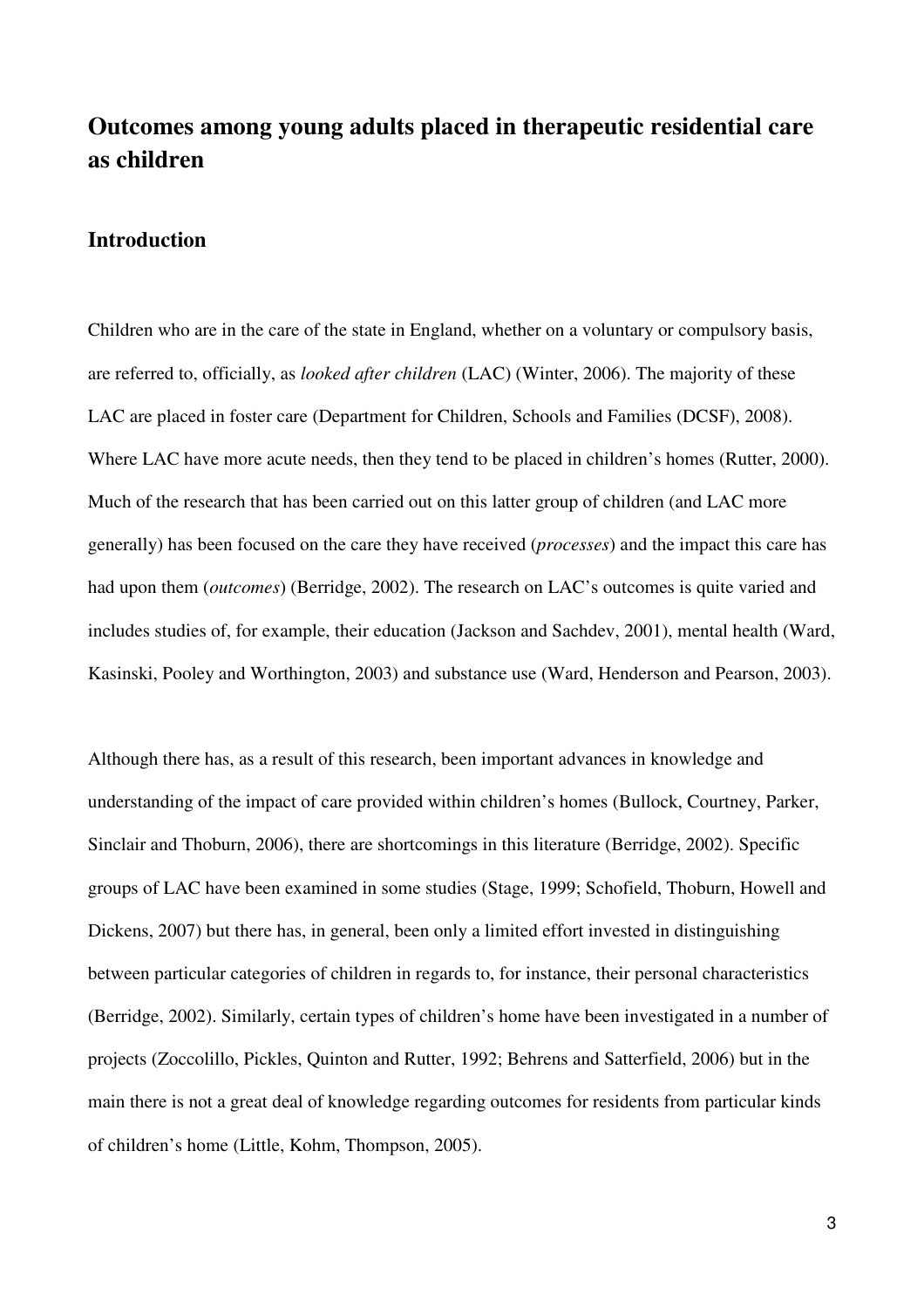There is one group of LAC around whom there has been particularly intense policy and practice concern. These LAC have variously been referred to as having, for example, 'complex' (Horwath, 2000) or 'high support needs' (Osborn and Delfabbro, 2006). They tend to have experienced severe maltreatment or other acute adversity, become looked after as a result, but then go through a series of placement breakdowns (Stanley, Riordan and Alaszewski, 2005; Boyd, Einbinder, Rauktis and Portwood, 2007), which serve only to intensify their emotional and behavioural needs (Osborn and Delfabbro, 2006; Ward, Holmes and Soper, 2008). One of the services often recommended for this client group is placement in specialist establishments, which are referred to by a range of terms, such as therapeutic children's homes (TCHs) in England (Bullock, 2009) and 'residential treatment centers' in the US (Butler and McPherson, 2007).

Between them, these facilities, particularly those in the US, encompass a wide range of provision. This is in terms not only of their overall theoretical perspective (Bates, English and Kouidou-Giles, 1997; Bettmann and Jasperson, 2009) but also the type, frequency and duration of therapy, the disciplines of the professionals by whom it is delivered, and the size of establishments (Bratton, Ray, Rhine and Jones, 2005; Breland-Noble, Farmer, Dubs, Potter and Burns, 2005; Cocker, Scott, Turner and Smith, 2003; Curtis, Alexander and Lunghofer, 2001). As Ward, Kasinski, Pooley and Worthington (2003) have noted, there does appear to be some diversity among TCHs in England. There is, though, a lack of information as to the nature of these services (Bullock, 2009). The indication, from what data does exist, is that there is less variation among English TCHs than there is among their US counterparts (Little and Kelly, 1995). It is important that the likely existence of differences between England and the US is borne in mind when comparing these two systems of therapeutic residential care to children. All of these establishments (in England, the US and elsewhere) are, however, marked out from more general children's homes is that they offer one or more dedicated interventions that are designed to address their residents' acute needs.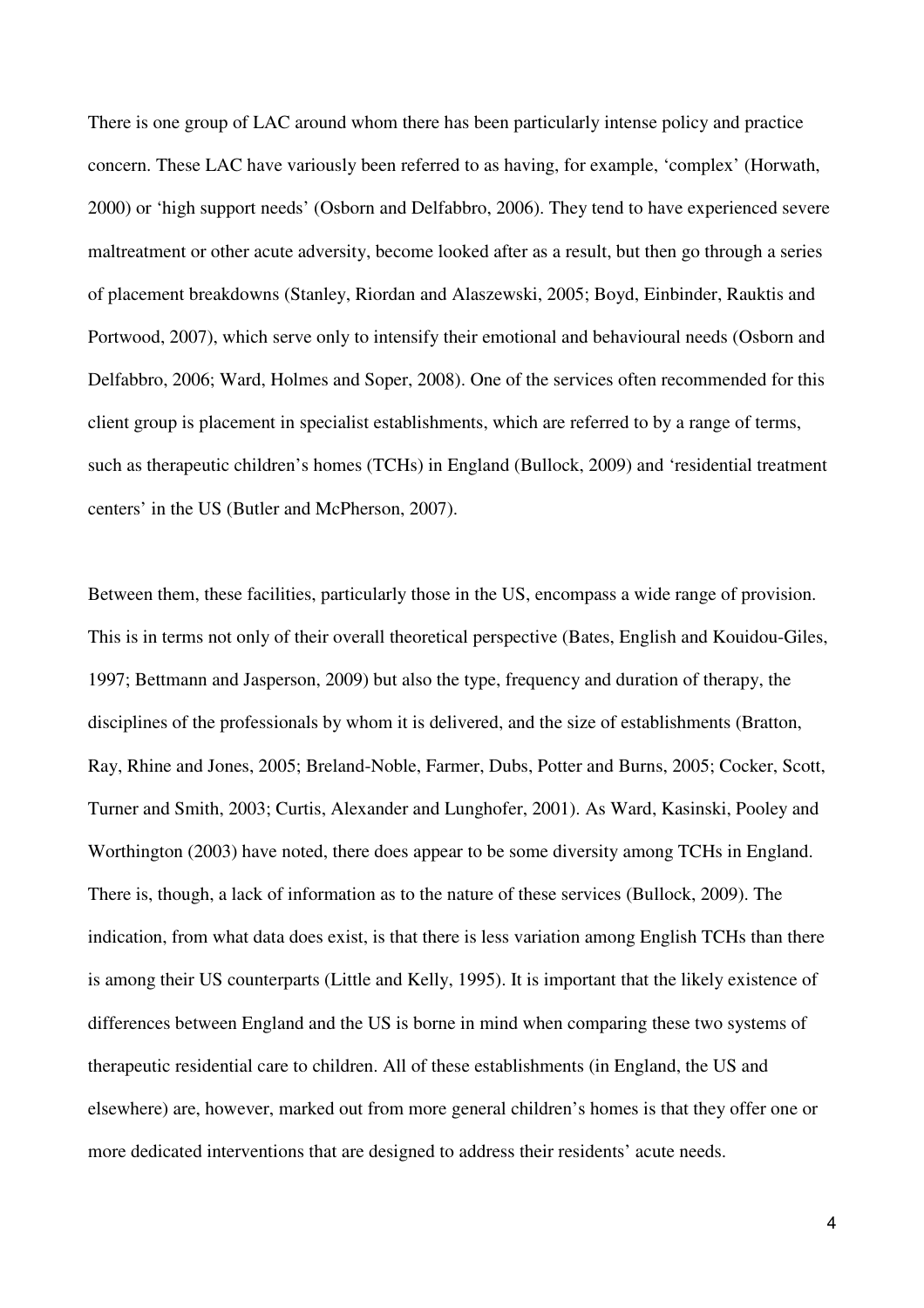Research on the effect of TCHs is mixed. Evidence of positive outcomes for children from TCHs has been provided in a number of studies (Behrens and Satterfield, 2006; Handwerk, Huefner, Ringle, Howard, Soper, Almquist and Chmelka, 2008) and research reviews (Knorth, Harder, Zandberg and Kendrick, 2008; Bettmann and Jasperson, 2009). Some researchers have reported more varied findings on the impact of TCHs (McCurdy and McIntyre, 2004; Boyd, Einbinder, Rauktis and Portwood, 2007). Other authors, again both in discrete studies (Little, Kohm and Thompson, 2005; Andersson, 2007) and research reviews (Frensch and Cameron, 2002; Montgomery, Gardner, Bjornstad and Ramchandani, 2009), have gone further and argued that TCHs have little or no effect. This has led a number of authorities to conclude that the evidence base as to the effect of TCHs is, overall, not well developed (Smith, Duffee, Steinke, Huang and Larkin, 2008; Butler, Little and Grimard, 2009). Butler et al, for instance, say of residential treatment that 'its efficacy remains largely unsupported' (p.75).

A further substantial issue with the research literature is that there are very few studies from outside the US (Hair, 2005). It has been widely reported that there is only one study of a TCH in England, which is the account of the *Caldecott Community* by Little and Kelly (1995). Contrary to these claims, there is other research, such as Gallagher, Brannan, Jones and Westwood's (2004) examination of educational provision for children in a TCH, but such work, whether in England or any other country, except the US, is rare (Gallagher and Green, 2012).

There have been many calls from policy, practice and research quarters for TCHs to be evaluated; to assess the quality of the service they provide and to determine the effects of this service on children's outcomes (Boyd, Einbinder, Rauktis and Portwood, 2007; Hair, 2005). As suggested above, though, there has, in general, been little effort invested in assessing TCHs, either through one-off evaluations (of individual establishments) or via more extensive research studies. This is part of a more general failure to evaluate interventions with children post-service (Brown and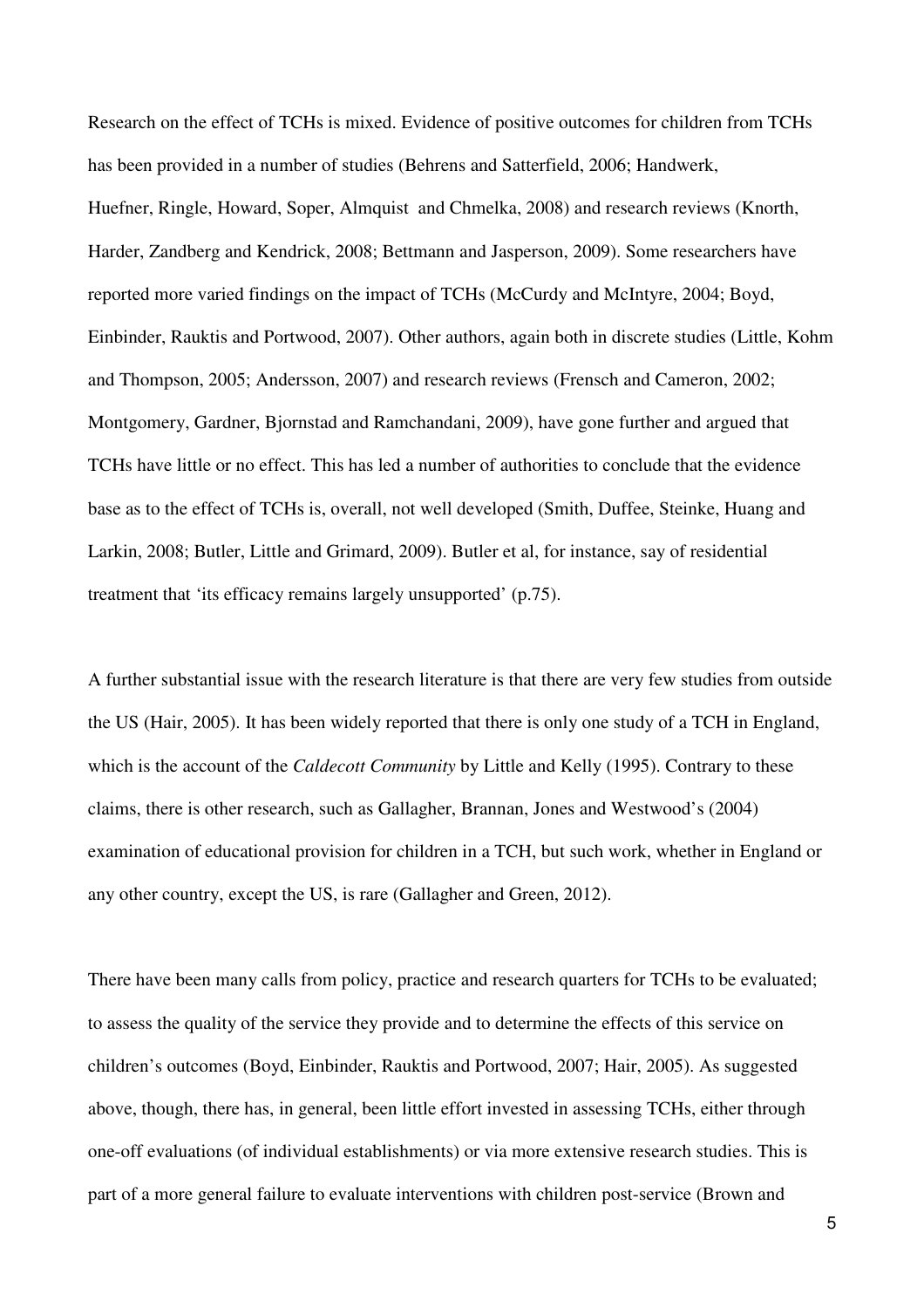White, 2006). This paper, and the research upon which it is based, stem originally from the desire of the owners of an organisation providing therapeutic residential care to children to evaluate the service they had, and were, providing. The organisation had been in operation for a fairly lengthy period and had cared for a relatively large number of children. Many of these children had left the TCH and some of them several years ago. This meant that the owners of the TCH had an opportunity to gauge the outcomes of former residents after a relatively long period of time had elapsed, and thereby measure them in a quite meaningful and substantial way. The ultimate aim of the owners, in initiating this evaluation, was to identify ways in which their service to children could be improved, which might, in turn, enhance their outcomes. This study does, however, also go some - albeit modest - way towards addressing the general dearth of knowledge that surrounds TCHs. More specifically, the paper contains data on outcomes in respect of children who had been placed in a TCH; outcomes are examined from a wide variety of perspectives; and the TCH was outside the US (in England).

## **The setting and residential model**

This paper is based upon seven therapeutic children's houses, all of which were run by a single, private sector organisation, that will, for the purposes of this paper, be referred to under the pseudonym of *The Orchards*. All of the houses were geographically and operationally separate from one another. There were 3-5 children in each house. Of the seven houses, five were mixed sex and two were single sex. Each house had a fixed team of staff comprising one manager, one deputy manager and a number of residential social workers. The staff-to-child ratios were high with 3-4 adults on duty at any one time during the day and two of these sleeping in the house overnight.

*The Orchards* provided what was referred to as an 'integrated model of care' (Rymaszewska and Philpot, 2006). This model comprised three major and strongly inter-linked components: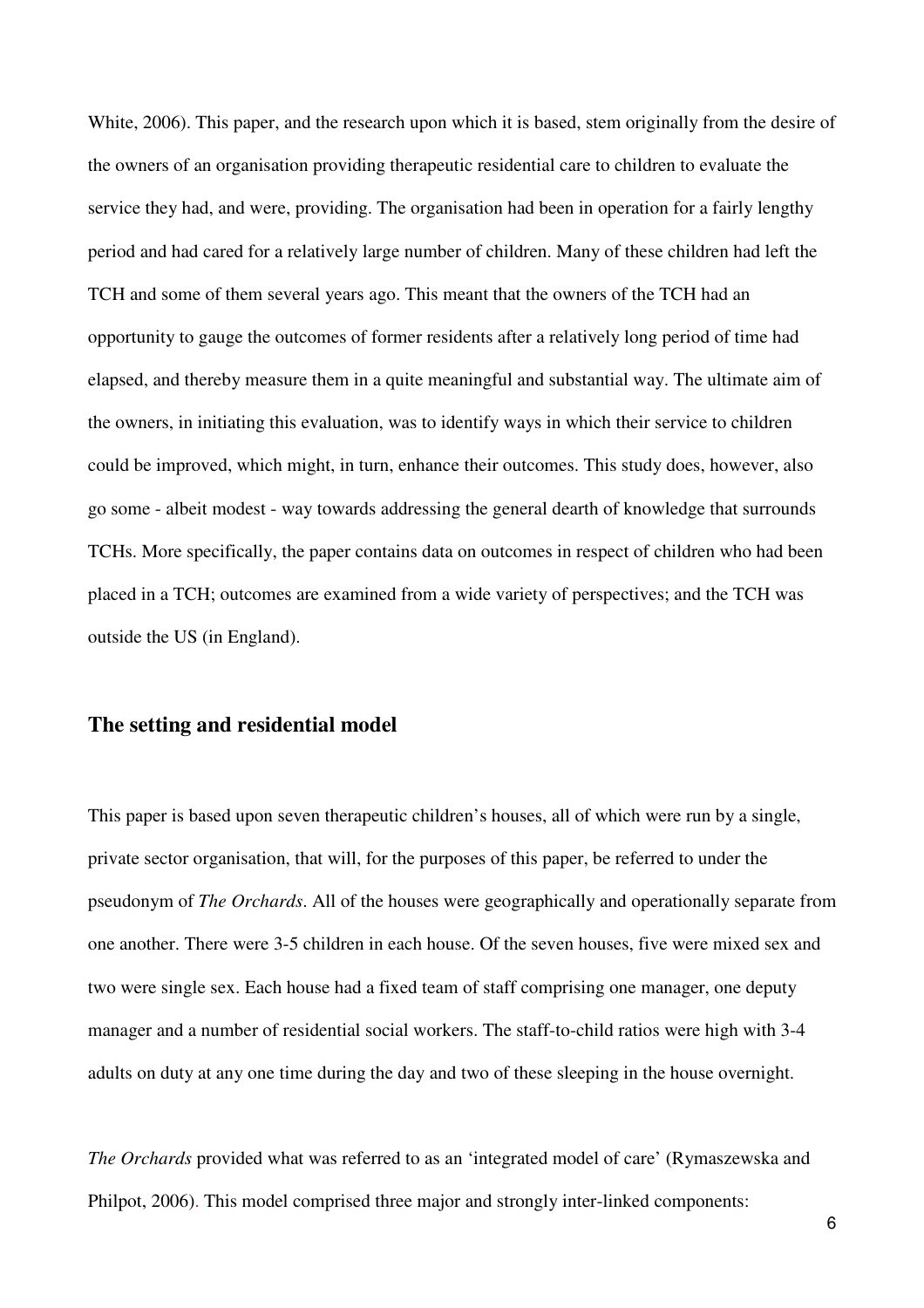therapeutic parenting, formal therapy sessions and life story work (LSW). The therapeutic parenting provided by the staff was designed to give the child not only the 'physical environment of an ordinary [family] home' but also to 'fill gaps in the provision of nurture and attachment of which these children have been so severely deprived' (Pughe and Philpot, 2007). The staff were responsible for all aspects of the children's care and the running of the house. This included the children's physical and emotional well-being; taking them to and from school, and any other activities they might be involved with in the community; liaising with other professionals, such as social workers, and family members; and undertaking practical tasks such as cooking and cleaning. Each child had a *key carer* within the staff group, who had particular responsibility for their care. There were no other workers, for example domestic staff, employed in a house. Almost all of the children attended schools in the community and each child was accompanied in school by a support worker, employed by *The Orchards*, who would assist them with their education and help deal with any issues if they arose. One of the principle aims of the owners of *The Orchards* was to ensure that the children's lives were as 'normal' as possible and this embraced making each house like a family home. Despite this, the children were - primarily because of their highly sexualised behaviour subject to considerable supervision. Children were, for example, not allowed into one another's bedrooms; there were alarms on bedroom doors to monitor children's movements; and children were always accompanied when they engaged in any community-based activities.

The therapy sessions the children were provided with were based upon play and the expressive arts (Rymaszewska and Philpot, 2006); namely, play, music, art, dance and drama. A therapist, when working with a child, would seek to occupy the 'space' between the child's 'inner and outer world' (Tomlinson and Philpot, 2008, p.72). As unconscious images, in symbolic form, began to emerge from the child, in the course of these sessions, so the therapist would attempt to build a relationship with the child. This would enable the therapist to explore the child's inner world, and in particular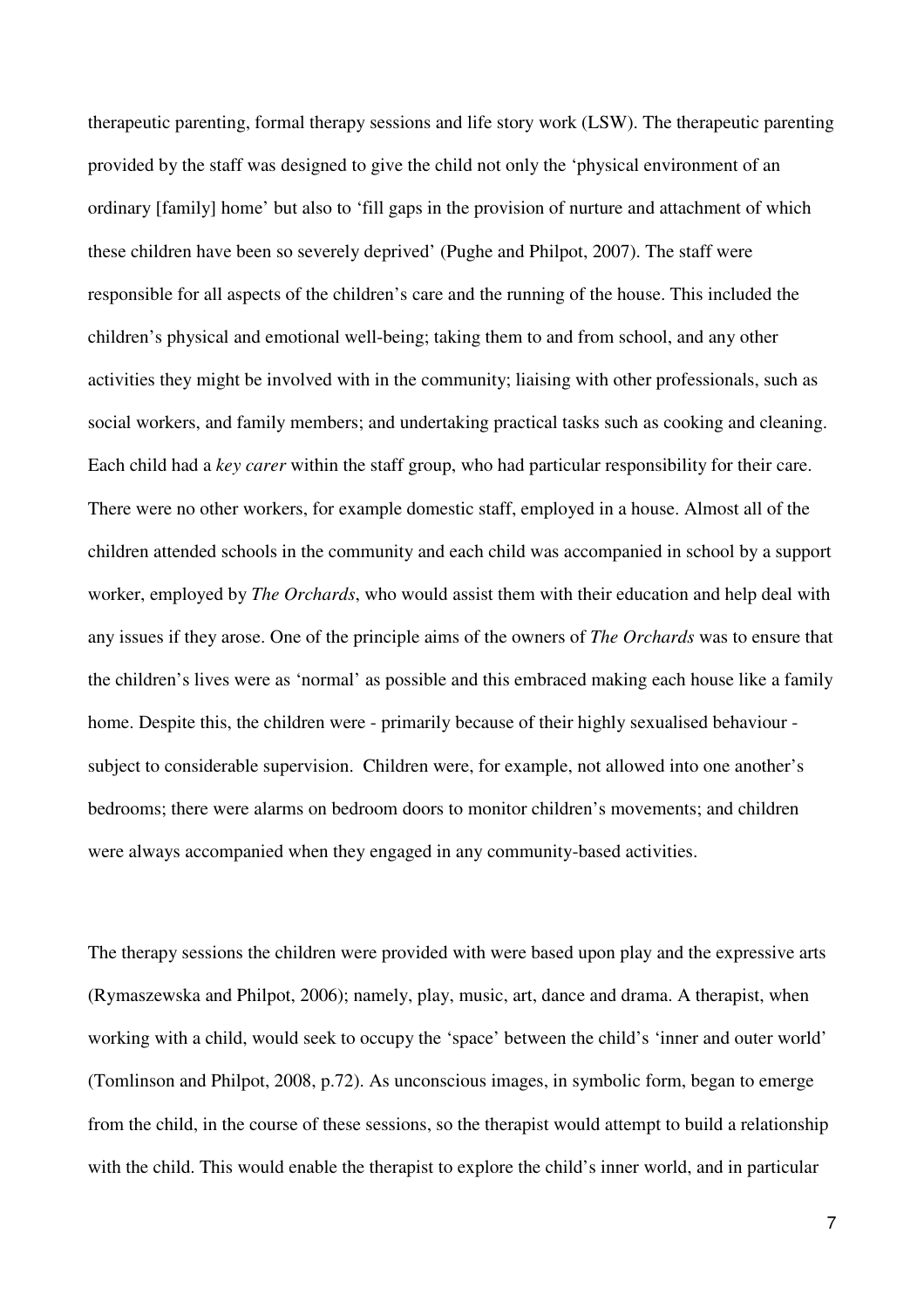the harmful experiences of her past. As Tomlinson and Philpot (2008) point out: 'it is the task of the therapist to help the child unravel her confused and overwhelming feelings, to contain her as she does so and to help her externalize those feelings so that they cease to have power over her' (p. 72). Each child received one-to-one therapy sessions on a weekly basis. Sessions lasted one hour and they were provided for the whole of the time the child was at *The Orchards*.

The LSW the children received was designed to give them a much better knowledge and understanding of their lives before they came to *The Orchards*, but also to act as a therapeutic tool. Although LSW is quite common among children in residential care (McKeown, Clarke and Repper, 2006) and LAC more generally (Ryan and Walker, 2003), there was, within *The Orchards*, a 'deeper, richer and more detailed approach' taken to this work than is usually the case (Rose and Philpot, 2005). A dedicated and trained group of workers was employed by the organisation to carry out LSW. The life story workers met the people who had cared for or worked with the child in the past; they collated information from a wide array of records, such as social work files and court reports; and they liaised with the child's current carers and workers. This was the foundation of quite intensive work, including conversations, with the child through which a variety of resources, such as life story books, family trees and *ecocharts* (Tomlinson and Philpot, 2008), were created. LSW sessions would generally be held with a child on a fortnightly basis, with each child receiving 36 sessions over an 18 month period.

The model upon which *The Orchards* is based is informed by four major theoretical positions: Bowlby's (1969) attachment theory, and subsequent work by Howe, Brandon, Hinings and Schofield (1999); Maslow's (1943) hierarchy of needs; Freud's (1901) theories of psychoanalysis, and later work by Klein (1932), Plaut (1979) and Shengold (1988); and Piaget's (1951) theory of cognitive child development, with successive refinement by Erikson (1965), and Sutton-Smith and Herron (1971).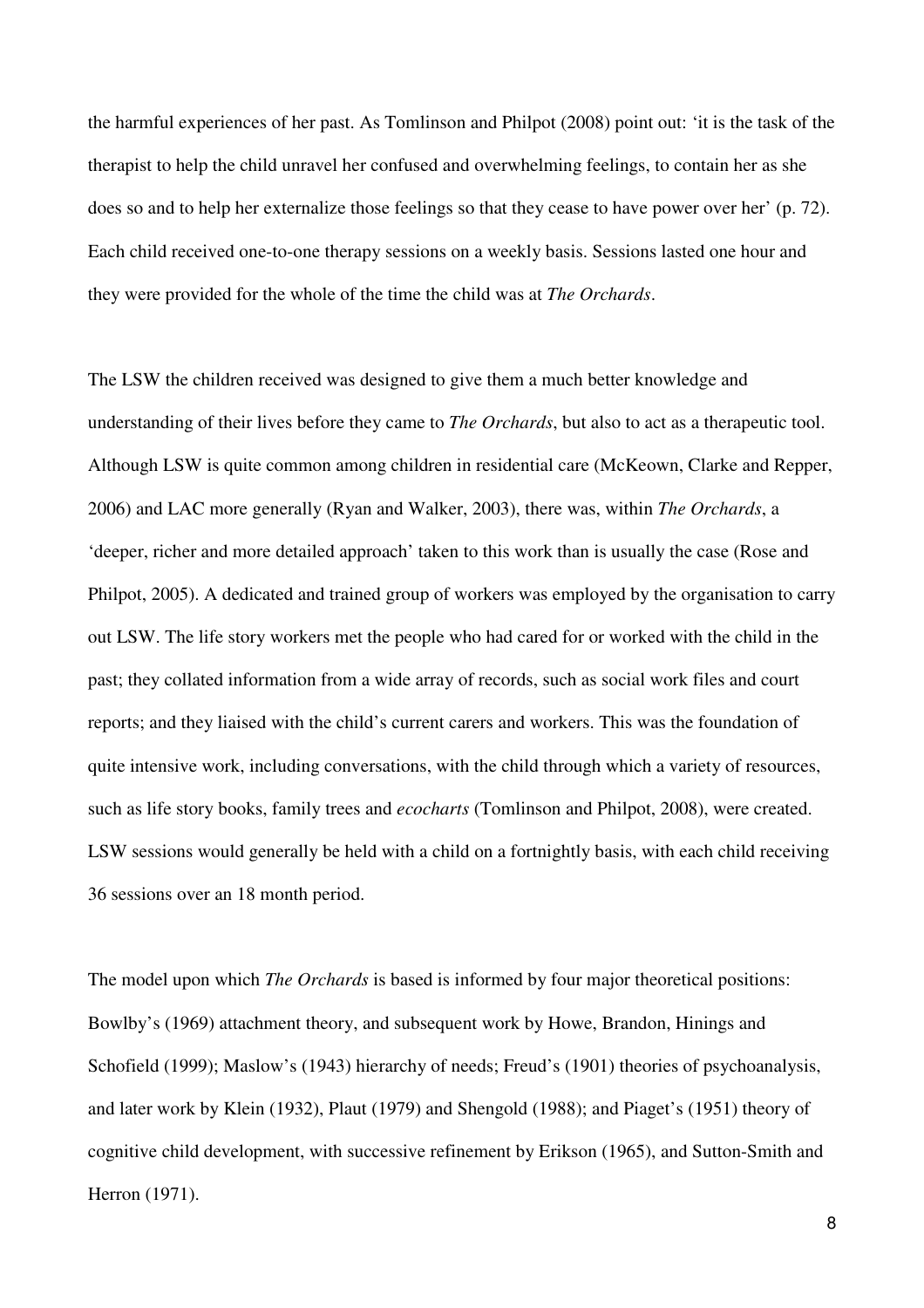According to Bowlby (1969), children from a very early age must experience a loving and nurturing relationship with at least one primary caregiver if they are to develop emotionally and socially. Some children do not have such experiences, whether this is through prolonged separation from or loss of their caregiver(s), or their caregivers being otherwise unavailable, as a result of, for example, their being abusive or neglectful to the child. Such children can find it very difficult to form relationships, can be withdrawn and exhibit various other kinds of problem behaviour, all of which can continue through their adulthood. Therapeutic parenting is based upon the belief that children with such *attachment* issues can be re-parented by professional caregivers (Lanyado, 2003). Through this parenting, they are enabled to attach first to their key carer, but then other adults and children, thereby enabling them to undergo the emotional and social development that they have missed out on previously.

Maslow (1943) argued that there is a hierarchy of needs that all human beings seek to satisfy. If any given need is not met, then an individual will be unable to move on to fulfil any higher level need. All of the children placed at *The Orchards* had not had their second level 'safety needs' met and some had not had even their first level 'physiological needs' satisfied. Therapeutic parenting was designed to ensure, first, that the child's most basic needs (for survival and then safety) were met, and secondly that the child could progress, over time, to have each of their successively higher needs met.

Freud (1901) held that the mind consisted of the conscious and the unconscious, and that the latter was the location of a person's distressing thoughts and feelings. He reasoned that conflict between the conscious view, or 'reality', and unconscious (repressed) thoughts resulted in psychological problems for the individual. He further contended that counteracting the deleterious effects of the contents of the unconscious mind could be achieved by bringing this material into the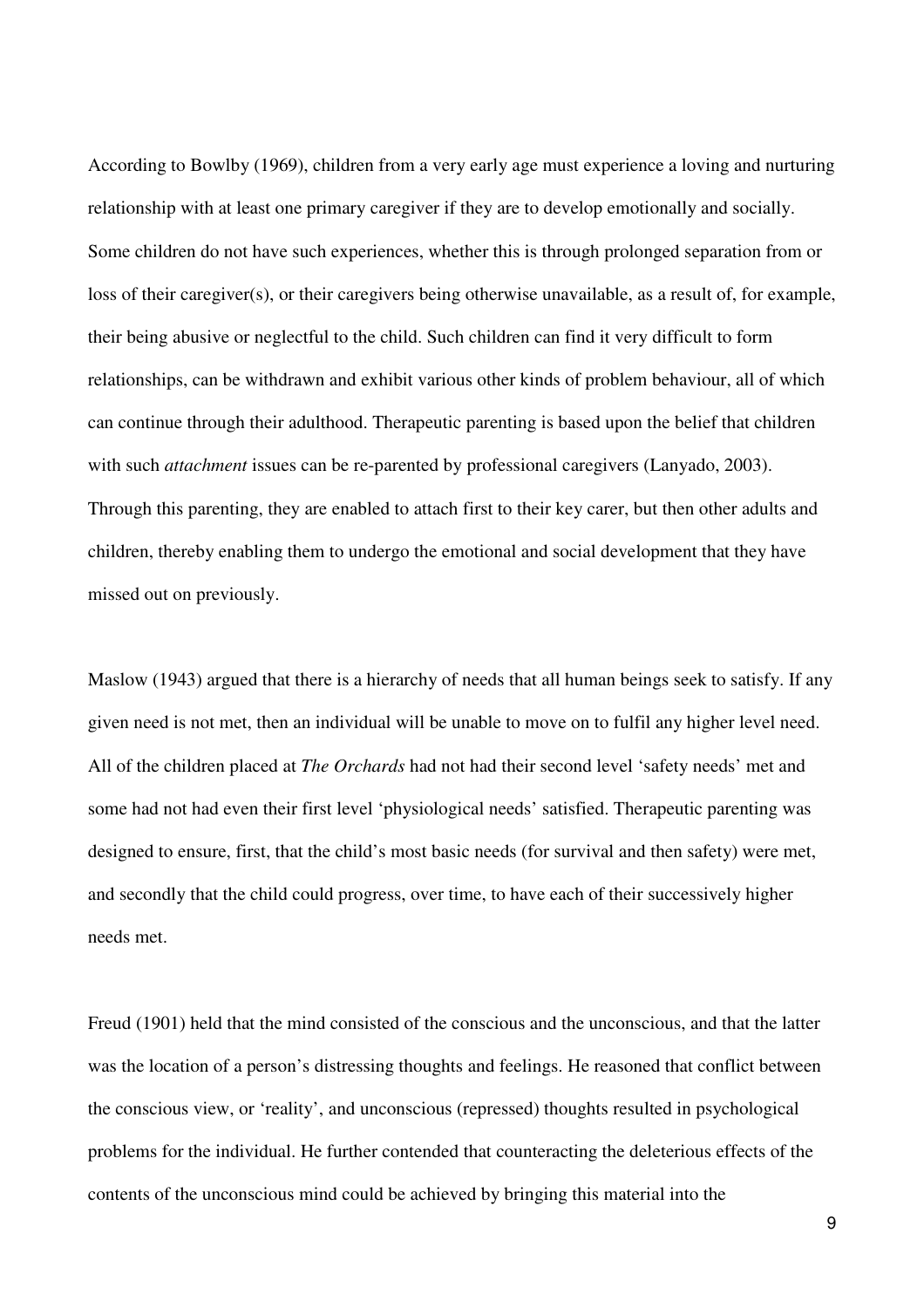consciousness, through psychoanalysis and psychotherapy. Children in *The Orchards* were given therapy in the belief that this would help them deal with the deep-seated emotions (trauma) they experienced as a result of their maltreatment. Piaget (1951) thought that children's cognitive development was determined not only by biology but also their interaction with the world, much of which was manifest through the medium of play. Both Piaget (1951) and Klein (1997) felt that play was an external expression of what was going on in the child's inner world and could be used to tap into their thoughts and feelings. Later work by writers such as Erikson (1965), Winnicott (1968), and Sutton-Smith and Heron (1971) developed and reinforced both the general importance of play in the lives of children but also its role in therapy. It is on the basis of this work that *The Orchards* chose to utilise play therapy as its major form of psychoanalytic intervention with children.

Maslow (1954) claimed that people's fifth level need was *cognitive*: the requirement to have knowledge and understanding both about themselves and their world. The children placed at *The Orchards* tended to have had extremely chaotic and complex lives, both in their family homes and whilst in care prior to coming to *The Orchards*. Invariably, this experience had started early in their lives and had characterised much of their subsequent childhood. As a result, their appreciation of what had gone on in their lives was either absent, patchy or distorted. The belief in *The Orchards* – in line with Maslow's theory – was that children would not be able to fulfil their higher level *aesthetic* and *self-actualization* needs unless these cognitive needs were met i.e. until the children acquired an accurate and thorough knowledge and understanding of their lives to date and in particular who they were. This was the basis of the LSW that was carried out within *The Orchards*.

There were two major strands to the way in which therapeutic parenting was designed to impact on the children's outcomes. First, the staff at *The Orchards* undertook to care for and nurture the children, thereby providing them with an opportunity to make an attachment to a parent/carer figure and to progress emotionally and socially. The benefits of these attachments should then have been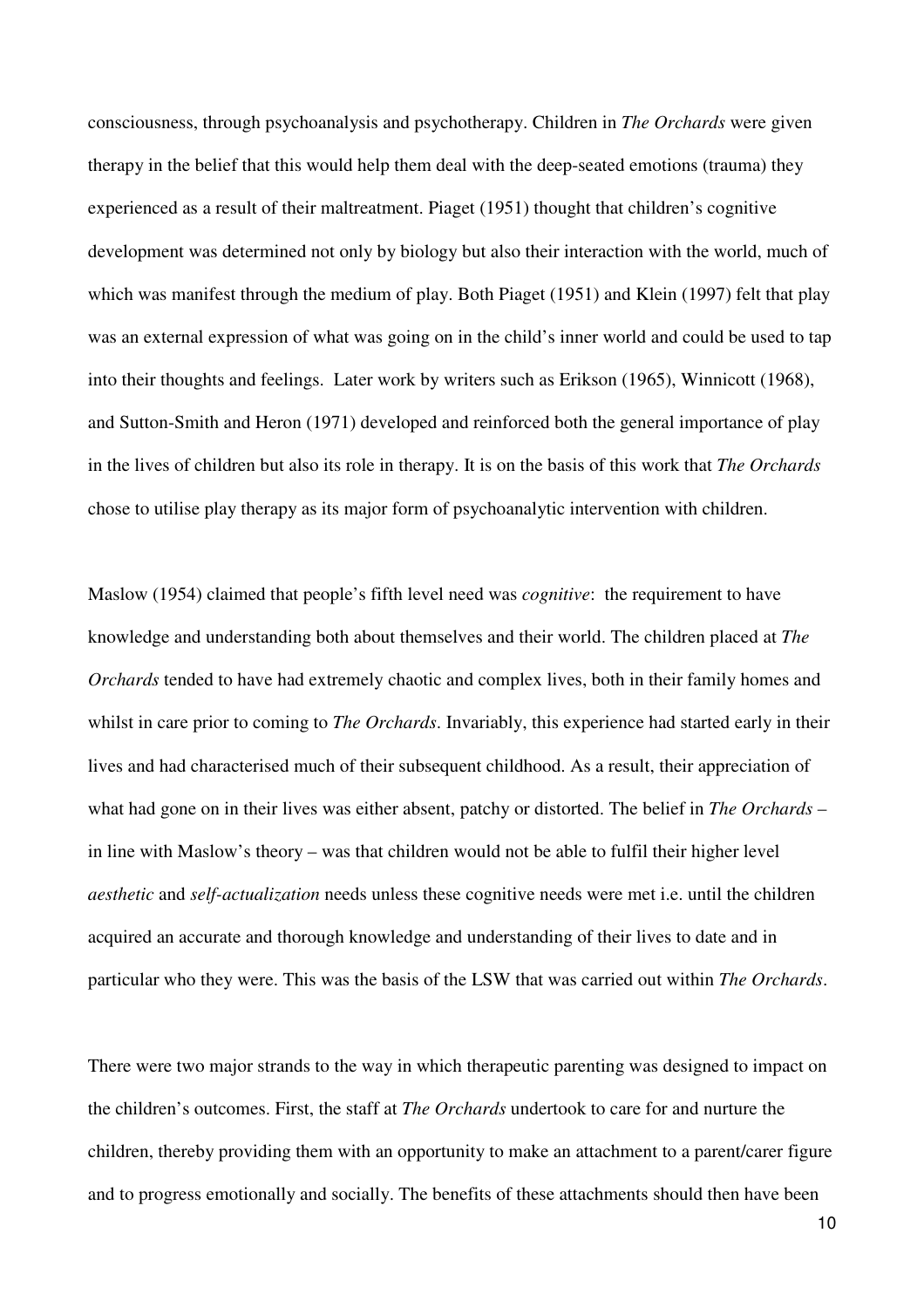reflected in the children's emotional and behavioural well-being in the longer-term. Secondly, the staff fulfilled a more conventional parent/carer role, providing the emotional and physical care, and structure, that every child needs. They endeavoured to support and facilitate the children in making positive choices in their lives, in areas that included their physical health, education and accommodation, and in avoiding harmful situations, such as substance misuse, criminal behaviour and early parenthood. Therapeutic parenting was also intended to impact upon family contact. The staff, by enabling children to attach to them, were providing them with an alternative source of care from that which they might have sought from some of their family members. The staff were also, in a more general way, seeking to provide guidance and advice to the children concerning family contact. The children should, as a result of this input, have been in a better position to make appropriate choices about family contact, especially when they were adolescents and even more so when they entered adulthood.

The therapy that was provided to the children was designed to address the trauma they had experienced and in doing so meet their emotional and behavioural needs. This should, in turn, have contributed to their longer-term emotional and behavioural well-being. It was felt, by the owners of *The Orchards*, that improvements in the children's emotional and behavioural development would increase their ability and motivation to achieve in respect of their outcomes more generally. This is in terms of making the positive choices and in avoiding the harmful situations listed above. In addition, therapy assisted the children in understanding the harm that had been caused to them by some of their family members and - by helping to address their trauma - it also meant they were more able to attach to the staff and other workers associated with *The Orchards*. This further strengthened their capacity to make appropriate choices in terms of family contact.

11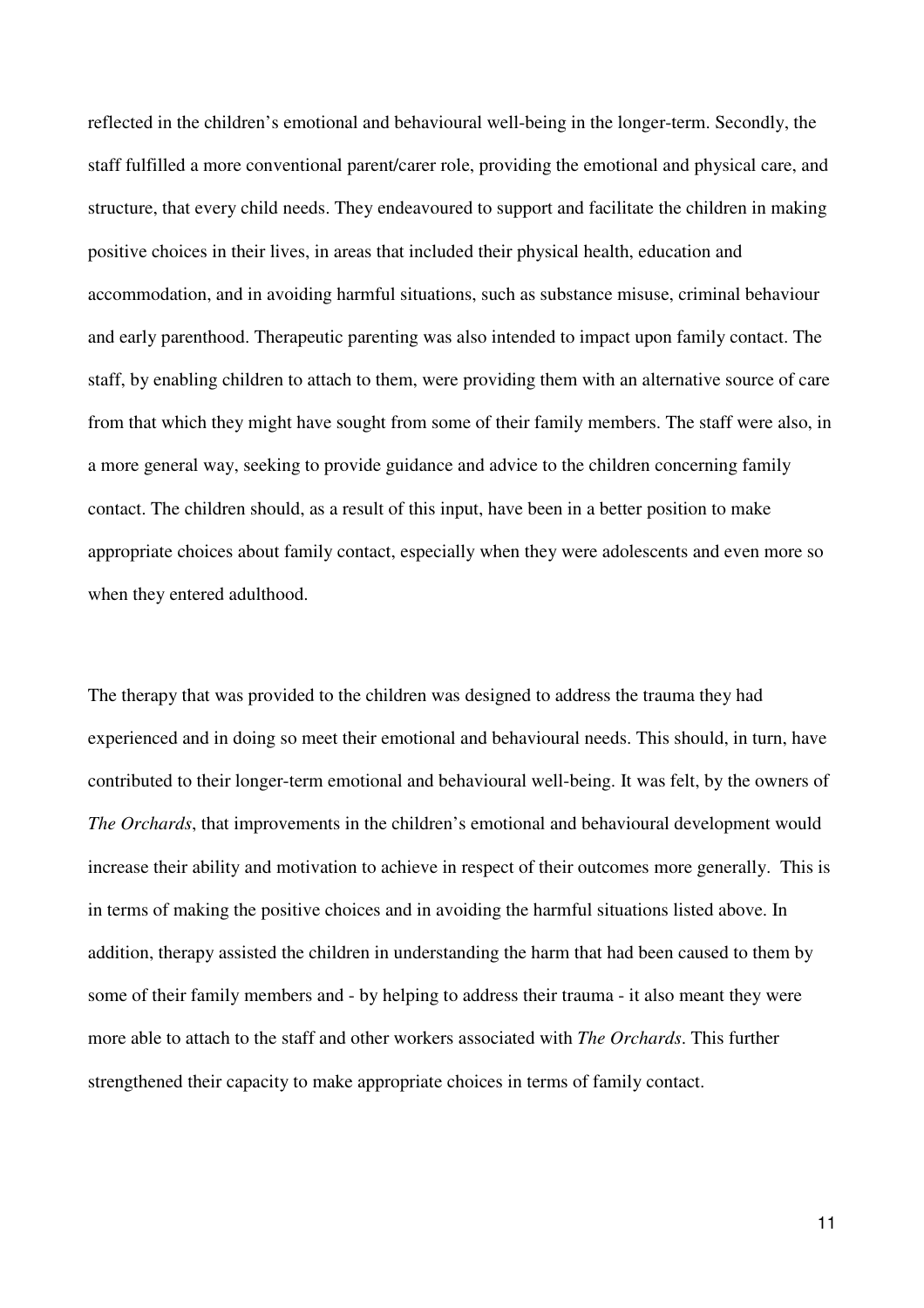LSW was intended to have a direct impact upon two outcomes in particular: the children's emotional and behavioural well-being, and family contact. LSW gave the children an increased knowledge of all that had happened to them in their lives prior to arriving at *The Orchards*. They were able, through this, and with the help of the life story workers and other staff, to understand and analyse, and ultimately accept, their pasts, which in turn contributed to their recovery and assisted them in moving on with their lives. It was felt that the benefits of this intervention would be manifest in the children's subsequent emotional and behavioural well-being, and through this their other outcomes. The staff of *The Orchards* could not control what contact the children would have with their family members in the long-term (i.e. when they reached adulthood). The staff did, though, want the children to be in a position where they could make informed choices as to what contact it might be appropriate to have with these relatives, in respect of their own psychological and physical well-being. LSW, by providing the children with full, yet objective and balanced, information on their lives prior to coming to *The Orchards*, enabled them to be in a better position to make these choices.

## **Methodology**

Most of the children placed at *The Orchards* had experienced sexual, physical and emotional abuse, and neglect. The majority had been maltreated in early childhood, and by one or more members of their family, and sometimes other people. This maltreatment was invariably severe, left the children traumatised and led to their becoming looked after. Typically, the children's first placements had been in foster homes but these had broken down because of their challenging (including sexualised) behaviour, after which they were placed in a series of other foster and/or children's homes, all of which were also eventually terminated. These children tended to be extremely vulnerable, such that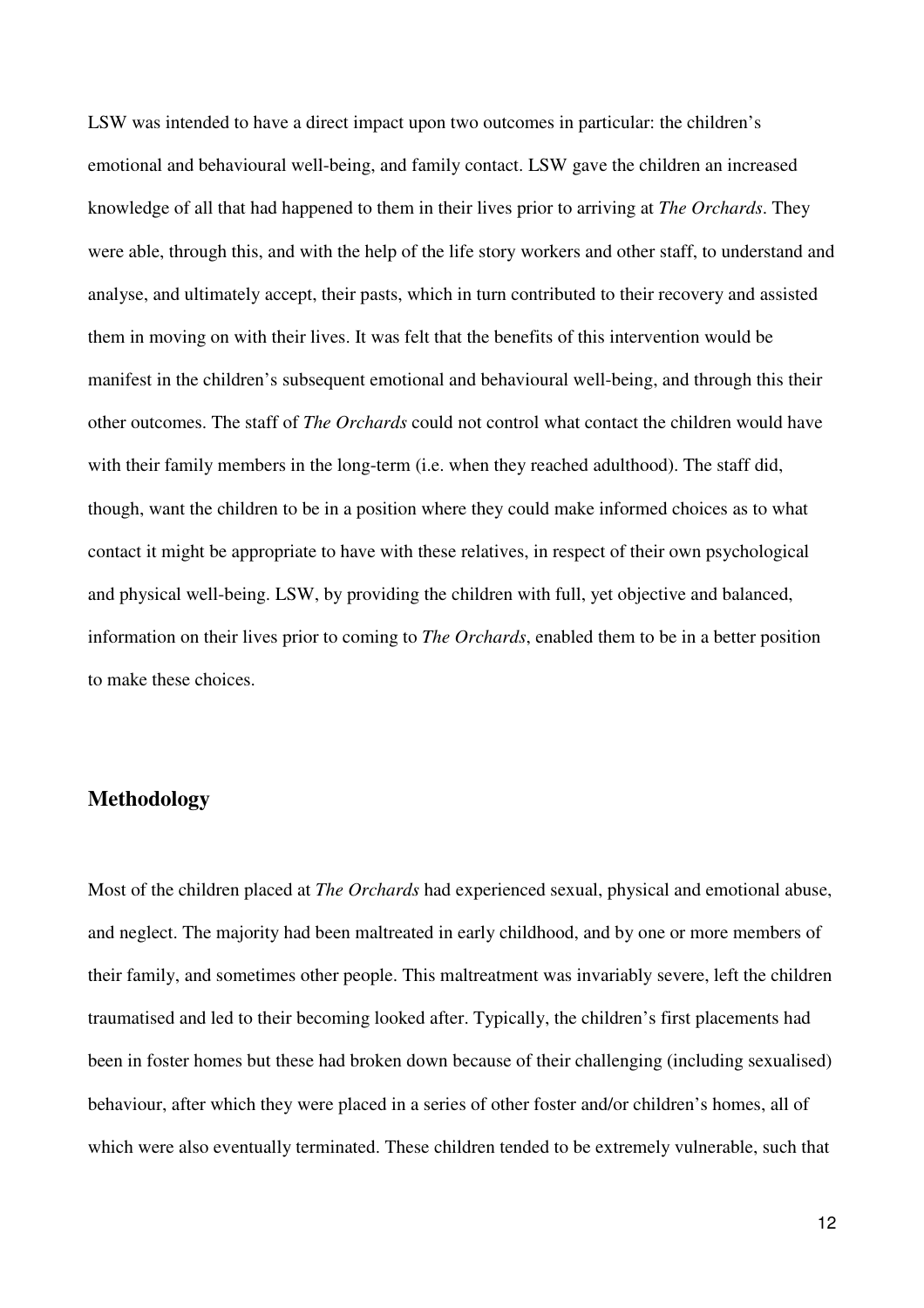they were a risk to themselves and/or other people. Many of the children acquired the label 'unfosterable' and eventually each of them was placed in *The Orchards*.

A total of 117 children had been placed in one of *The Orchards'* eight houses since it opened (in June 1991) and had left by the time the fieldwork for this research started (in January 2007) (Table 1). The target sample was restricted to former residents who were at least 16 years of age and who had finished their final year of compulsory education (n=77). These inclusion criteria were chosen for two main reasons: first, to ensure that we had some established measures of educational achievement that would enable us to assess our respondents' outcomes in this area and compare these with those of their peers in the literature; and secondly, to minimise the risk of the research having any adverse effect upon the care or education which potential participants might have been receiving.

Approaches were made to the local authority children's services departments (CSD) that were last known to be responsible for the above 77 former residents. It was not possible to trace or contact 33 of these residents. There were three main reasons for this: there was now no social worker in the CSD that had knowledge of the particular individual; the relevant social worker did not wish to take part in the research; or the social worker had lost contact with the former resident. Of the remaining 34 residents, efforts to trace, contact and recruit them, resulted in 16 of them agreeing to take part in, and completing, an interview. The sample was composed of individuals in their late teens or early 20s (mean age 18.8 years; range 16-24 years) and was, in terms of ethnicity, overwhelmingly White (94%). The majority of interviewees were female (62.5%) and a small minority had moderate learning difficulties (n=2, 12.5%).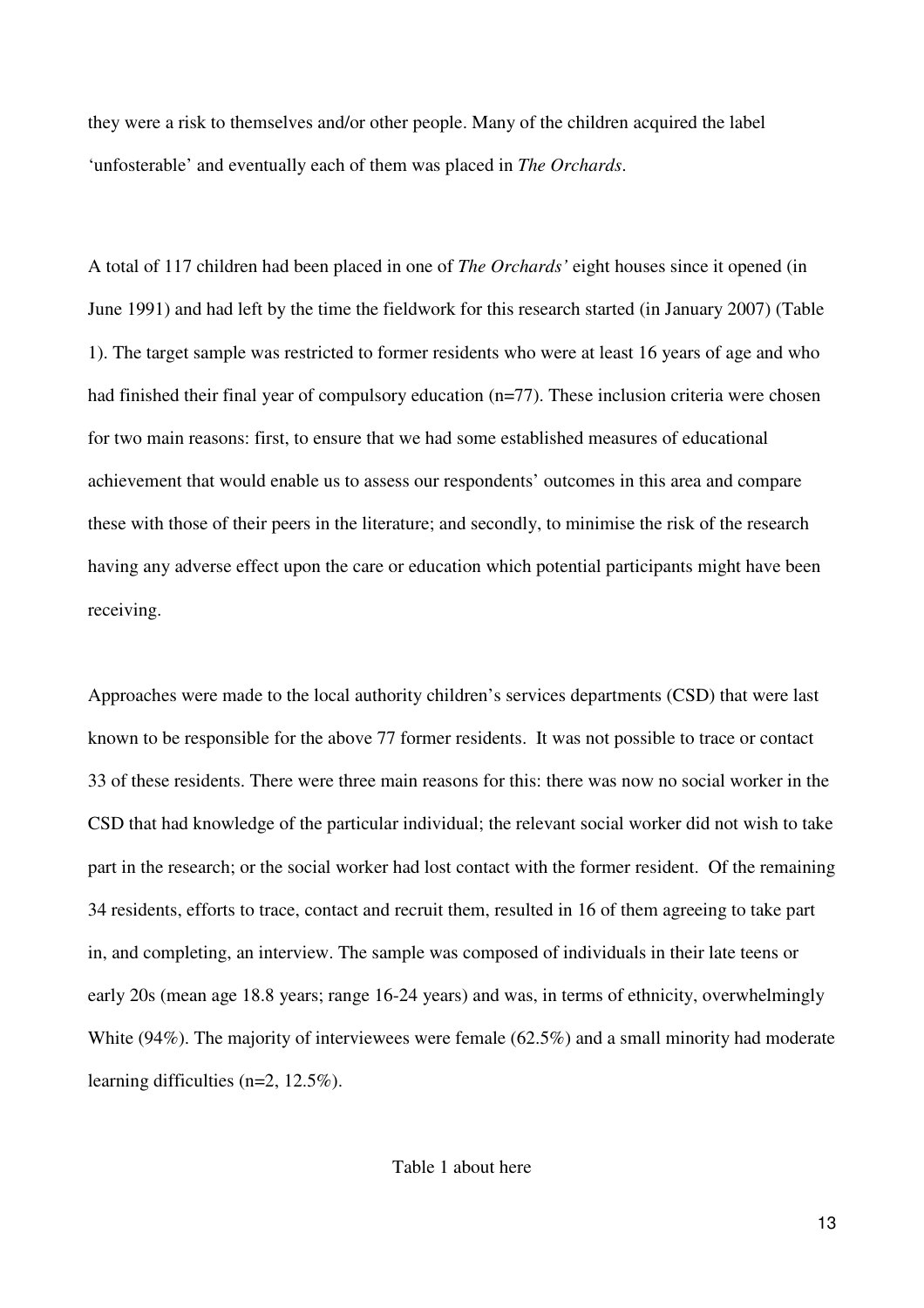Most of the 16 young adults in the sample had been placed with the organisation at a relatively young age (mean 8.4 years, Table 2). The single largest group, accounting for one-half of all the young adults, had left *The Orchards* when they were aged 11-13 years (mean 12.6 years). The 16 former residents had lived in their TCH for what were, on the whole, fairly lengthy periods of time (mean 4.2 years). There was considerable variation as to when individual children had arrived at (1992 - 2003) and had left (1994 - 2006) *The Orchards*. Our sample includes young adults from seven of *The Orchards* eight eligible therapeutic houses. (There was a ninth house within *The Orchards* but all of its former residents would have been too young to take part in the study.)

#### Table 2 about here

All the data for this research was collected via interviews with the above young adults. The interviews were based upon a semi-structured interview schedule, which included questions on outcomes in eight major areas of their lives since leaving *The Orchards*. These comprised their emotional and behavioural well-being, physical health, education, accommodation, early parenthood, family contact, substance use and criminal convictions. There was usually one major question covering each of these eight areas. The questions were worded in a quite general way in order that they were not too intrusive or sensitive but at the same time would allow for follow-up prompts and probes to be used where necessary. The following are two examples of the questions that were asked: What qualifications did you get at school and since, and are you undertaking any studies at the moment? Who are the important people in your life now and have you retained contact with your family? Information from *The Orchards'* archives was used to trace the young adults. The young adults were approached initially either through their current or former foster carers or social workers, or they were contacted directly. If the person in question was under the age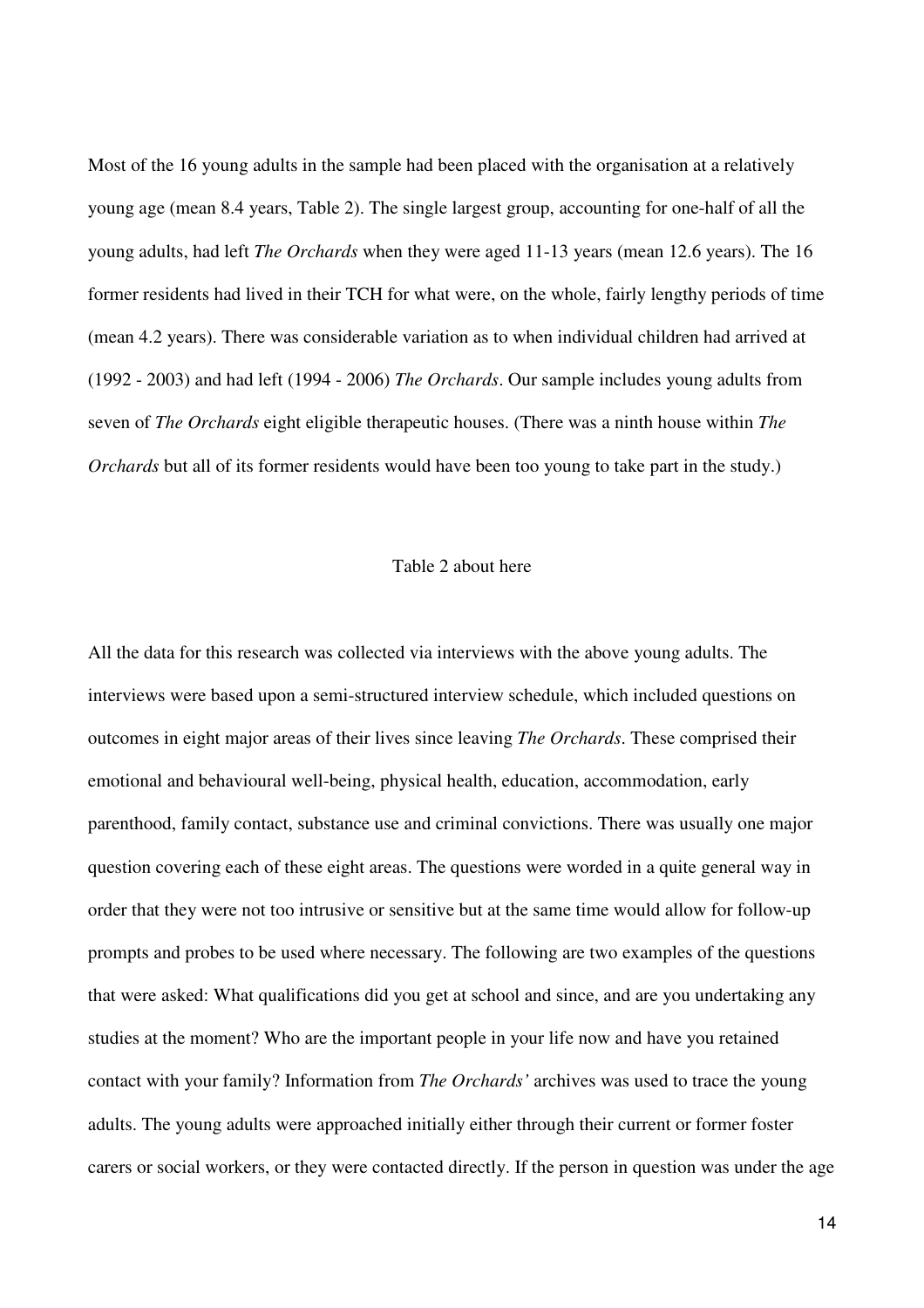of 18 years, then the first approach was always to his or her social worker. All but one of the interviews were conducted in the young adults' current accommodation. The average duration of interviews was 135 minutes (range 80-200 minutes). The average time that had elapsed between the young adults leaving *The Orchards* and being interviewed was approximately 6 years (range 1-13 years). The interviews were carried out between January 2007 and April 2008. This study was not submitted to a research ethics committee for approval, owing to the fact that the main researcher (AG) did not have access to one. He did, however, ensure that the research was conducted according to standard ethical procedures as set down, for example, in the guidelines of *The British Psychological Society* (2006).

## **Our findings and their assessment in the context of the wider literature**

In this section we take each of the outcome areas listed above in turn. First, we present our findings, based solely upon the 16 young adults whom we were able to get to take part in the research. The major focus here is upon these young adults' **current** outcomes. There are, though, some references, where appropriate, to our respondents' situation between the time they left their TCH and when they were interviewed. This information is made available in order to provide a fuller appreciation of their current outcomes. We then discuss our findings in the context of the relevant wider literature. There are three main types of literature against which our outcomes can be assessed: the general research on children from residential care; national birth cohort studies (NBCSs) that include representative cross-sections of people who have been in care; and general population surveys. Each of these literatures is drawn upon to ensure a comprehensive appraisal of our findings. This literature is primarily from England, in order that these comparisons are as valid as possible. Where there is a dearth of literature on a particular topic, then some limited use is made of literature from elsewhere in the UK and occasionally Eire. Some caution needs to be exercised in interpreting the results of all of these comparisons. This is for two main reasons: first, the ages of

15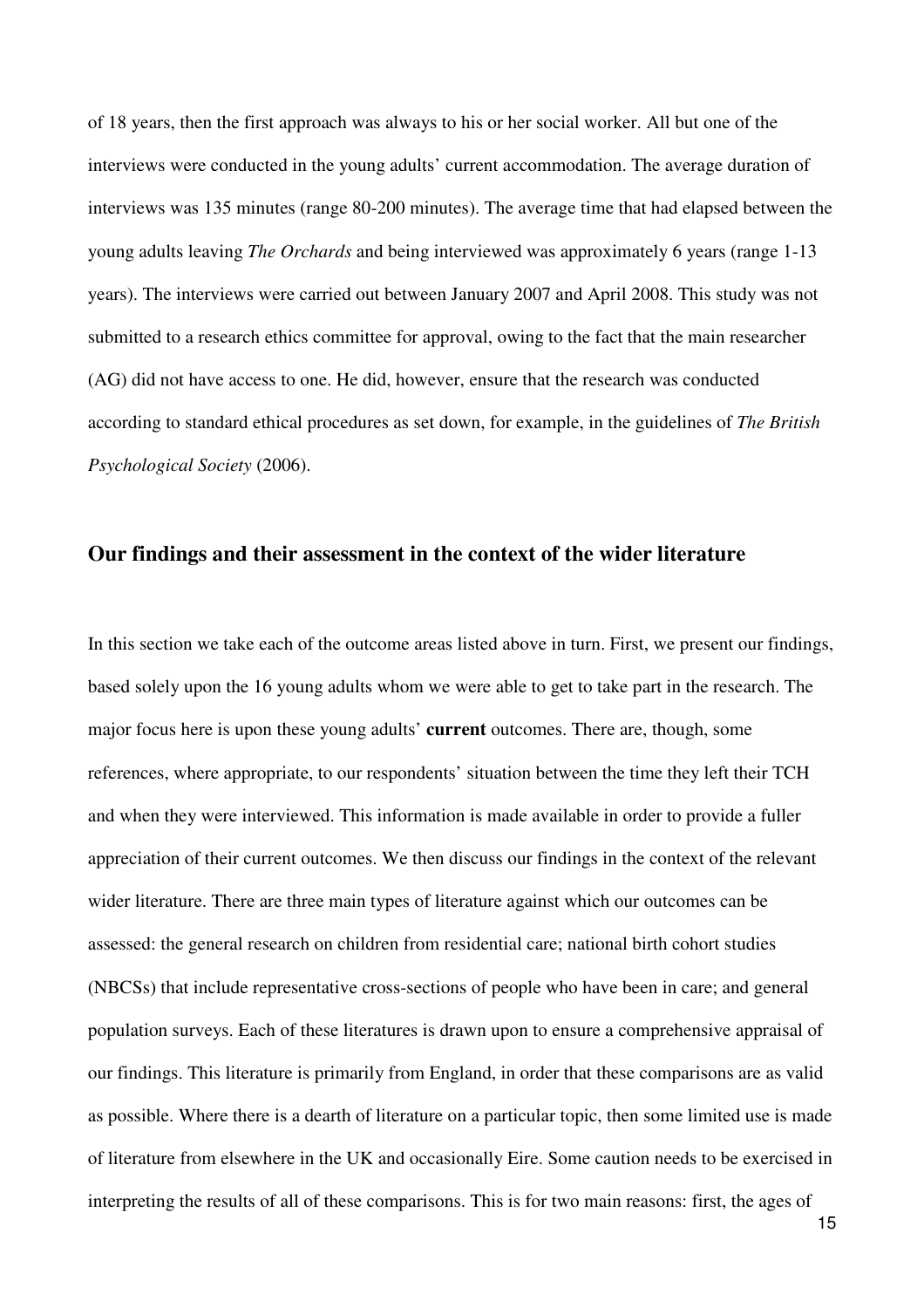the participants in the literature are sometimes different to those of our sample; and secondly, there is considerable variation between the specific measures that were used in our study and those that are cited in wider research.

#### **Emotional and behavioural well-being**

All but one of our young adults felt that there had been positive long-term improvements in their emotional and behavioural well-being as a result of the care they had received whilst in *The Orchards*. (This discussion excludes substance misuse, which is considered later in this paper.) They reported, between them, a wide range of specific gains but these clustered around the following themes: becoming more trustful and confident; being happier; being less fearful; and having greater control over their behaviour. The one exception, a 20 year old woman, claimed she was 'still screwed up' when she left her TCH.

Varying figures have been produced as to the rate of emotional and behavioural difficulties (again, excluding substance misuse) among other former care residents but overall it appears that a sizeable minority of them experience such problems. This is evident in surveys of care leavers (Saunders and Broad, 1997; Ward, Kasinski, Pooley and Worthington 2003) and also NBCSs (Viner and Taylor, 2005). Saunders and Broad, for example, found that 17% of care leavers had 'long term mental illnesses or disorders' p.3). Viner and Taylor reveal that 20% of males and 25% of females who had been in care had high scores on the Rutter Malaise Inventory (Rutter, Tizard and Whitmore, 1970) indicating 'likely psychological morbidity' (p.895). Appreciable rates of mental health problems have also been reported among young adults in the general population. Singleton, Bumpstead, O'Brien, Lee and Meltzer (2001), for instance, in a national survey of psychiatric morbidity, disclose that approximately 13% of 16-19 year olds and 16% of 20-24 year olds in England, Wales and Scotland had experienced a neurotic disorder in the past week. There is, then, some suggestion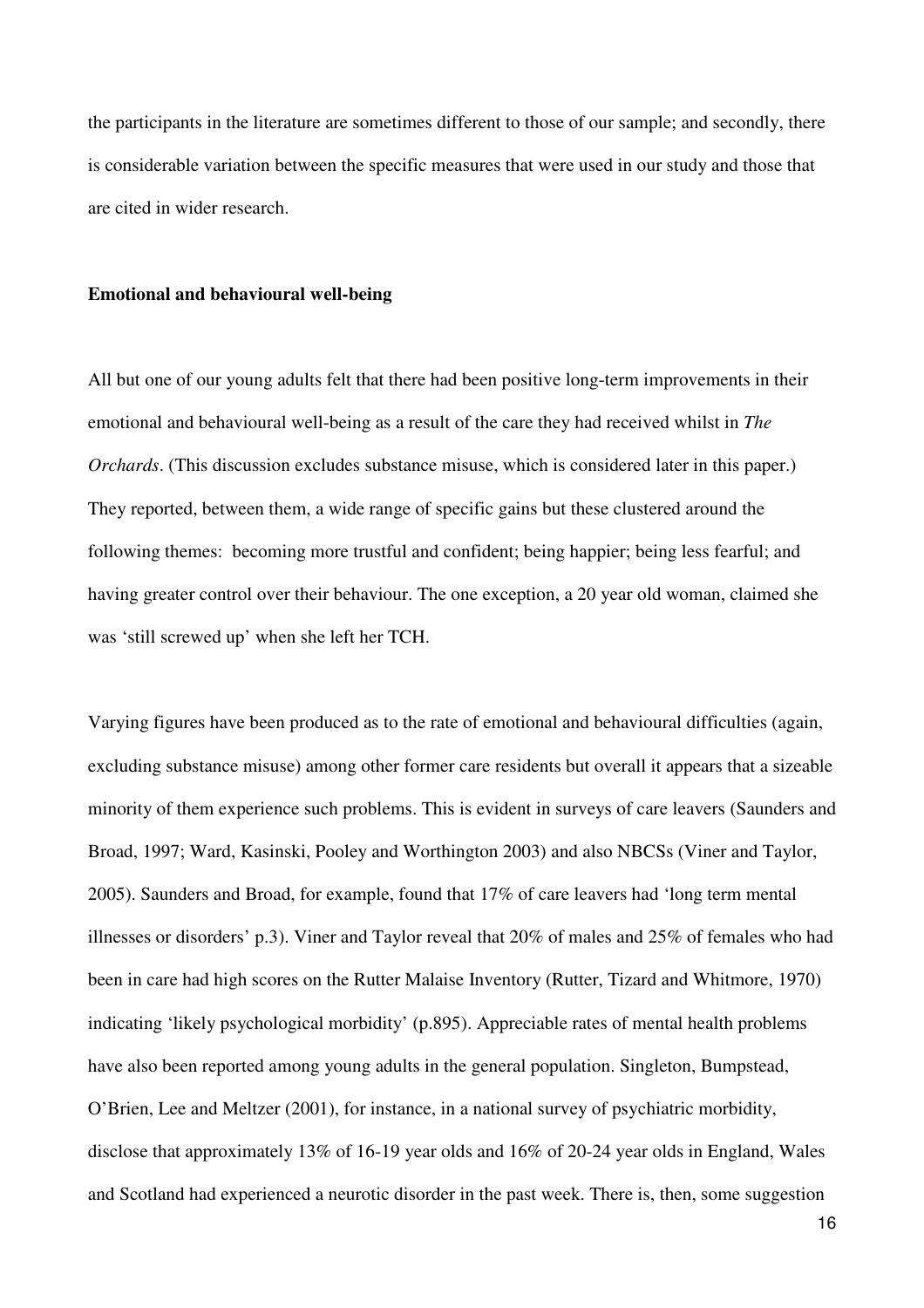from our data that the young adults from *The Orchards* **may** have been doing relatively well in terms of their emotional and behavioural well-being. It should be stressed, however, that whereas many of the studies cited in the literature used standardised instruments or formal assessments to gauge mental well-being, we relied upon self-reports to semi-structured questions. These two sets of measures are not necessarily comparable, and the procedure we employed may be less reliable.

#### **Physical health**

All of the young adults stated that they had not had - what they themselves would define as – any serious health problems since leaving *The Orchards*. The only health issues they did highlight concerned their eating habits and weight. Three interviewees reported that they had gained more weight than they thought ideal but all of these young adults added that their weight gain had been modest and/or was now under control. A fourth young adult revealed that she had had a problem with under-eating but that this too was now resolved.

It has been shown in surveys of children in residential care (Dixon, 2008a, b; Ward, Henderson and Pearson, 2003) and NBCSs (Viner and Taylor, 2005), that a small but notable minority of young people and adults who have left care or are preparing to leave care suffer poor physical health. Ward et al, for example, in a survey of care leavers with an average age of 18 years, report that 'almost a quarter (23%) said their health was either fair or poor. Reasons given for poor health were related mainly to diet and illness' (p.10). The physical health of the young adults from *The Orchards* appears to be good, compared both to care leavers and children in residential care.

#### **Education**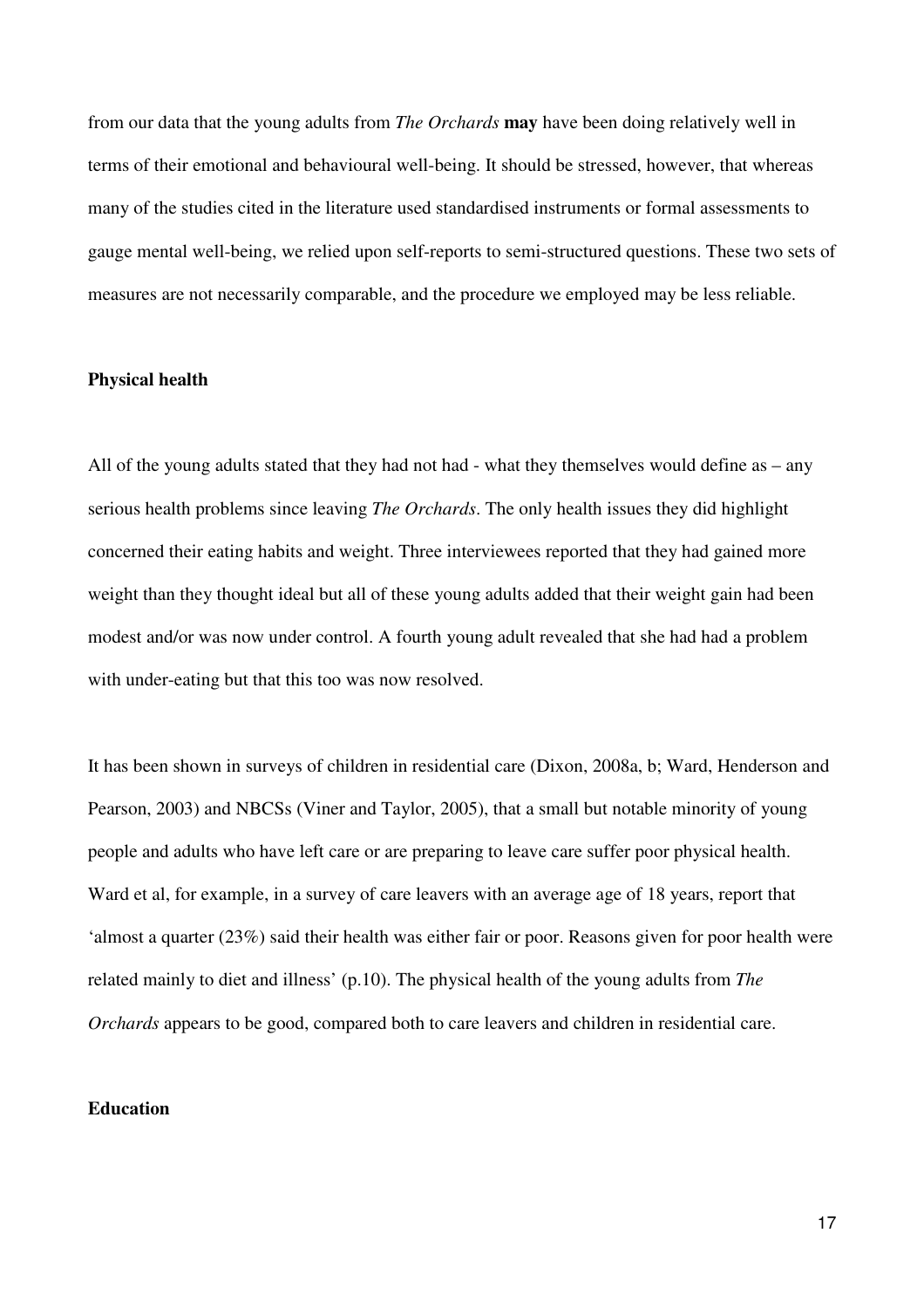Of the 16 young adults in our sample, 14 (87%) provided information on the academic qualifications they had obtained. Of these 14, 11 (79%) had been awarded *GCSEs* (*General Certificates of Secondary Education*) (Table 3); 10 of whom could recall the number and grades of their GCSEs.<sup>1</sup> These 10 respondents had, between them, a total of 72 *GCSEs* (mean 7; range 4-11). Although some of these young people (n=8) secured at least some grades below the nationally recognised target benchmark - of 'C' - 8 did obtain some grade 'Cs' or higher. These latter young adults had a total of 40 such GCSEs between them (mean 5; range 1-11). Of these 8, 5 obtained at least five A\*-C grades - another nationally recognised benchmark in England (DCSF, 2009a). *GNVQs* (*General National Vocational Qualifications*) and *NVQs* (*National Vocational Qualifications*) were also quite common among former residents - these being obtained by five people.<sup>2</sup> One person had obtained *Advanced Level General Certificates of Education* (commonly referred to as A Levels).<sup>3</sup> Four people had obtained a range of other types of qualification. The large majority of our participants were, at the time of their interview, involved in some form of postschool education or training (n=10;  $62\%$ ). Most of these young adults (n=9) were taking vocational courses at Further Education (FE) colleges.<sup>4</sup> One person was currently at university, studying for an undergraduate degree. A further three of the young adults were in full-time employment and the remaining three were not in education, employment or training.

The young adults we interviewed do less well in terms of their educational achievement than young people and adults in the general population (DCSF, 2009a) but better than care leavers (Brodie, 2005; McAuley and Bunting, 2006) and LAC drawn from NBCSs (Cheung and Heath, 1994; Viner and Taylor, 2005). For example, while 65% of young people in the general population in 2008 attained the nationally recognised minimum benchmark of at least five A\*-C grades at GCSE, the figure for LAC is 14% (DCSF, 2009a). Jackson, Ajayi and Quigley (2005) reveal that while 43% of all young people in the UK attend university, the figure for LAC is one in a hundred. It is notable that the proportion of our interviewees who were still involved in education – albeit mostly below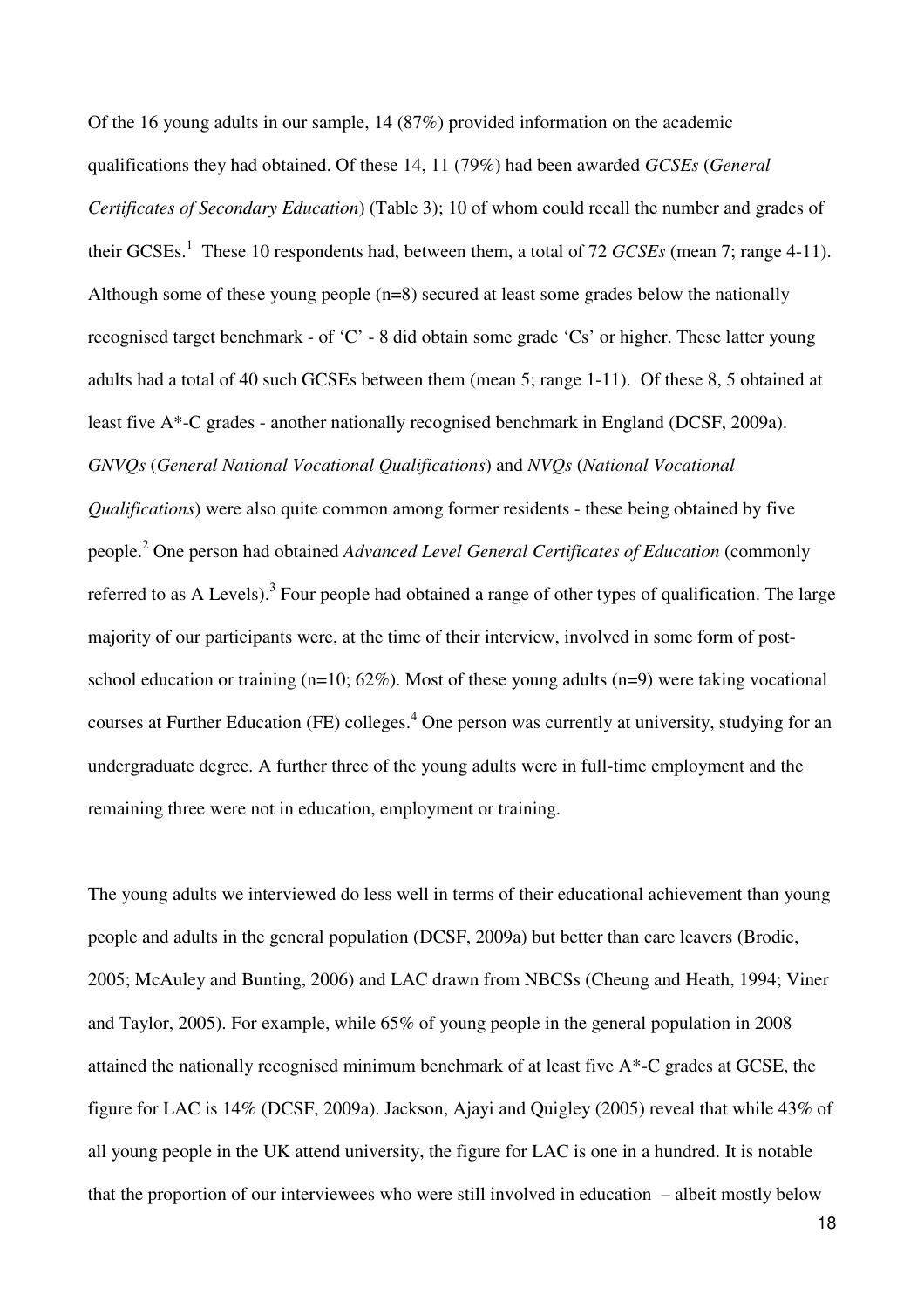university level – is higher than that of 18 year olds (44%) in the general population in England (DCSF, 2009b). It is possible, therefore, that their educational achievements will improve in the future.

#### Table 3 about here

#### **Accommodation**

Most of the young adults in our study had experienced only a small number of moves since leaving *The Orchards* (Table 3). Of the 16 young adults in the sample, 12 (75%) had moved only once or twice in this period. Many of these respondents had moved either to a foster home or to another children's home, and were still there, or had moved to a foster home and then independent accommodation. Our interviewees had, between them, lived in a quite wide range of different types of accommodation (n=8) since leaving *The Orchards*. This included living independently (21% of all separate accommodation episodes), supported lodging (a foster home in which the young person has a considerable degree of autonomy (15%) and other children's homes (12%). The most common type of living arrangement the interviewees had encountered since leaving their TCH was foster care. This accounted for more than one-third (35%) of all accommodation episodes. One individual had been in two different foster homes but the remaining ten interviewees had each been in only one foster home. None of the interviewees had been homeless. Only one interviewee had been in any form of secure or custodial accommodation since leaving *The Orchards*. The respondents were also living in a quite wide array of accommodation (n=6) at the time they were interviewed but a sizeable majority were living in independent or semi-independent (supported lodgings) circumstances.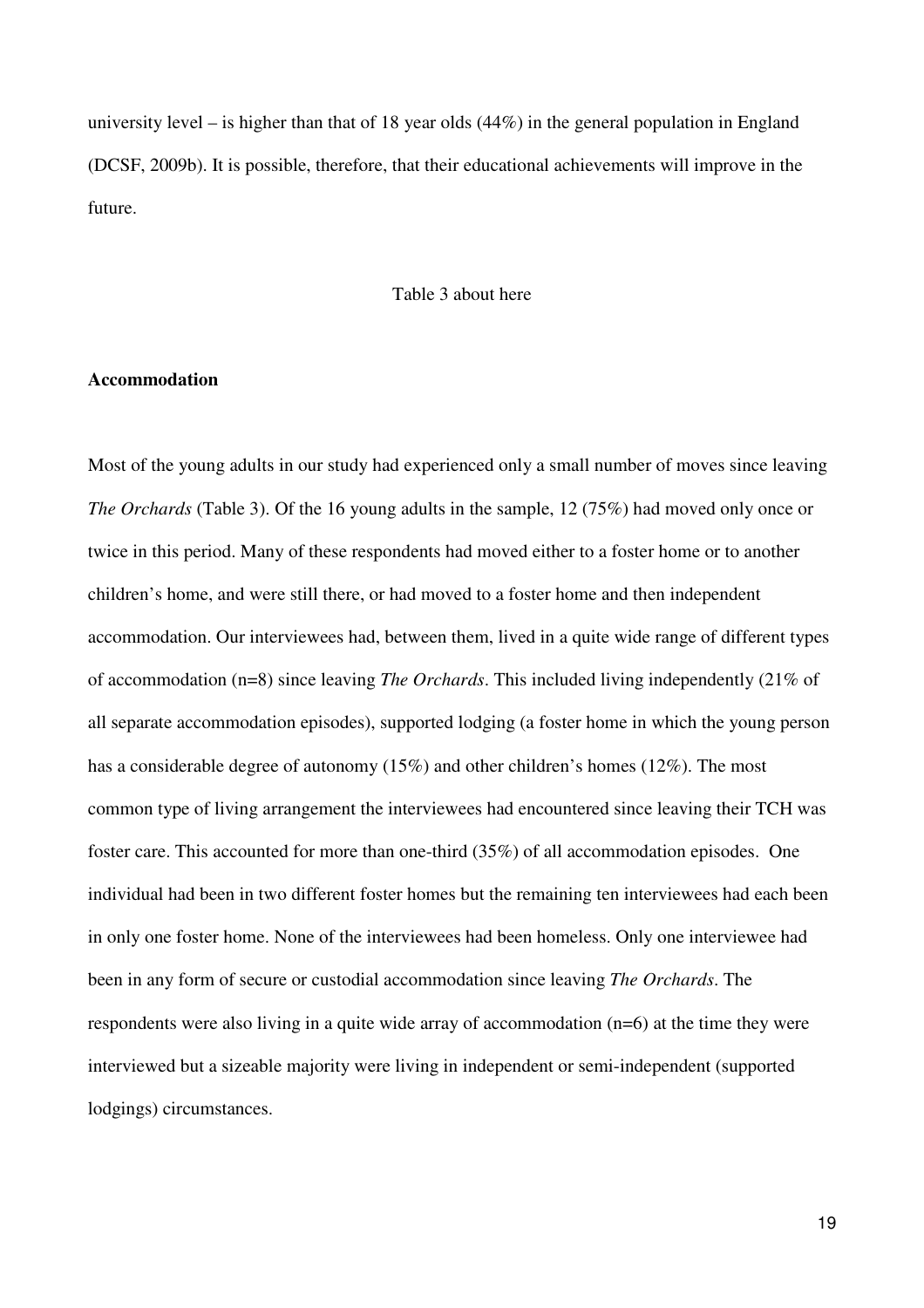Our interviewees are quite successful in their accommodation careers compared to other care leavers. Some researchers argue that care leavers can have quite stable lives in terms of their accommodation (Ward, Henderson and Pearson, 2003; Wade and Dixon, 2006) but most report considerable instability (Stein, Pinkerton and Kelleher, 2000; Dixon, 2008b). Stein et al., for example, report that two-thirds of their sample had moved once and 24% three or more times within six months of leaving care. It has been shown, both in surveys of care leavers (Simon, 2008; Stein et al., 2000) and LAC from NBCSs (Viner and Taylor, 2005), that a high proportion of these children experience homelessness. The young adults we interviewed are broadly similar to their peers from group homes who also tend to live in a quite wide range of different types of accommodation after leaving care (Simon, 2008; Wade and Dixon, 2006). Simon, for instance, reports that 39% of care leavers have a social tenancy and 9% a private one, 23% reside in someone else's home (including that of family members) and 9% live in a housing project. There are marked differences between the young adults in our study and care leavers in the literature in terms of other accommodation variables we examined. Our interviewees were much more likely to be living in independent accommodation and much less likely to reside with a family member (none did so in fact) (Bullock, Little and Millham, 1993; Biehal and Wade, 1996). This difference may be explained, in part, by the fact that our sample tended to be quite estranged from their family members.

#### **Early parenthood**

Only one of our interviewees had a child. This interviewee was a 24 year old woman who had given birth to her child (who was now 18 months old) when she was 23 years of age. This young woman appeared to be in a stable, co-habiting relationship with the child's father, and both parents were looking forward to the birth of their second child.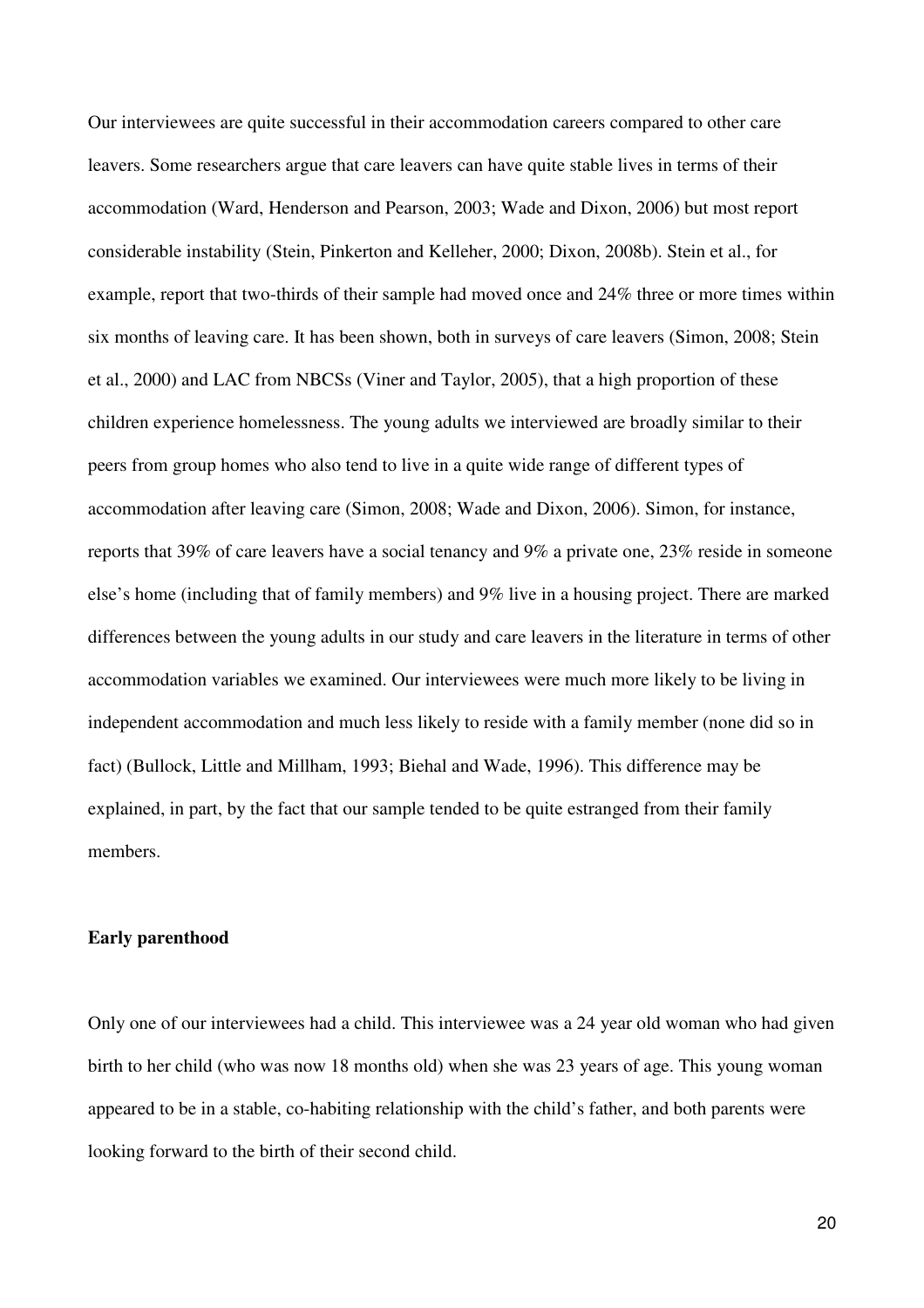The rate of early parenthood among our sample is considerably lower than that reported in studies of children formerly or currently in care (Ward, Henderson and Pearson, 2003; Rainer, 2008). Onein-five of the 15-23 year olds interviewed by Rainer (2008), for instance, is a parent. The early parenthood rate among the young women we interviewed is not as low as that obtained from studies of former care residents drawn from NBCSs (Viner and Taylor, 2005) or surveys of young women in the general population (Office of Population, Censuses and Surveys (OPCS), 1993; National Health Service (NHS) Scotland, 2000) but these differences are relatively small. According to the OPCS, for instance, 5% of young women, aged 15-19 years, in the general population, have children.

## **Family contact**

Of the total sample of 16 young adults, 9 (56%) of them were in contact with at least one member of their immediate or extended (birth) family. This means that 7 of them - or almost one-half (44%) - did not have contact with any family member. The relative with whom interviewees were most likely to be in contact was their mother. All 9 young adults who had contact with a family member were in touch with their mothers at least. (All of the birth mothers and fathers of the 16 interviewees were alive at the time of this follow-up.) The other group with whom contact was quite common was siblings. Of the 13 respondents who had siblings, 7 (54%) of them were in contact with at least one of their brothers or sisters. Contact was much less common with other relatives. Notable among these were fathers. Of the nine interviewees that had any family contact, only three were in touch with their fathers. This means that of the whole sample of 16 young adults, 13 (81%) did not have any contact with their fathers.

We were not able, within this study, to investigate the quality of family contact in any very systematic way but there was some suggestion that it was generally not of a high quality. There was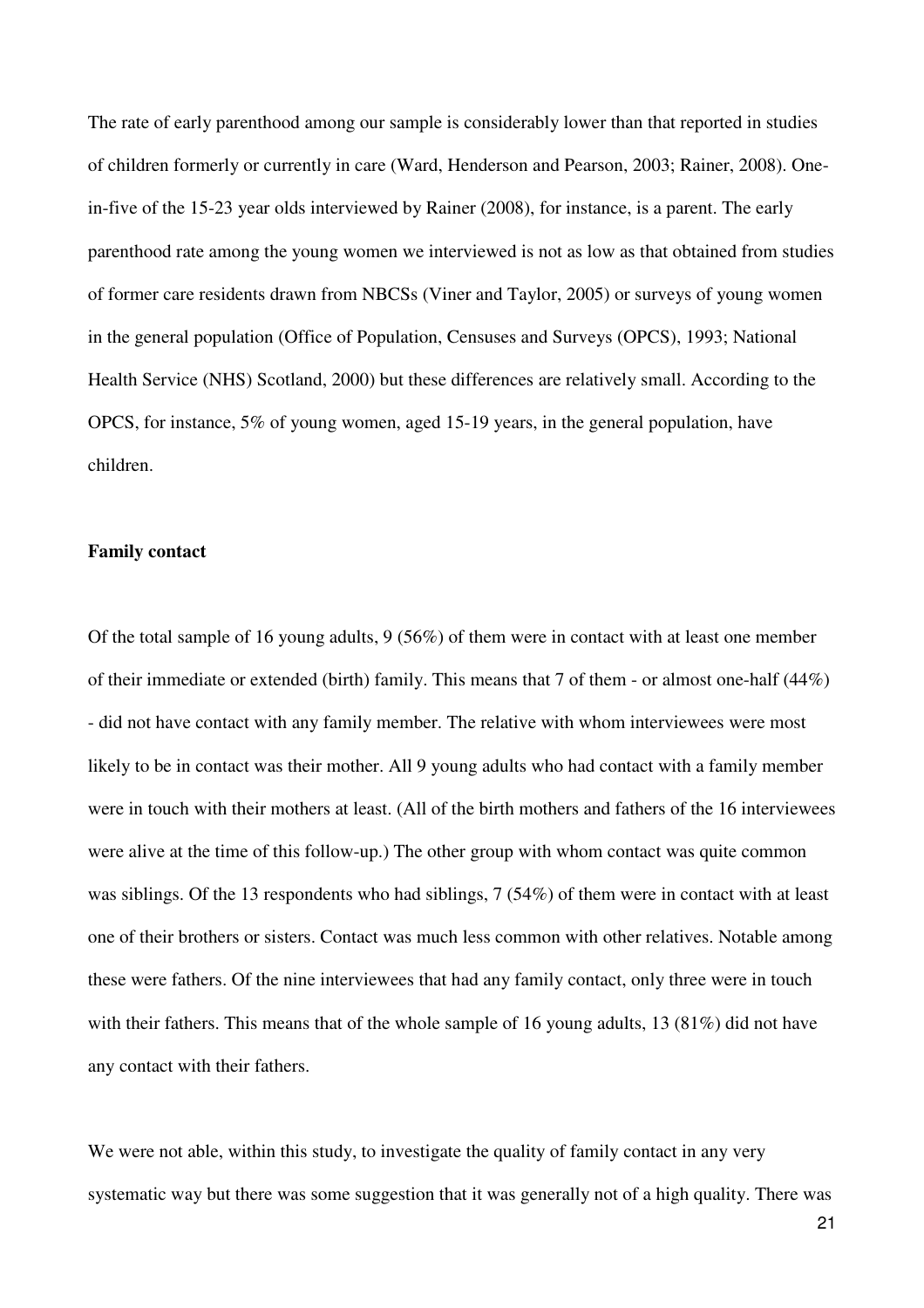considerable variation in the frequency of contact the young adults had with family members, ranging from daily to biannually, although much of it was monthly or less. This is well exemplified by contact with birth mothers. Of the 9 young adults who had contact with their birth mothers, 3 had daily to fortnightly contact while, for the remaining 6, it was monthly or less. Most family contact was face-to-face but communication with three family members was primarily or exclusively by telephone or over the internet.

Former LAC discussed in the literature may, like the young adults from *The Orchards*, encounter issues in terms of the quality of the contact they have with family members, as reflected, for instance, in the form it takes and the closeness of the relationships in question (Biehal and Wade, 1996; Dixon, 2008b). They appear, though, more likely to have family contact and this is one of the factors that seems to most mark out the individuals in our study from other care experienced young people. Many children who have been in care return to live with their family (Bullock, Little and Millham, 1993) and some care leavers do so (Biehal and Wade, 1996). It should be noted, however, that all of the studies cited here are based upon samples comprising younger participants. For example, the care leavers featuring in the research by Biehal and Wade were aged 16-19 years and those in the work of Bullock et al were from across the entire child age range. It is probable that age accounts for at least some of the differences we have highlighted, with older care leavers, such as those in our research, being less likely to live at home. Contact can be regular even when children do not return to live with their family (Stein, Pinkerton and Kelleher, 2000; Dixon, 2008b). Dixon, for example, found that of 107 young people from three local authorities 'almost all (95%) of those leaving residential care were in contact with family' p.85). (Again, though, this research was based upon a slightly younger sample; with a mean age of approximately 17 years.) We did not ask our interviewees as to why they had little or no contact with family members but we suspect that much of the reason for this is that they had experienced quite severe maltreatment by one or more of these individuals earlier in their lives. Family contact can be an important source of support for young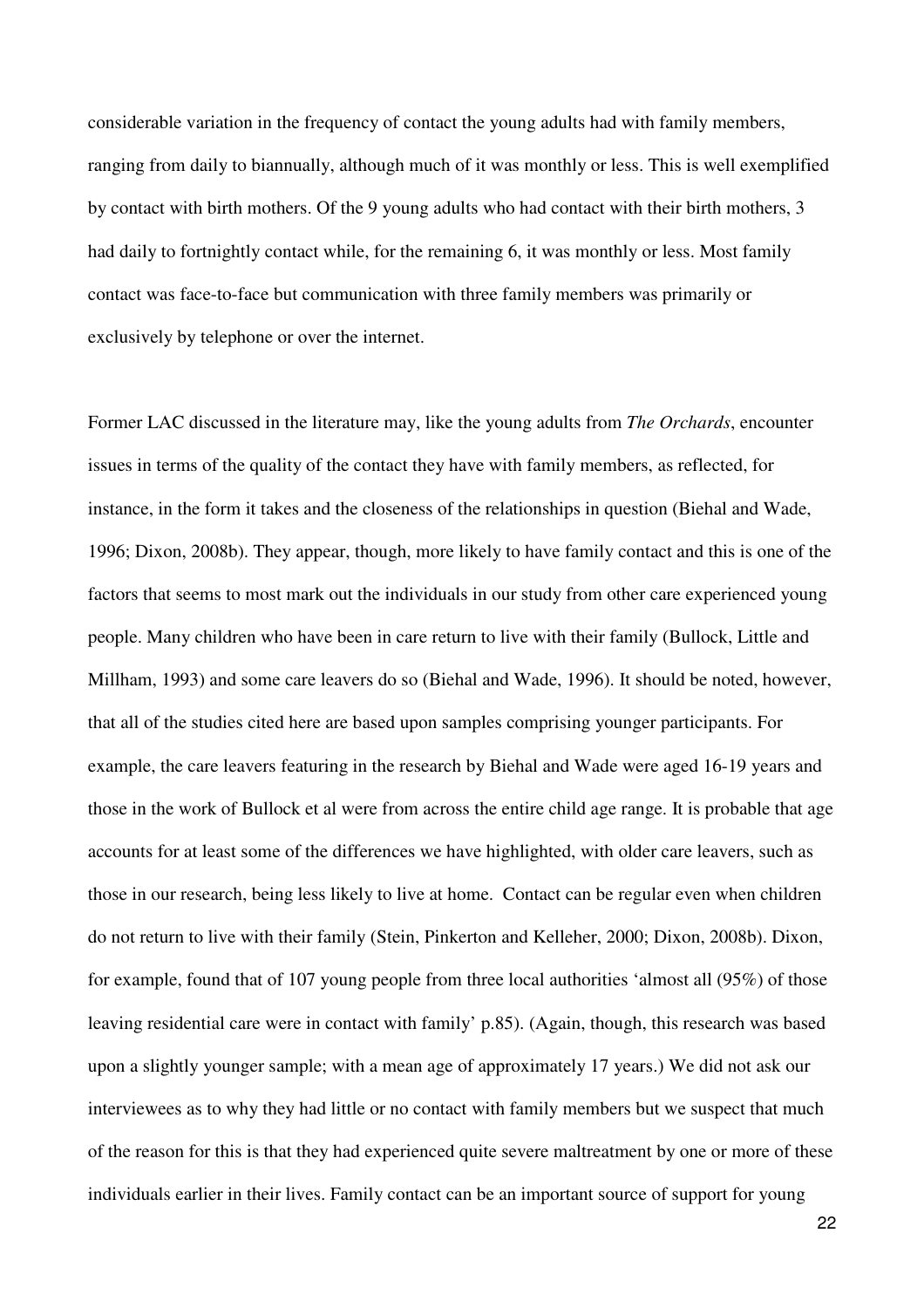people when they leave care (Kufeldt, Simard and Vachon, 2000; Wade, 2008). Whatever the exact reason as to why many of our young adults had limited family contact, this situation will mean that they receive less support from this quarter. However, given that all of our interviewees had been severely maltreated by one or more of their family members, this situation should, perhaps, be viewed as a positive outcome, as it may mean that the young adults are better able to protect themselves from the risk of further psychological and physical harm.

#### **Substance use**

Substance use among most of our interviewees was modest and/or had ceased (Table 4). For example, 8 (50%) reported that they drank alcohol only occasionally and a further 7 (44%) said they did not (currently) drink alcohol. Only 1 respondent (6%) had engaged in what she herself would have defined as 'binge drinking' – a colloquial term for bouts of excessive drinking (Institute of Alcohol Studies, 2010). This behaviour had now ceased. Only 1 interviewee (6%) reported being a regular drinker at the moment. Of the 16 respondents, 5 (31%) smoked cigarettes currently but the remaining 11 (69%) had never smoked. The UK *Misuse of Drugs Act 1971* classifies illegal drugs into three categories - Class A, B and C - according to the harm they cause, with Class A drugs considered the most harmful. A total of 3 interviewees (19%) said they had used illegal drugs (19%). Each of these respondents had used not only Class B (for example, Amphetamine or 'Speed') and Class C drugs (such as, Diazepan or 'Valium') but also Class A drugs (for instance, Diamorphine or 'Heroin'). Of these 3 young adults, 2 had now stopped using any illegal drug but the third was still using illegal drugs and in all three classes. This individual was the only person in the sample to have accessed the services of a professional substance misuse team.

The current and lifetime use of substances by the young adults from *The Orchards* is, in general, lower than that of other care leavers (Scottish Health Feedback, 2001; Ward, Henderson and

23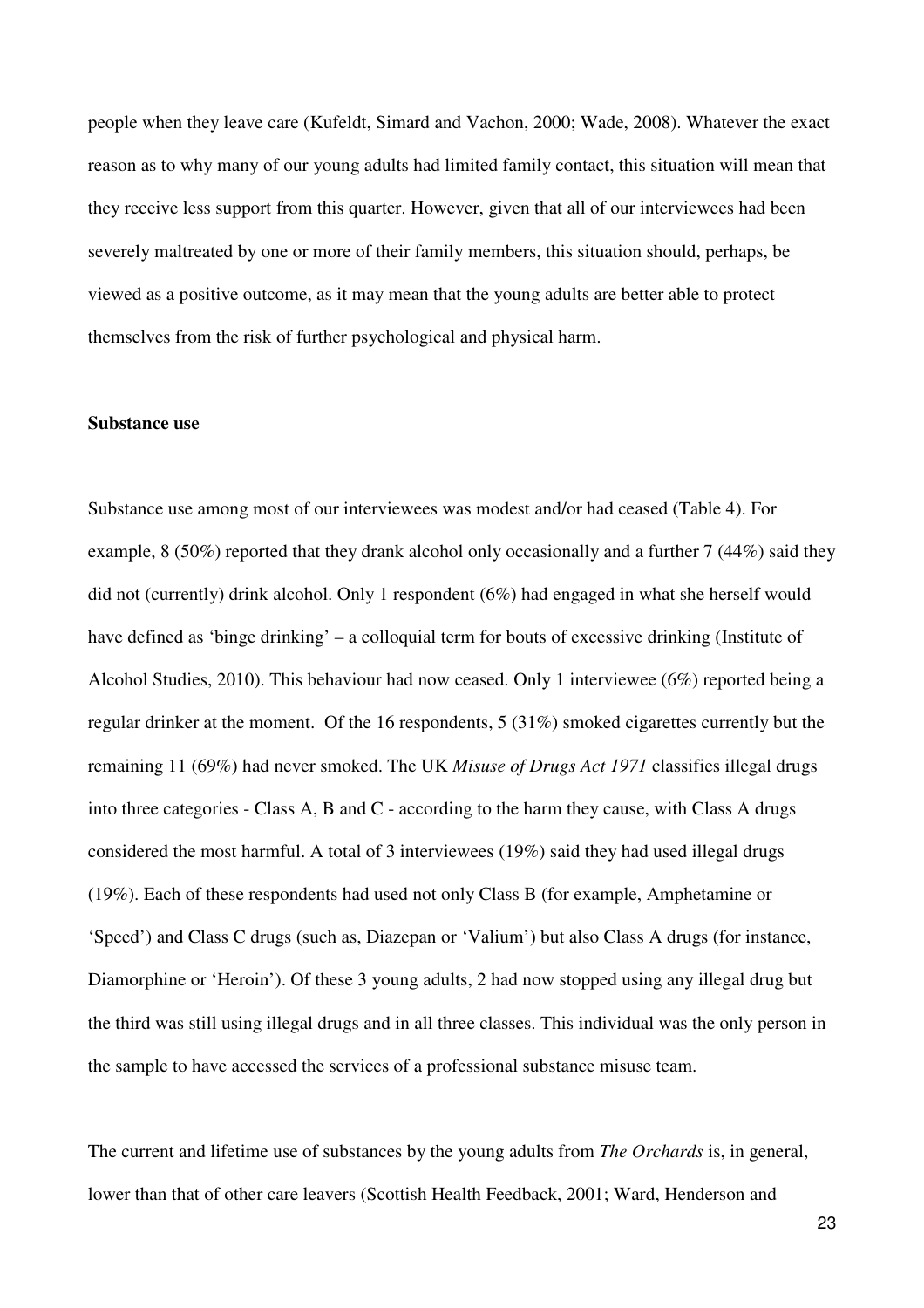Pearson, 2003) and former LAC drawn from NBCSs (Ward, 1998; Williams, Jackson, Maddocks, Cheung, Love and Hutchings, 2001), but also young people and adults in the general population (NHS, 2008; 2009; 2011). For example, 65% of all 16-24 year olds in England report having had a drink of alcohol in the last week (NHS, 2009) and approximately 41% have ever used an illegal drug (NHS, 2011). Many of the statistics found in the literature are based upon major population surveys, such as the General Household Survey (NHS, 2009) and the British Crime Survey (NHS, 2011). Although such surveys are far larger and more reliable than our research, they use essentially the same method i.e. asking respondents about their substance use, so it is meaningful to compare the two sets of figures.

Table 4 about here

#### **Criminal proceedings**

Of the 16 interviewees, 7 (44%) reported that they had been cautioned [a formal police warning] or convicted for a criminal offence (on one or more occasions) (Table 5). Of these, 2 stated that they had received only police cautions and that these were in relation to minor offences they had committed as juveniles. The 5 remaining young adults had committed a quite wide variety of offences, including theft, possession of drugs and allowing oneself to be carried in a stolen vehicle. Only 1 interviewee had a conviction for violence against the person. Only 1 of the interviewees had received a custodial sentence as a result of their offending. This individual was sentenced to four months in a Young Offenders Institution, having committed two commercial burglaries. The interviewees did not say a great deal about their offences (including when they had committed them) but what they did say reinforced the impression that their offending tended to involve less serious types of crime and represented a phase in their lives, which they had now left behind.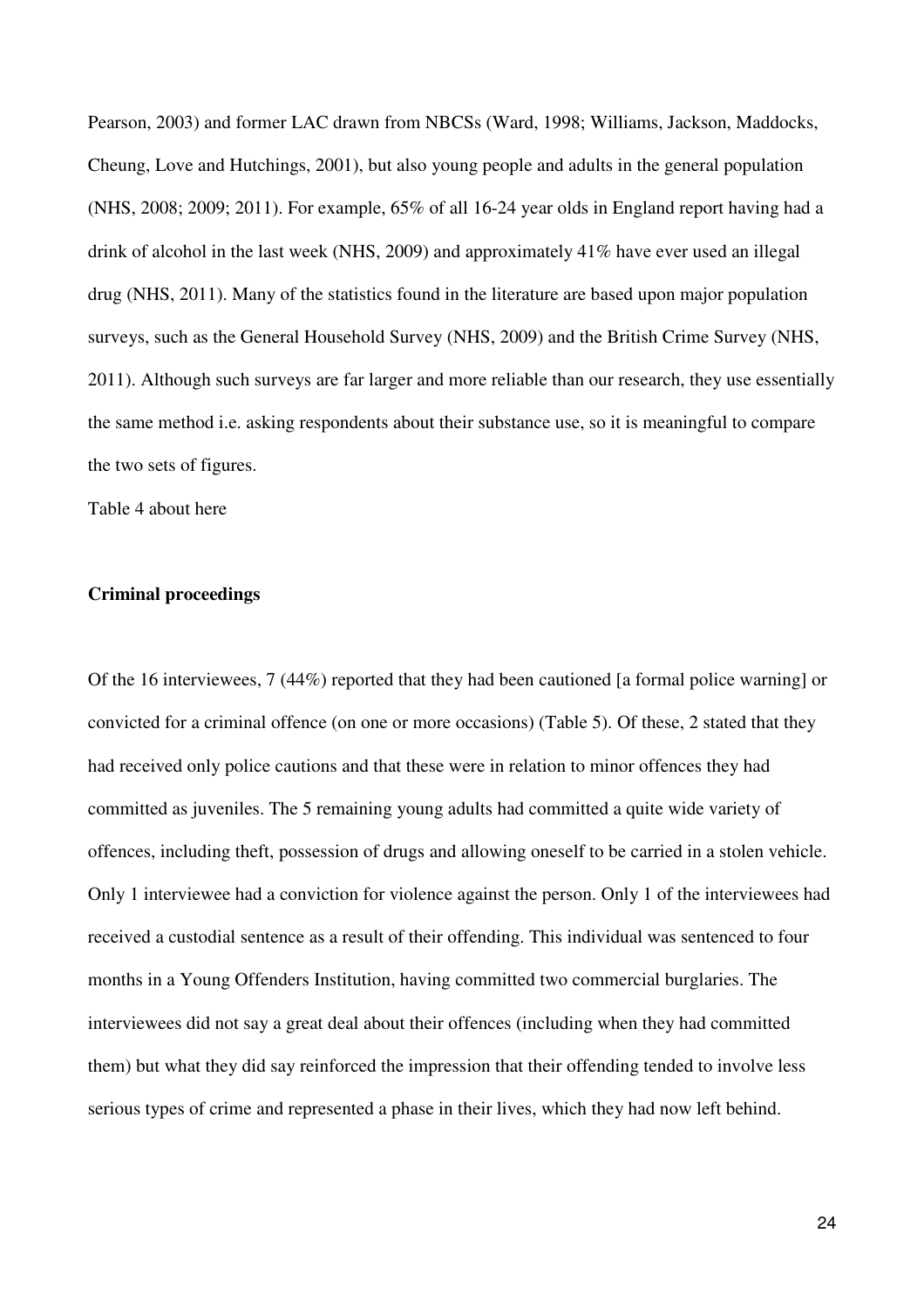There is a particular scarcity of research on offending rates among care leavers but what data there is suggests that the findings for the former residents of *The Orchards* are broadly comparable to those of other young people who have been looked after. Hobcraft (1998), for example, drawing on data from the National Child Development Study, reports that 20% of female and 52% of male 16 year olds who have been in care have also been 'in contact with the police'. The offending rates for LAC and care leavers are appreciably higher than those of young people and adults in the general population (Budd, Sharp and Mayhew, 2005; Harker, 2009). Budd et al., for instance, reveal that 9% of all 18-20 year old males and an even smaller proportion (2%) of all 18-20 year old females in England and Wales have a criminal conviction. There is some suggestion, within the modest amount of research that does exist, that a small but notable minority of LAC experience incarceration. The published rates differ but they are around the 10% mark (Ward, Henderson and Pearson, 2003; Rainer, 2008). The figure for the former residents of *The Orchards* is lower than this but higher that that for the general population. Prime, White, Liriano and Patel (2001) report that 1.8% of all 18 year old males and 0.1% of all 18 year old females in England and Wales have received a custodial sentence.

### Limitations

This research was one based upon only 16 young adults and seven TCHs - all of which were operated by a single organisation. This is a small sample and it does not constitute a wholly reliable basis for drawing substantive conclusions about outcomes in TCHs. Children in residential care are a heterogeneous group (Baker, Anastasio and Purcell, 2007), and TCHs are diverse in their nature and practice (Lee, 2008). The young adults who had been placed at *The Orchards* had quite particular characteristics and the staff provided care according to a quite specific model. It is possible that our results are not generalisable to children who have other types of background or who experience different forms of residential, therapeutic intervention.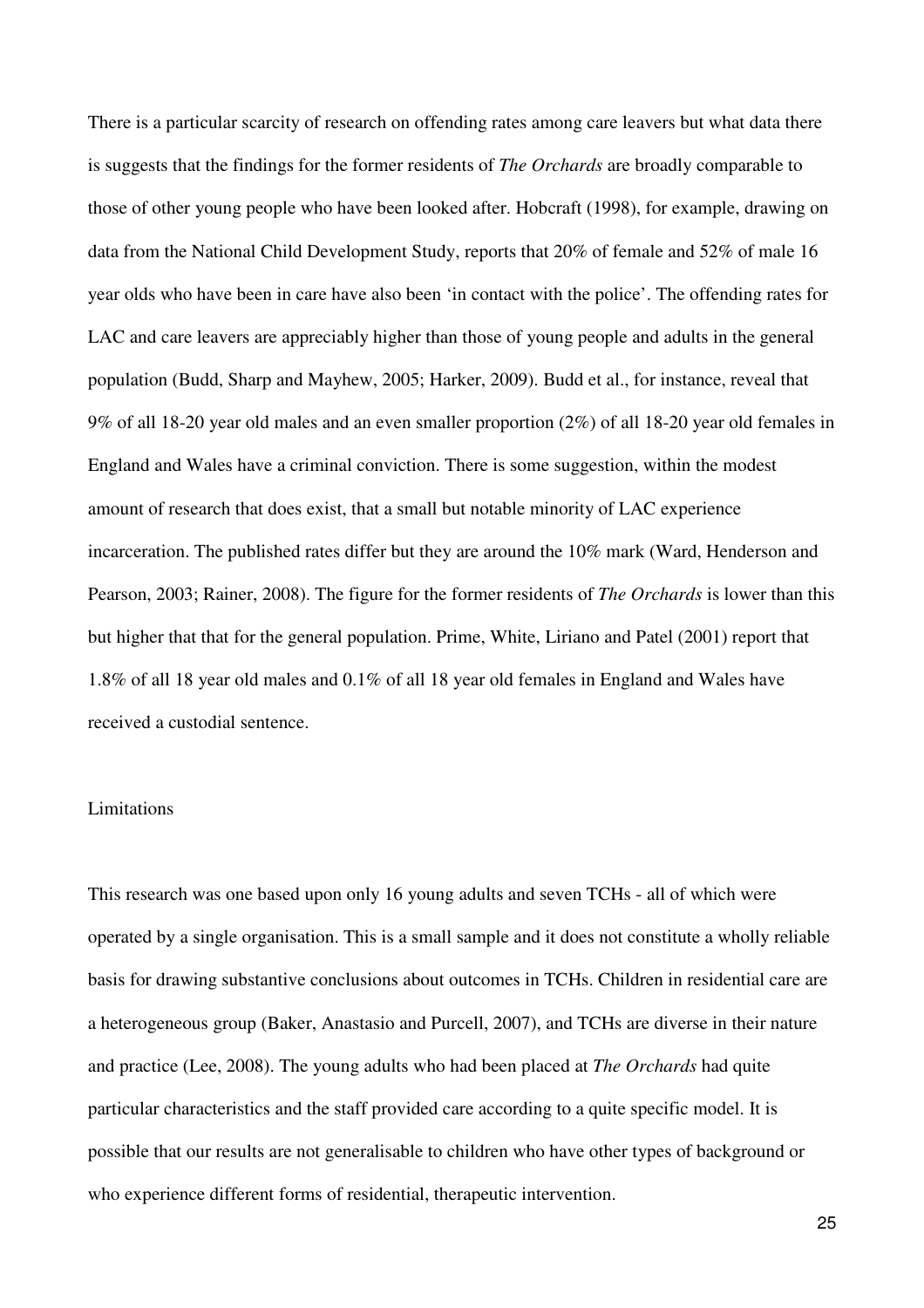The individuals who took part in the research comprised approximately one-half of the traceable former residents, and one-fifth of the young people and adults who were eligible to take part in the research. Those former residents who could not be traced and those who could be traced but did not take part in the research are a special concern. There were a wide variety of reasons as to the young adults ended up in either of these two categories. Some social workers, for example, did not want the young people to participate in the study for fear that this would have an adverse effect on their current placements. Some young people did not wish to be interviewed as they did not want possibly for emotional reasons – to revisit their time in care. We had very little information on the current circumstances of any of these former residents. This means that we also do not know how representative our sample is of all the young adults, from *The Orchards*, who were eligible to take part in the research.

This study was based upon interviews with former residents but there were numerous other methods and informants that could have been utilised (Curry, 2004; Lee and McMillen, 2008). Standardised instruments, for example, would have been especially valuable in terms of providing us with more valid measures of the young adults' emotional and behavioural well-being. It is likely that had we used other methods and informants we would have gained much more extensive knowledge and understanding concerning the outcomes of the young adults from *The Orchards*. Such an approach would also have enabled us to check the validity of the data provided by the former residents.

We did not have any measure of treatment fidelity (Scholte and van der Ploeg, 2006), so we did not know the extent to which the program model was carried out in practice. It is likely that the young adults who took part in our study were subject not only to the three major forms of intervention within *The Orchards*' program model, but a range of other influences within and beyond this establishment. It is almost inevitable that their outcomes would have been affected by their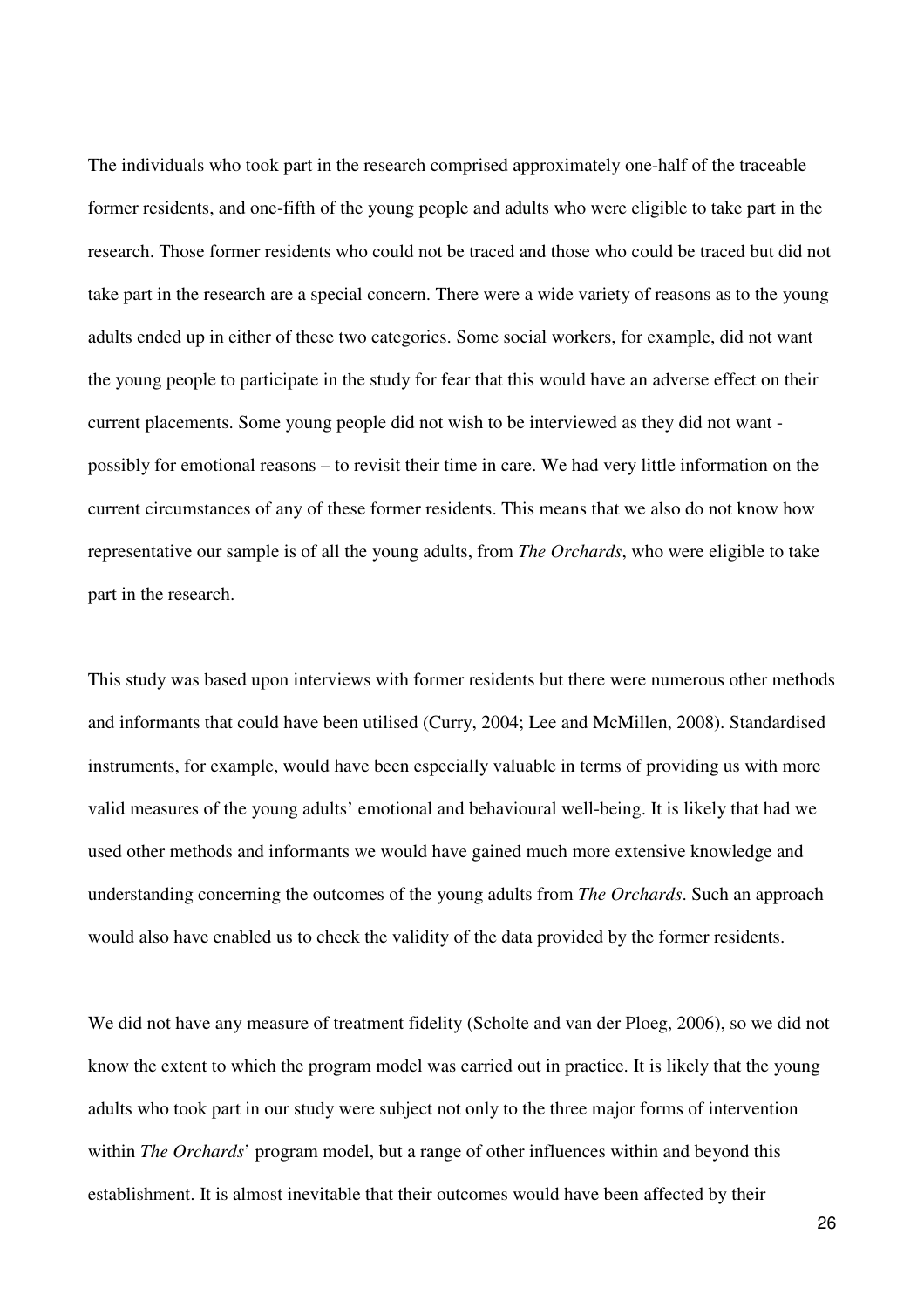experiences preceding and succeeding their time at *The Orchards*. This situation is made more complex by the fact that there was no control group, which would have aided us in trying to separate out the effect of *The Orchards*. It is difficult, therefore, to be certain as to the precise impact that *The Orchards* - either overall or in respect of its individual components - had upon the young adults' outcomes.

Finally, it is problematic assessing our findings in the context of the wider literature owing to the dearth of research, particularly in terms of published studies of TCHs in England (or anywhere else in the UK). The literature that has been utilised for this purpose comprises studies many of which are methodologically different to our research in a number of important respects, including the type of placement, the measures used and the age of the participants.

## **Conclusions**

The outcomes for the 16 young adults we interviewed can, we believe, be rated as good overall. This is particularly so in terms of their emotional and behavioural well-being, physical health, accommodation, and absence of early parenthood and substance use. Other outcomes were more mixed: some young adults did well in respect of their education and the absence of criminal convictions, but others did less well in these regards. Very few of our respondents were especially poor on any of the outcome measures and there was a sense of their lives improving in some of the areas we examined. The young adults had limited contact with family members. It is difficult undertaking any within group comparisons in regards to our data owing to the small sample size. It may, however, be worth observing that there did not appear to be any notable differences between the females and males who took part in our study in terms of their outcomes. In light of the sample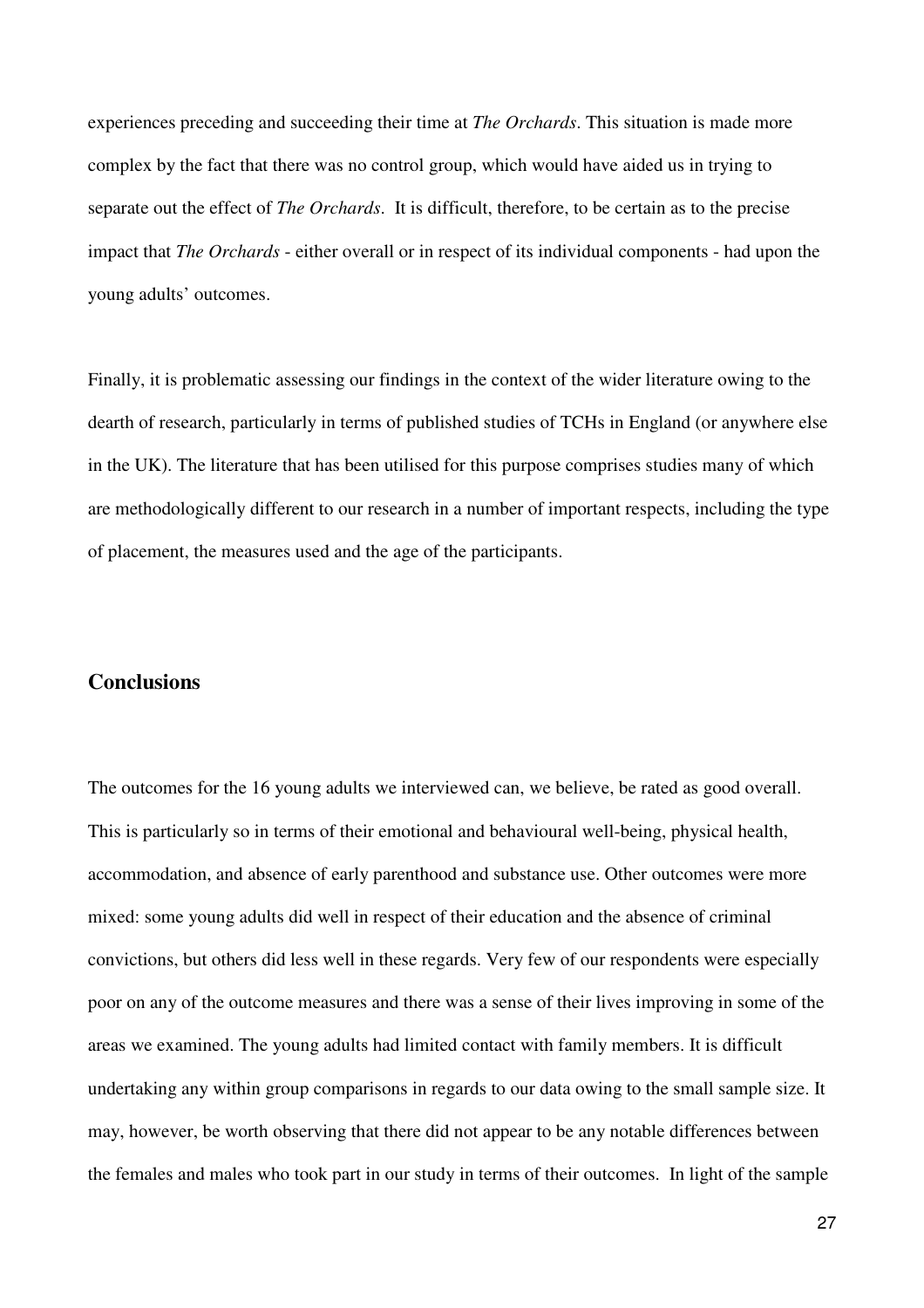size, the relatively high rate of attrition among our target sample, the existence of a number of major influences in the lives of these young adults, and the absence of a control or a comparison group, we would conclude that our research provides indicative, rather than definitive, evidence of the positive effect of therapeutic residential care.

Our findings are in line with those from a number of other studies in which it has been shown that children from TCHs can have good outcomes and on a range of measures (Hair, 2005). We recognise, as others have done (Hare and Bullock, 2006; Berridge, 2007), that just as those responsible for TCHs are not solely responsible for the shortcomings in the lives of their residents, so too can they not necessarily take all the credit for their positive outcomes . Nevertheless, there is an important suggestion in our work, and that of a number of other researchers, that some of the explanation for the good outcomes among former residents does lie with the care they receive whilst in TCHs.

It is evident from other studies that children's outcomes can be mixed, if not poor (Frensch and Cameron, 2002). Some of the young adults from *The Orchards* had mixed outcomes. This is a cautionary point and it reinforces the argument made by a number of researchers (Connor, Miller, Cunningham and Melloni, 2002; Lieberman, 2004) that there may often be more that those responsible for TCHs - including those from the establishment we evaluated - can and must do to improve their practice, and in doing so enhance outcomes for children.

These findings on outcome also need to be judged in a wider context, and in particular where children have *come from*. A prime example of this is academic attainment. Many children in TCHs have had chaotic and traumatic lives before their reception into care (Steingard, Toscano, Volungis,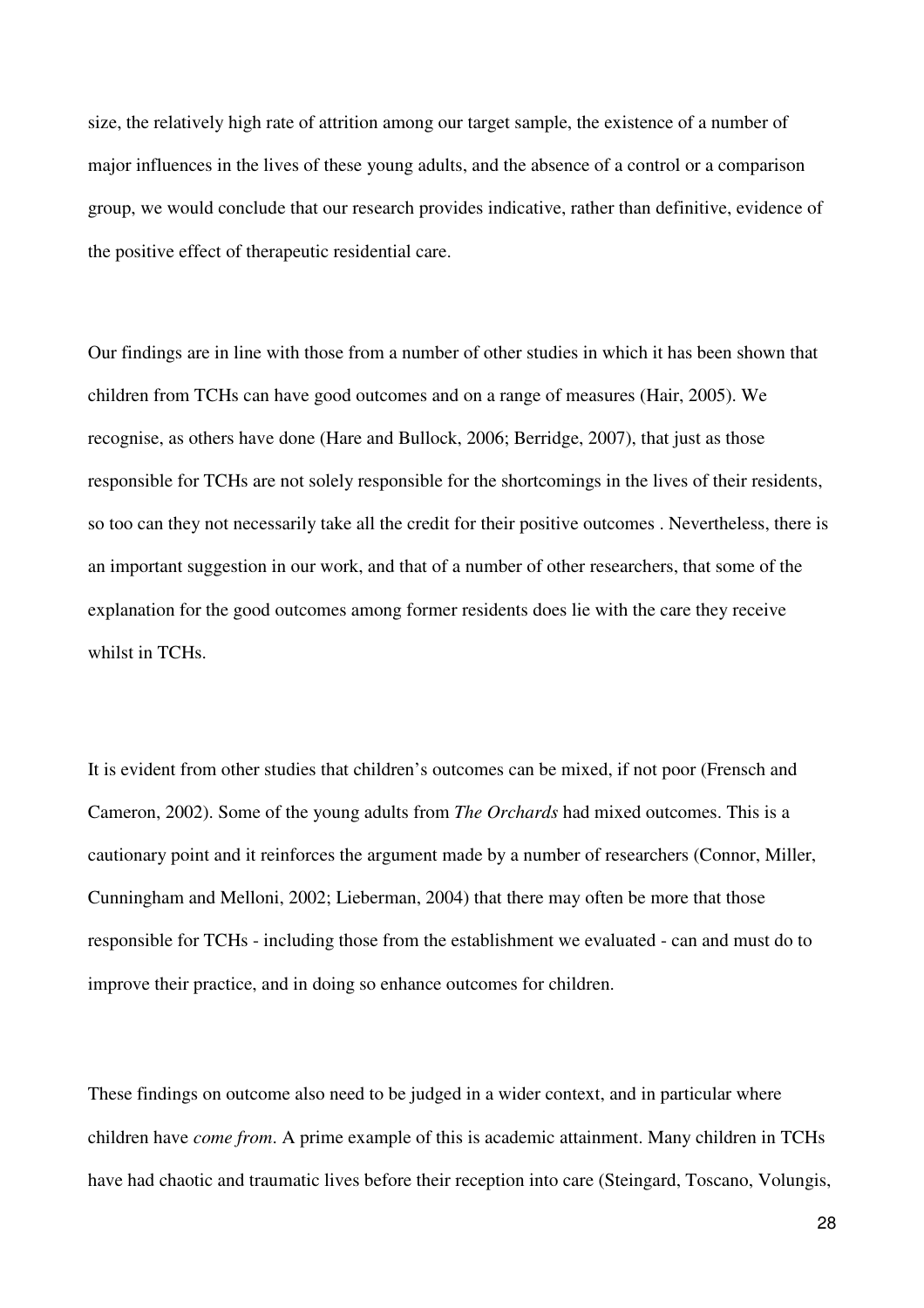Connor and Doerfler, 2004). They may, for instance, have missed out on much of their education and experienced behavioural problems when they were at school (Gallagher, Brannan, Jones and Westwood, 2004). This is likely to have had a quite detrimental effect on their educational achievement. These lower starting points must be taken on board in assessing the outcomes of children from TCHs.

These findings must, in addition, be considered in respect of where children are *going*. We – in common with most other researchers (Lyons, Terry, Martinovich, Peterson, and Bouska, 2001) – measured outcomes at only one point in time and at a stage when the individuals in question were still relatively young. This may not necessarily represent the most valid or meaningful estimation of outcome. There was some evidence in our research that the young adults were, in terms of their outcomes, on a trajectory that, whilst incremental, was upwards. It is possible that were their outcomes to be assessed in another, say, five or ten years, then they might be even more positive.

We concur with the many other authors who contend that there is urgent requirement for additional research on outcomes among children placed in TCHs. A number of these authorities have specified what form this research should take (Courtney, 2000; Hair, 2005; Boyd, Einbinder, Rauktis and Portwood, 2007). We would wish to add two essential components to these proposed agendas: outcome should be broadly defined; and more research should be conducted outside the US.

Important data on outcomes but also process (Gallagher and Green, 2012), pertaining to *The Orchards*, has been produced through this research. The owners and staff of this establishment have been able to use this information to revise, and hopefully improve, their service, with the intention that this will, in turn, enhance outcomes for children. We hope that our work will, in some modest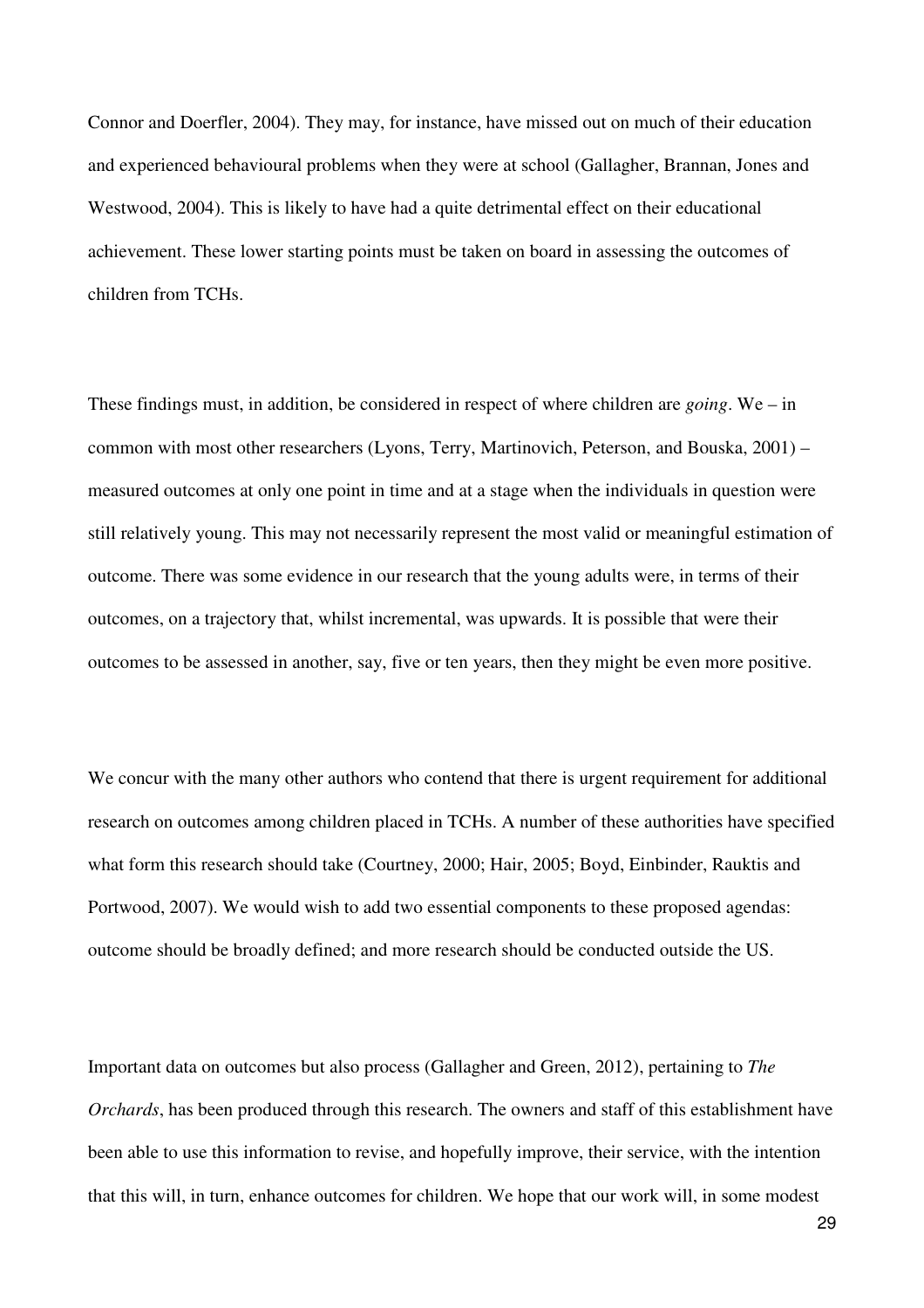way, act as a stimulus to others working in the area of residential services to maltreated and otherwise traumatised children to undertake similar evaluations. We believe our research should also act as something of an encouragement for the routine follow-up of children after they have received services more generally. Such evaluations have been carried out elsewhere and across a range of settings. These include studies of school-based peer support programmes (Cowie, Naylor, Talamelli, Chauhan and Smith, 2002), interventions to reduce childhood behavioural and emotional symptoms (McArdle, Young, Quibell, Moseley, Johnson and Le Couteur, 2011) and the treatment of young abusers (Masson, Myles, Hackett and Phillips, in press). This work is the exception though. It is accepted that follow-up studies can be ethically, methodologically and practicallychallenging, and resource intensive (Craig, Dieppe, Macintyre, Michie, Nazareth and Pettigrew, 2008; Hill, 2005). This does not, however, obviate the need for such research. Indeed, follow-up studies of services to children are vital if the quality and effects of interventions are to be assessed, and ultimately improved. One important way of overcoming some of the difficulties listed above, would be by building in expectations of such follow-ups at the outset of a service (Masson, Balfe, Hackett and Phillips, 2012). Given the vulnerability of many children's services groups and the degree of intervention that is sometimes exercised in their lives, adoption of such a responsible approach to service assessment and outcome measurement seems imperative.

That said, there is, we would argue, a particularly pressing need for more follow-up research on TCHs, in respect of both process and outcomes. The number of children who need these services is reported to be on the rise (Pavkov, Negash, Lourie and Hug, 2010), and they are said to be presenting with more acute emotional and behavioural problems (Duppong Hurley, Trout, Chmelka, Burns, Epstein, Thompson and Daly, 2009). At the same time, the economic difficulties currently confronting many developed countries have led to extensive reductions in public services (Taylor-Gooby and Stoker, 2011). TCHs have to be seen as being at heightened risk given their very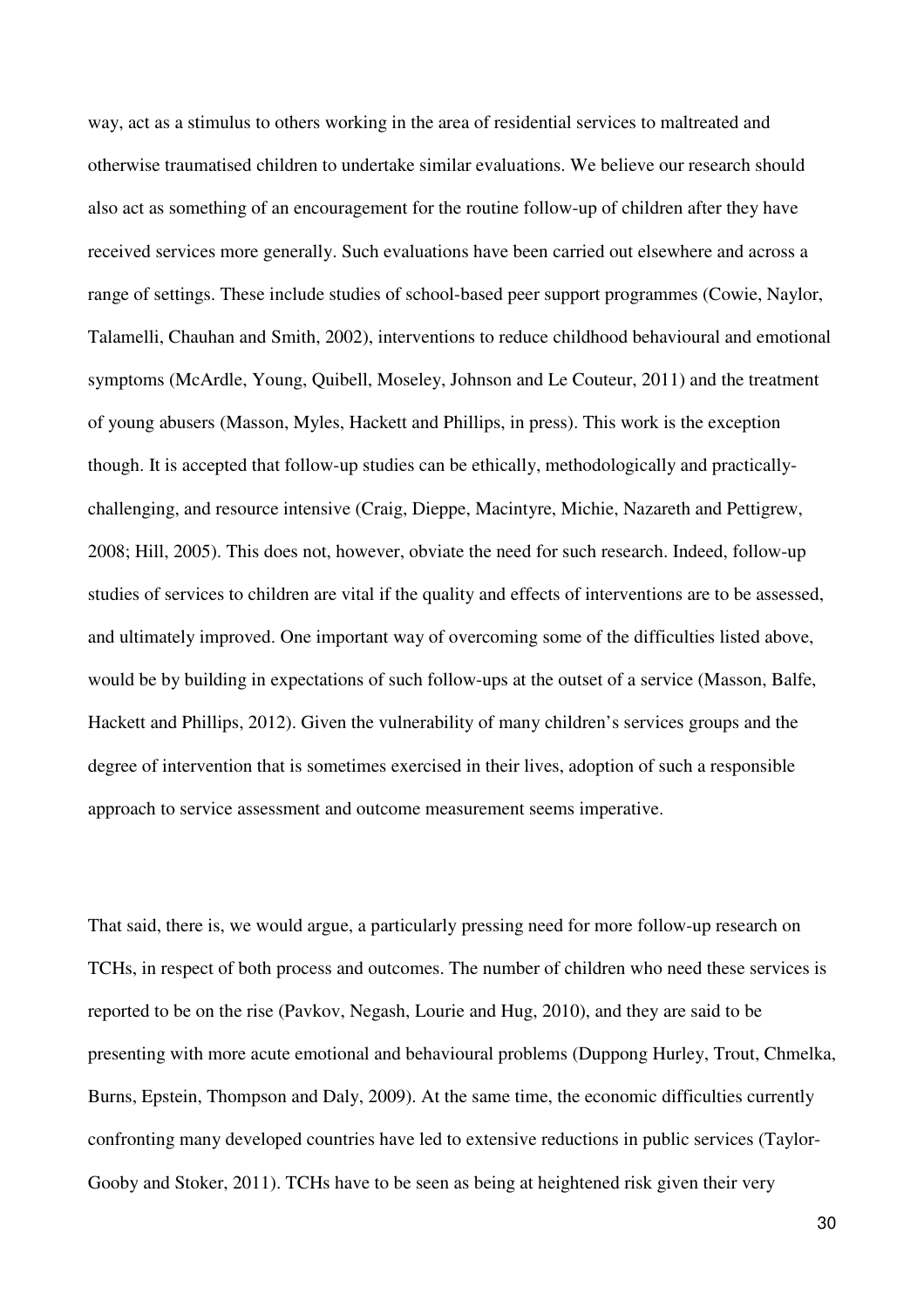considerable costs (Kott, 2010). Substantial and reliable data on how well TCHs work and the impact they have would be invaluable in addressing the dilemma that those who are concerned with providing services to this extremely vulnerable group of children now face.

## **References**

Andersson, B. (2007) Diversity in Residential Care and Treatment for Young People in Sweden. Goteborg: University of Goteburg

Baker, D.N., Anastasio, E. and Purcell, J. (2007) Characteristics of children in residential treatment in New York State, Child Welfare, 86, 1, 5-27

Bates, B.C., English, D.J. and Kouidou-Giles, S. (1997) Residential treatment and its alternatives: A review of the literature, Child & Youth Care Forum, 26, 1, 7-51

Behrens, E. and Satterfield, K. (2006) Report of Findings from a Multi-Center Study of Youth Outcomes in Private Residential Treatment. Presented at the 114th Annual Convention of the American Psychological Association at New Orleans, Louisiana, August 12

Berridge, D. (2002) Residential care. In D. McNeish, T. Newman and H. Roberts (eds.) What Works for Children. Effective Services for Children and Families. Buckingham: Open University Press. pp. 83-103

Berridge, D. (2007) Theory and explanation in child welfare: Education and looked-after children, Child and Family Social Work, 12, 1, 1-10

Bettmann, J.E. and Jasperson, R.A. (2009) Adolescents in residential and inpatient treatment: A review of the outcome literature, Child and Youth Care Reform, 38, 4, 161-183

Biehal, N. and Wade, J. (1996) Looking back, looking forward: Care leavers, families and change, Children and Youth Services Review, 18, 4-5, 425-445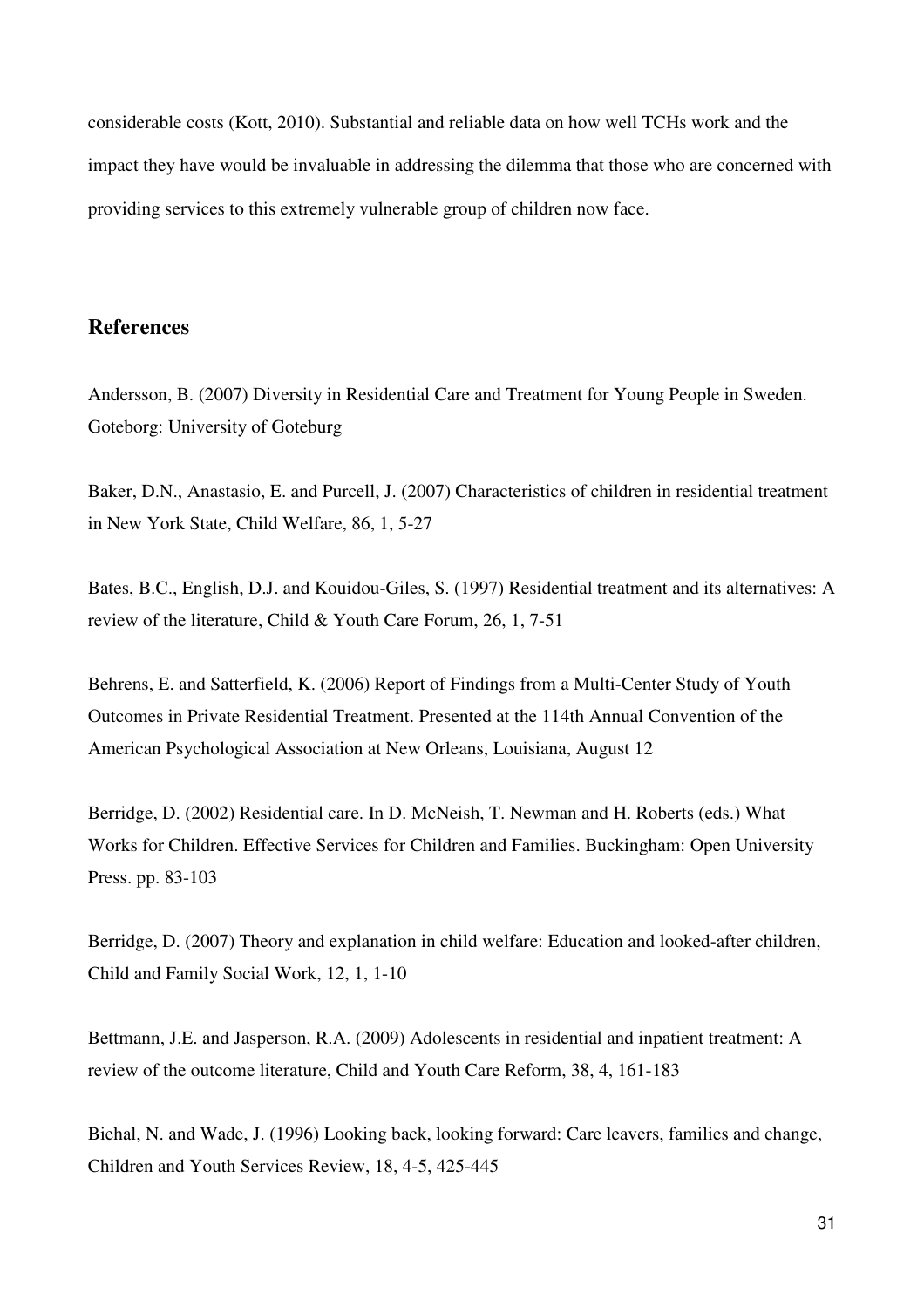Bowlby, J. (1969) Attachment and Loss, Volume 1: Attachment. New York: Basic Books

Boyd, A.S., Einbinder, S.D., Rauktis, M.E and Portwood, S.G. (2007) Building research capacity in residential treatment centers: An approach for empirical studies, Child Youth Care Forum, 36, 1, 43–58

Bratton, S.C., Ray, D., Rhine, T. and Jones, L. (2005) The efficacy of play therapy with children: A meta-analytic review of treatment outcomes, Professional Psychology: Research and Practice, 36, 4, 376-390

Breland-Noble, M.E., Farmer, E.M.Z., Dubs, M.S., Potter, E. and Burns, B.J. (2005) Mental health and other service use by youth in therapeutic foster care and group homes, Journal of Child and Family Studies, 14, 2, 167-180

Brodie, I. (2005) Education and residential child care in England. In D. Crimmens and I. Milligan (eds.) Facing Forward. Residential Child Care in the 21st Century. Lyme Regis, Dorset: Russell House Publishing. pp. 163-171

Brown, K. and White, K. (2006) Exploring the Evidence Base for Integrated Children's Services. Edinburgh: Scottish Executive Education Department

Budd, T., Sharp, C. and Mayhew, P. (2005) Offending in England and Wales: First Results from the 2003 Crime and Justice Survey. London: Home Office

Bullock, R. (2009) Looked after children placed in externally purchased residential care, Journal of Children's Services, 4, 3, 34-48

Bullock, R., Courtney, M.E. Parker, R. Sinclair, I and Thoburn, J. (2006) Can the corporate state parent? Children and Youth Services Review, 28, 11, 1344-1358

Bullock, R., Little, M. and Millham, S. (1993) Going Home: The Return of Children Separated from their Families. Aldershot: Dartmouth Publishing Company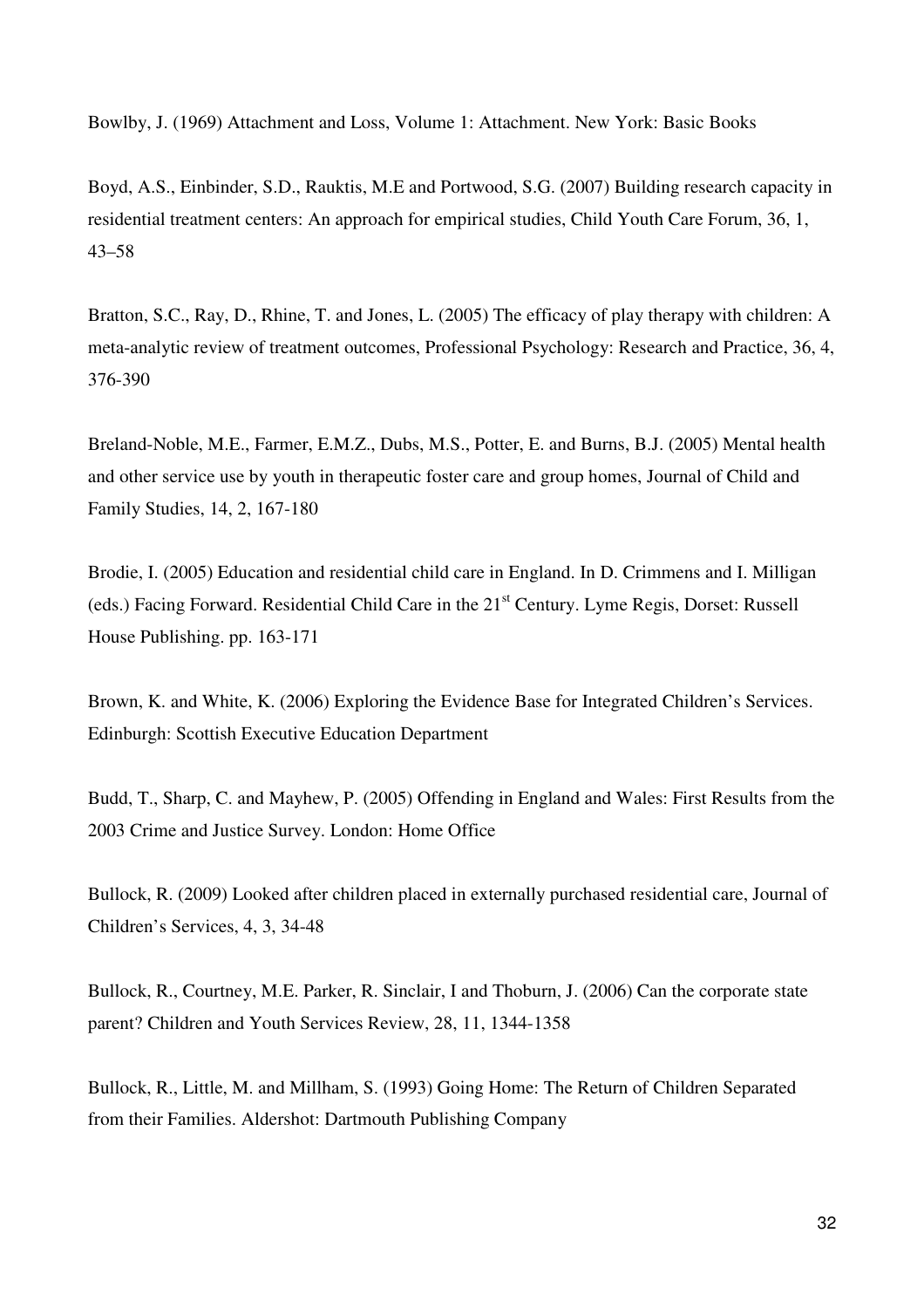Butler, L.S., Little, L. and Grimard, A.R. (2009) Research challenges: Implementing standardized outcome measures in a decentralized, community based residential treatment program, Child Youth Care Forum, 38, 2, 75-90

Butler, L. S. and McPherson, P.M. (2007) Is residential treatment misunderstood? Journal of Child and Family Studies, 16, 4, 465-472

Cheung, S.Y. and Heath, A. (1994) After care: The education and occupation of adults who have been in care, Oxford Review of Education, 20, 3, 361-72

Cocker, C., Scott, S., Turner, C. and Smith, N. (2003) The Mental Health of Looked After Children in Public Care. Drop in the Ocean: An Examination of Current Specialist Mental Health Projects for 'Looked After' Children within England. Ilford, Essex: Barnardo's

Connor, D. F., Miller, K. P., Cunningham, J. A., and Melloni, R. H. (2002). What does getting better mean? Child improvement and measure of outcome in residential treatment, American Journal of Orthopsychiatry, 72 (1), 110–117

Courtney, M.E. (2000) Research needed to improve the prospects for children in out-of-home placement, Children and Youth Services Review, 22, 9-10, 743-761

Cowie, H., Naylor, P., Talamelli, L., Chauhan, P. and Smith, P.K. (2002) Knowledge, use of and attitudes towards peer support: A 2-year follow-up of the Prince's Trust survey, Journal of Adolescence, 25, 453-467

Craig, P., Dieppe, P., Macintyre, S., Michie, S., Nazareth, I. and Pettigrew, M. (2008) Developing and evaluating complex interventions: The new Medical Research Council guidance, British Medical Journal, 337, a1655

Curry, J.F. (2004) Future directions in residential treatment outcome research, Child and Adolescent Psychiatric Clinics of North America, 13, 2, 429-440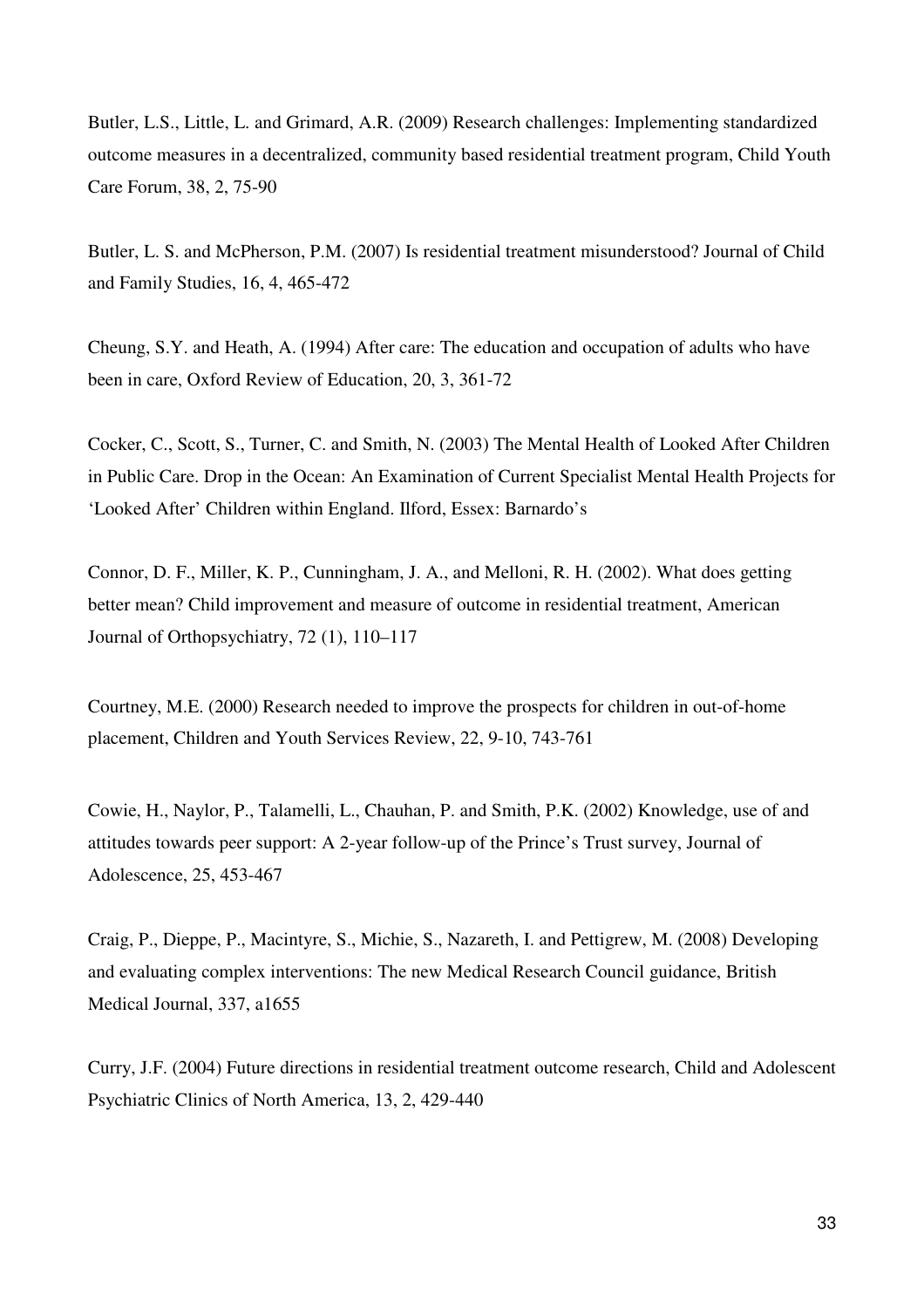Curtis, P.A., Alexander, G. and Lunghofer, L.A. (2001) A literature review comparing the outcomes of residential group care and therapeutic foster care, Child and Adolescent Social Work Journal, 18, 5, 377-392

Department for Children Schools and Families (2008) Children Looked After in England (including adoption and care leavers) year ending 31 March 2008. London: Department for Children, Schools and Families.

Department for Children, Schools and Families (2009a) Care Matters: Ministerial Stocktake Report 2009. London: DCSF

Department for Children, Schools and Families (2009b) Participation in Education, Training and Employment by 16-18 year olds in England. London: DCSF

Dixon, J. (2008a) Young people leaving care: Health, well-being and outcomes, Child and Family Social Work, 13, 207-217

Dixon, J. (2008b) Young people leaving residential care: Experiences and outcomes. In A. Kendrick (ed.) Residential Child Care: Prospects and Challenges. London: Jessica Kingsley Publishers pp. 76-89

Duppong Hurley, K., Trout, A., Chmelka, M.B., Burns, B.J., Epstein, M.H., Thompson, R.W. and Daly, D.L. (2009) The changing mental health needs of youth admitted to residential group home care: Comparing mental health status at admission in 1995 and 2004, Journal of Emotional and Behavioural Disorders, 17, 164-176

Erikson, E.H. (1965) Childhood and Society. London: Hogarth Press

Frensch, K.M. and Cameron, G. (2002) Treatment of choice or a last resort? A review of residential mental health placements for children and youth, Child & Youth Forum, 31, 5, 307-339

Freud, S. (1901) The Psychopathology of Everyday Life. London: Unwin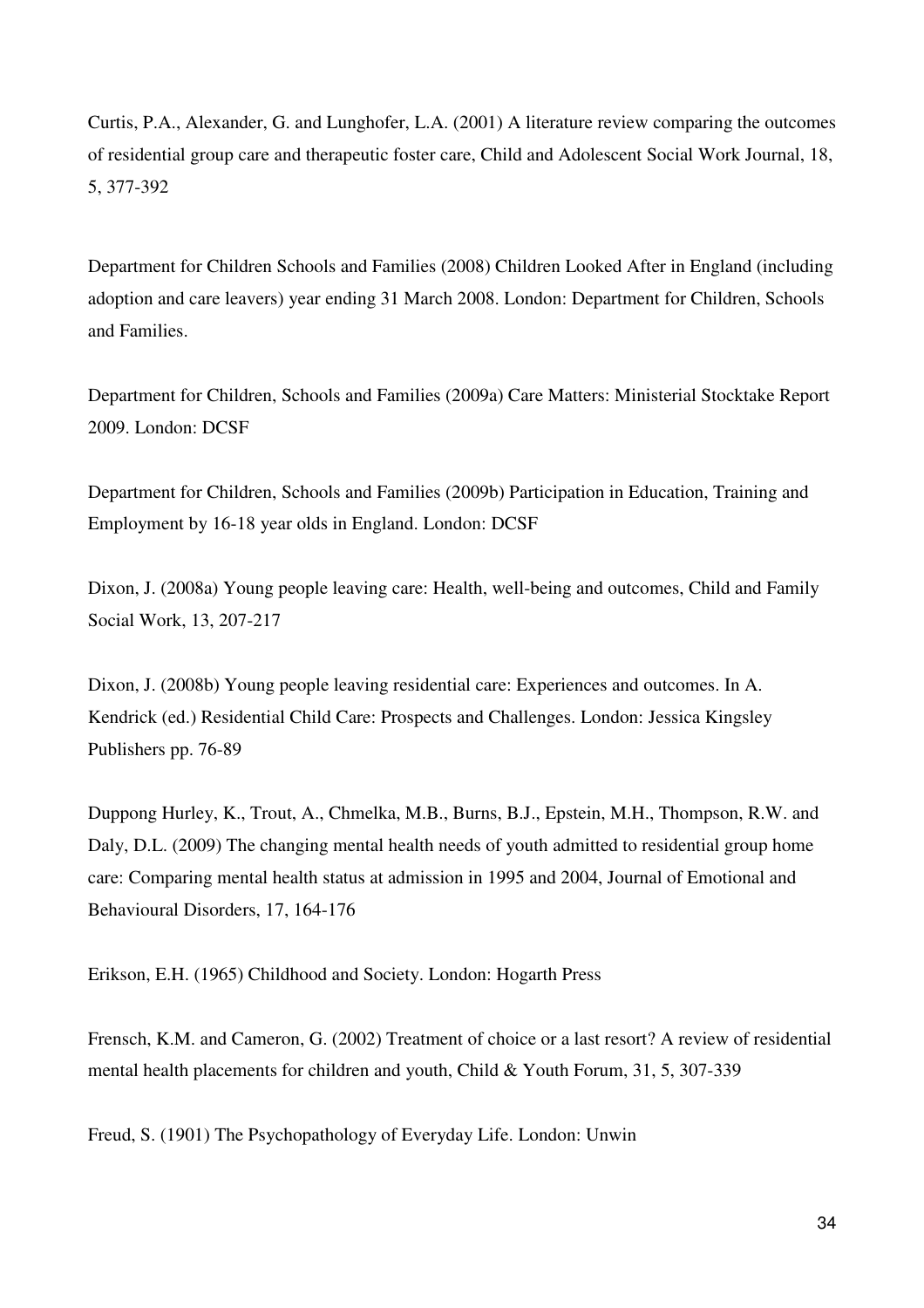Gallagher, B., Brannan, C., Jones, R. and Westwood, S. (2004) Good practice in the education of children in residential care, British Journal of Social Work, 34, 8, 1133-1160

Gallagher, B. and Green, A. (2012) In, out and after care: Young adults' views on their lives as children in a therapeutic residential establishment, Children and Youth Services Review, 34, 2, 437- 450

Hair, H.J. (2005) Outcomes for children and adolescents after residential treatment: A review of research from 1993 to 2003, Journal of Child and Family Studies, 14, 4, 551-575

Handwerk, M.L., Huefner, J.C., Ringle, J.L., Howard, B.K., Soper, S.H., Almquist, J.K. and Chmelka, M.B. (2008) The role of therapeutic alliance in therapy outcomes for youth in residential care, Residential Treatment for Children and Youth, 25, 2, 145-165

Hare, A.D. and Bullock, R. (2006) Dispelling misconceptions about looked after children, Adoption & Fostering, 30, 4, 26-35

Harker, R. (2009) Children in Care in England; Statistics. London: House of Commons Library

Hill, M. (2005) Ethical considerations in researching children's experiences. In S. Greene and D. Hogan (eds.) Researching Children's Experiences: Approaches and Methods. London: Sage. pp61- 86

Hobcraft, J. (1998) Intergenerational and Life‐Course Transmission of Social Exclusion: Influences and Childhood Poverty, Family Disruption and Contact with the Police. London: London School of Economics.

Horwath, J. (2000) Childcare with gloves on: Protecting children and young people in residential care, British Journal of Social Work, 30, 2, 179-191

Howe, D., Brandon, M., Hinings, D. and Schofield, G. (1999) Attachment Theory, Child Maltreatment and Family Support. Basingstoke: Macmillan

Institute of Alcohol Studies (2010) Binge Drinking – Nature, Prevalence and Causes. St Ives: IAS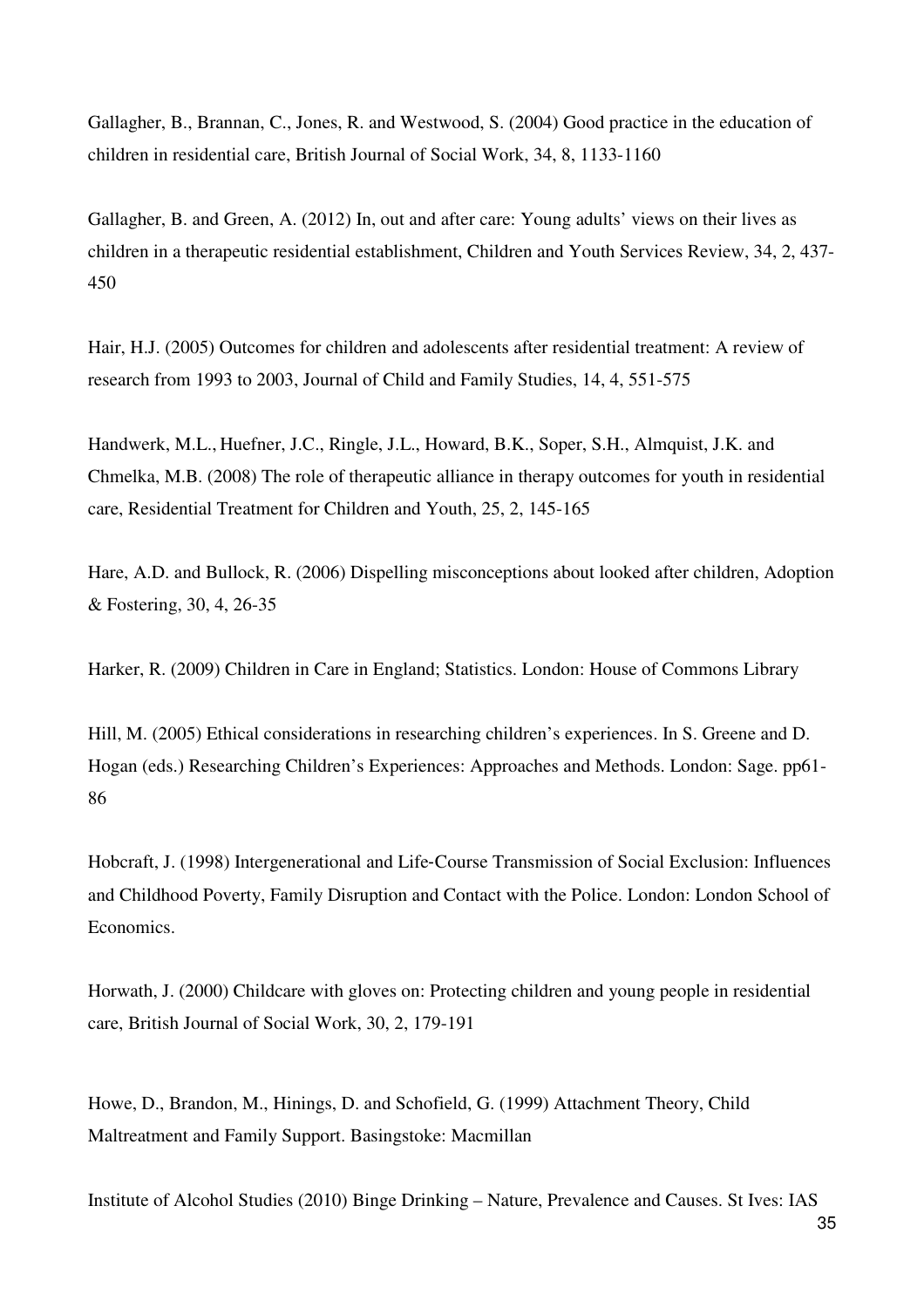Jackson, S., Ajayi, S. and Quigley, M. (2005) Going to University from Care. London: Institute of Education

Jackson, S. and Sachdev, D. (2001) Better Education, Better futures. Ilford: Barnardo's

Klein, M. (1932) The Psycho-Analysis of Children. London: Hogarth

Klein, M. (1997) The Psycho-Analysis of Children. London: Vintage

Knorth, E.J., Harder, A.T., Zandberg, T. and Kendrick, A.J. (2008) Under one roof: A review and selective meta-analysis on the outcomes of residential child and youth care, Children and Youth Services Review, 30, 2, 123-140

Kott, K. (2010) Considering Residential Treatment for Youth in the Continuum of Care: A Systems Perspective, Residential Treatment for Children and Youth, 27, 1, 14-22

Kufeldt, K., Simard, M. and Vachon, J. (2000) Looking After Children in Canada. Fredericton, New Brunswick: University of New Brunswick

Lanyado, M. (2003) The roots of mental health: Emotional development and the caring environment. In A. Ward, K. Kasinski, J. Pooley and A. Worthington (eds) Therapeutic Communities for Children and Young People. London: Jessica Kingsley Publishers pp.65-81

Lee, B.R. (2008) Defining residential treatment, Journal of Child and Family Studies, 17, 5, 689– 692

Lee, B.R. and McMillen, J.C. (2008) Measuring quality in residential treatment for children and youth, Residential Treatment for Children & Youth, 24, 1, 1-17

Lieberman, R. E. (2004). Future directions in residential treatment, Child and Adolescent Psychiatric Clinics of North America, 13 , 2, 279-294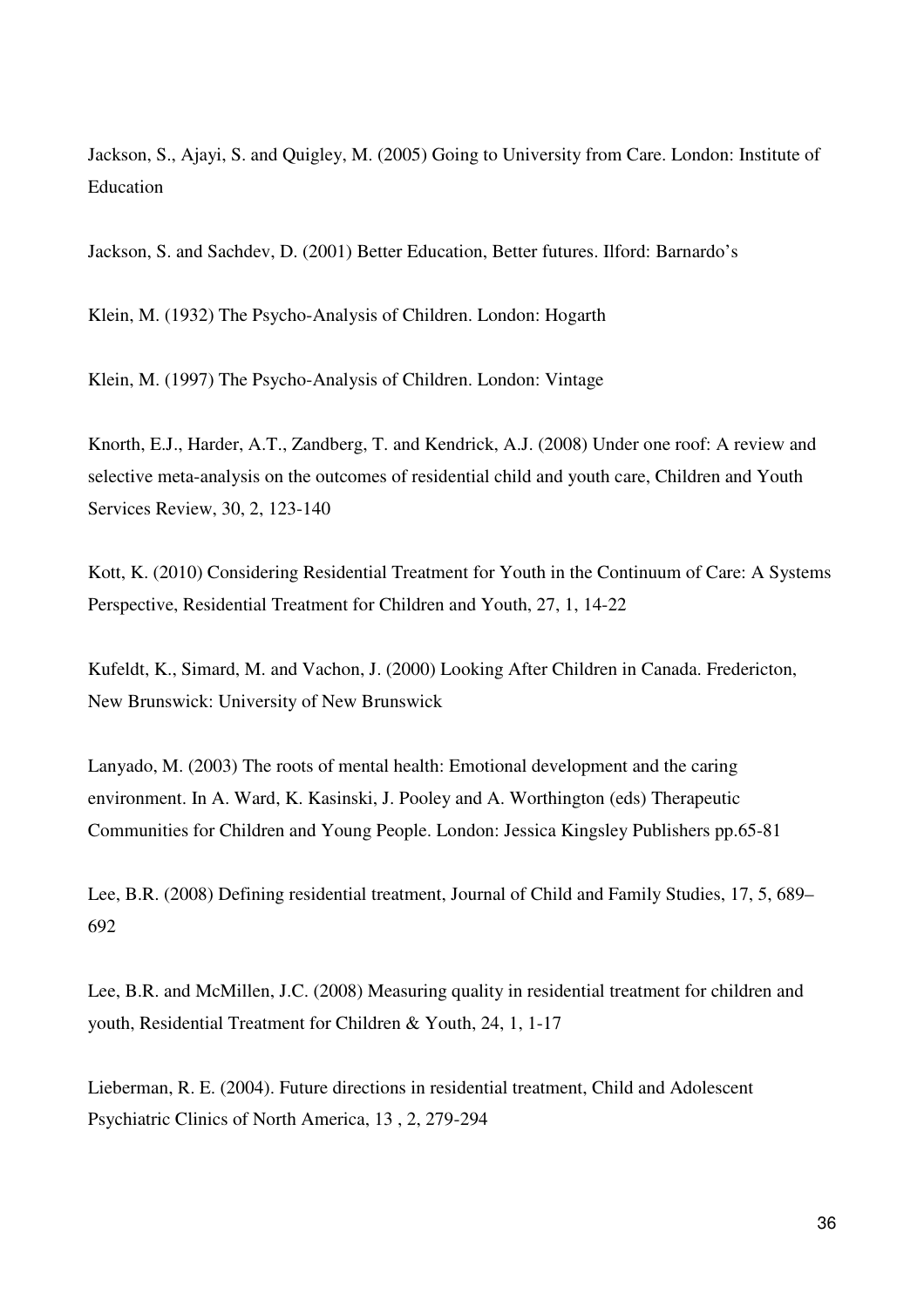Little, M. and Kelly, S. (1995) A Life Without Problems? The Achievements of a Therapeutic Community. Aldershot: Arena

Little, M., Kohm, A. and Thompson, R. (2005) The impact of residential placement on child development: research and policy implications, International Journal of Social Welfare, 14, 3, 200- 209

Lyons, J.S., Terry, P., Martinovich, Z., Peterson, J. and Bouska, B. (2001) Outcome trajectories for adolescents in residential treatment: A statewide evaluation, Journal of Child and Family Studies, 10, 3, 333-345

Maslow, A. H. (1943) A theory of human motivation, Psychological Review, 50, 4, 370-396

Maslow, A.H. (1954) Motivation and Personality. New York: Harper and Row

Masson, H., Balfe, M., Hackett, S. and Phillips, J. (2012) Making use of historical case material: The problems of looking back and the implications for service development in relation to research and evaluation activities, Journal of Sexual Aggression, 18, 1, 112-122

Masson, H., Myles, B., Hackett, S. and Phillips, S. (in press) Lost without a trace? Social networking and social research with a hard-to-reach population, British Journal of Social Work

McArdle, P., Young, R., Quibell, T., Moseley, D., Johnson, R. and Le Couteur, A. (2011) Early intervention for at risk children: 3 year follow-up, European Child and Adolescent Psychiatry, 20, 3, 111-120

McAuley, C. and Bunting, L. (2006) The Views, Experiences and Aspirations of Care Experienced Children and Young People. Belfast: Voice of Young People in Care

McCurdy, B.L. and McIntyre, E.K. (2004) 'And what about residential …?' Re-conceptualizing residential treatment as a stop-gap service for youth with emotional and behavioural disorders, Behavioural Interventions, 19, 3, 137-158

McKeown, J., Clarke, A. and Repper, J. (2006) Life story work in health and social care: A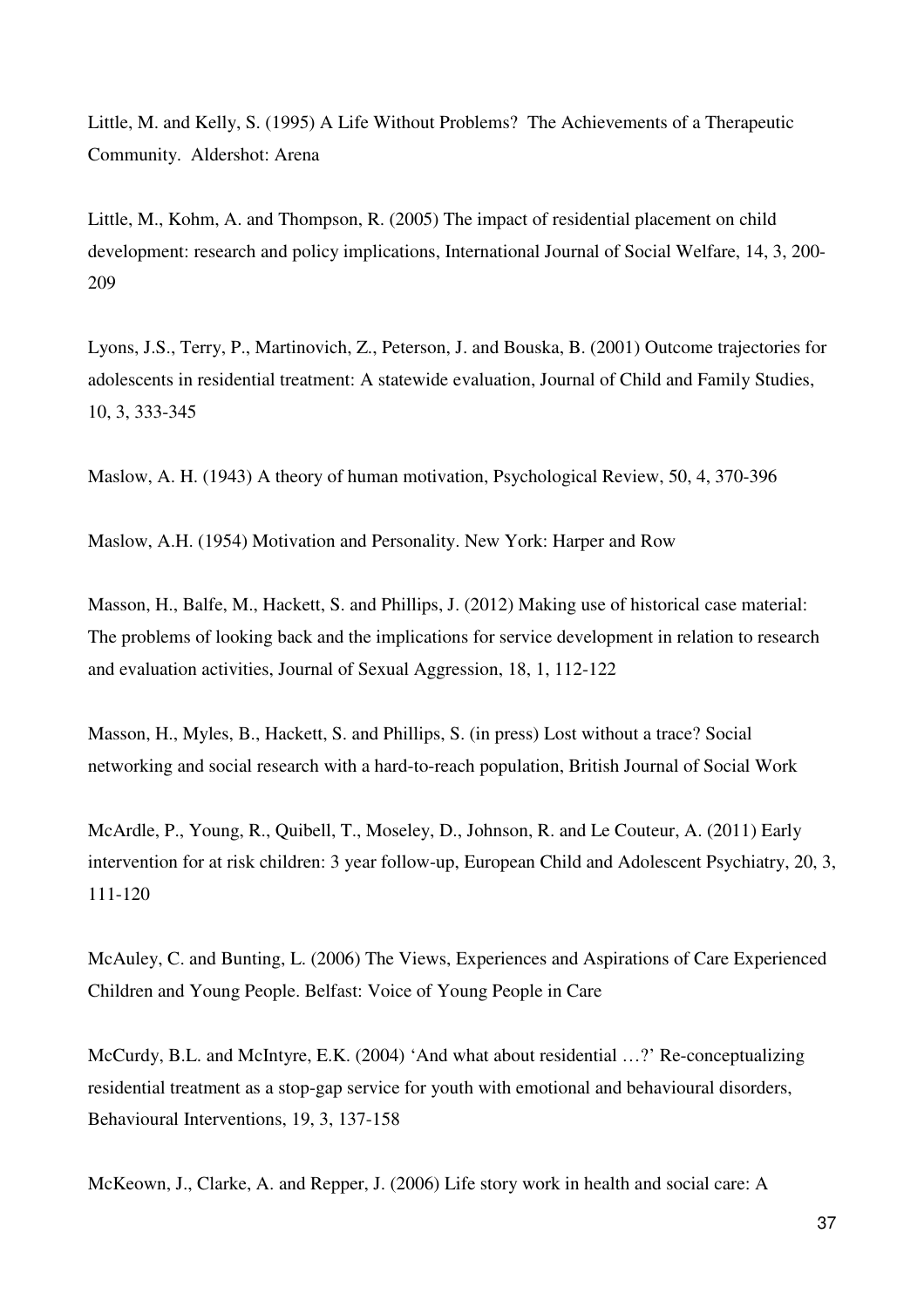systematic literature review, Journal of Advanced Nursing, 55, 2, 237–247

Montgomery, P., Gardner, F., Bjornstad, G. and Ramchandani, P. (2009) Systematic reviews of interventions following physical abuse: Helping practitioners and expert witnesses improve the outcomes of child abuse. London: Department for Children, Schools and Families

National Health Service (2008) Statistics on Smoking: England, 2008. London NHS

National Health Service (2009) Statistics on Alcohol: England, 2009. London; NHS

National Health Service (2011) Statistics on Drug Misuse: England, 2010. London: NHS

National Health Service Scotland (2000) Scottish Health Statistics. Edinburgh: NHS Information and Statistics Division

Office of Population Census and Surveys (1993). 1991 Census Report for Great Britain, Part One, Volume 2. London: HMSO.

Osborn, A. and Delfabbro, P.H. (2006) National Comparative Study of Children and Young People with High Support Needs in Australian Out-of-Home Care. Adelaide: The University of Adelaide.

Pavkov, T.W., Negash, S., Lourie, I.S. and Hug, R.W. (2010) Critical failures in a regional network of residential treatment facilities, American Journal of Orthopsychiatry, 80, 2, 151-159

Piaget, J. (1951) Play, Dreams and Imitation in Childhood. London: Routledge

Plaut, E. A. (1979) Play and adaptation, Psychoanalytic Study of the Child, 34, 217-232

Prime, J., White, S., Liriano, S and Patel, K. (2001) Criminal Careers of those Born between 1953 and 1978. London: Home Office

Pughe, B. and Philpot, T. (2007) Living Alongside a Child's Recovery. Therapeutic Parenting with Traumatized Children. London: Jessica Kingsley Publishers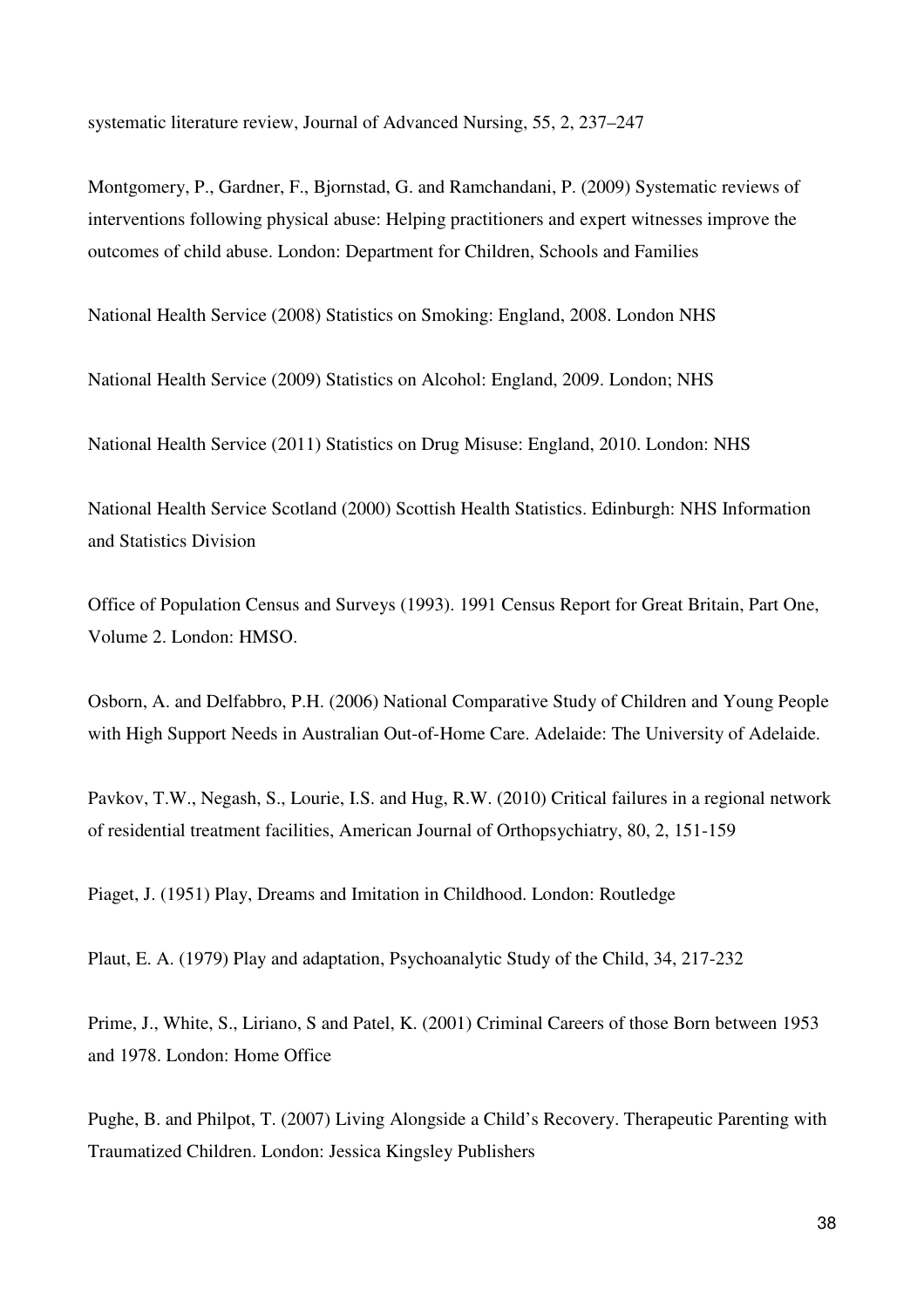Rainer (2008) What Makes the Difference? Project for Children in Care and Care Leavers. London: Rainer

Rose, R. and Philpot, T. (2005) The Child's Own Story. Life Story Work with Traumatized Children. London: Jessica Kingsley Publishers.

Rutter, M. (2000) Children in substitute care: Some conceptual considerations and research implications, Children and Youth Services Review, 22, 9-10, 685-703

Rutter M, Tizard J, and Whitmore K. (1970) Education, Health and Behaviour. London: Longmans

Ryan, T. and Walker, R. (2003) Life Story Work: A Practical Guide to Helping Children Understand their Past. London: British Association for Adoption and Fostering

Rymaszewska, J. and Philpot, T. (2006) Reaching the Vulnerable Child. Therapy with Traumatized Children. London: Jessica Kingsley Publishers

Saunders, L. and Broad, B. (1997) The Health Needs of Young People Leaving Care. Leicester: De Montford University

Schofield, G., Thoburn, J., Howell, D. and Dickens, J. (2007) The search for stability and permanence: Modelling the pathways of long-stay looked after children, British Journal of Social Work, 37, 4, 619-642

Scholte, E.M. and van der Ploeg, J.D. (2006) Residential treatment of adolescents with severe behavioral problems, Journal of Adolescence, 29, 4, 641-654

Scottish Health Feedback (2001) A Study of the Health Needs of Young People with Experience of Being in Care in Glasgow. Edinburgh: Scottish Health Feedback

Shengold, L. (1988) Play and therapeutic action, Psychoanalytic Study of the Child, 11, 2, 146-151

Simon, A. (2008) Early access and use of housing: Care leavers and other young people in difficulty, Child and Family Social Work, 13, 1, 91-100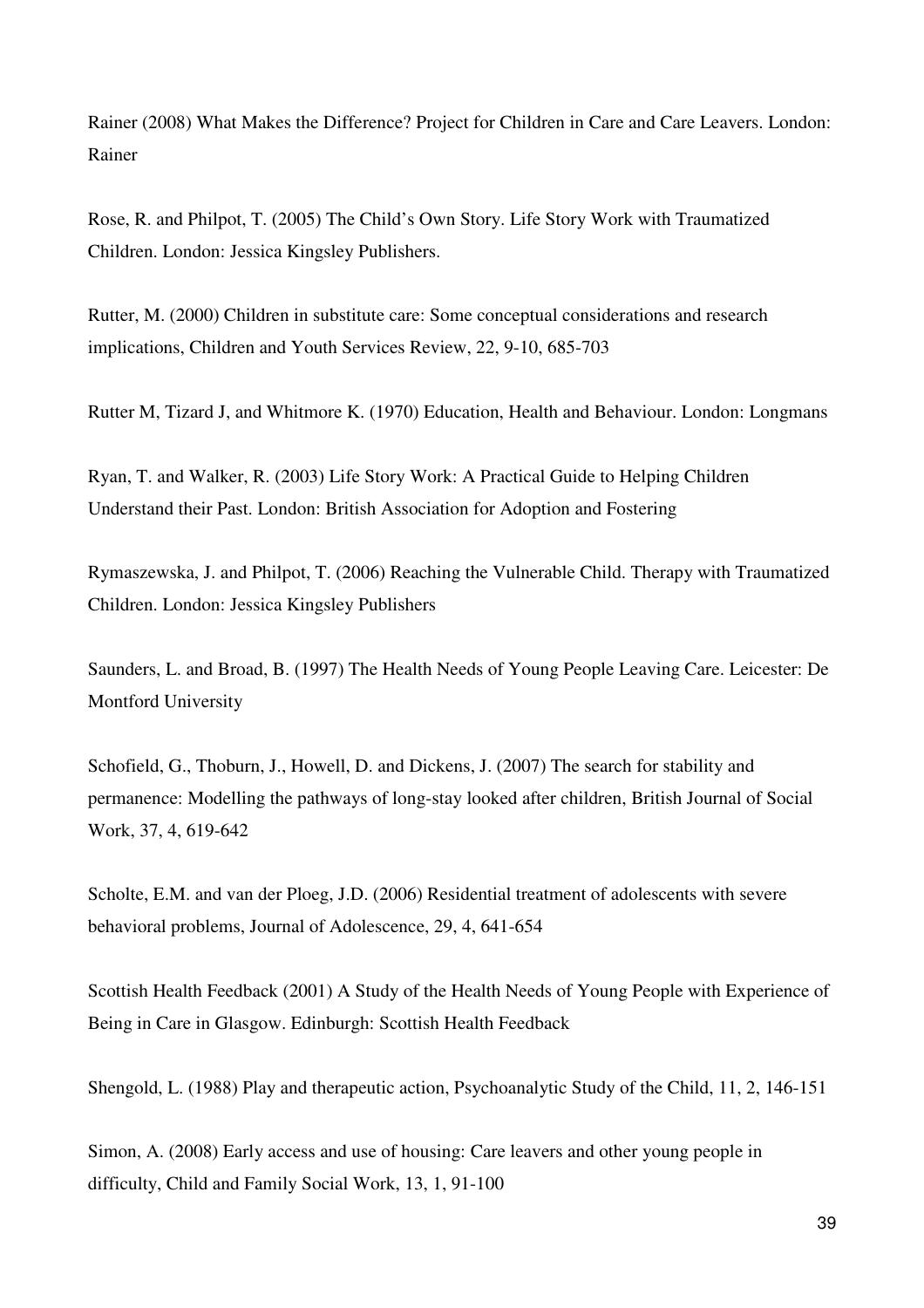Singleton, N., Bumpstead, R., O'Brien, M., Lee, A. and Meltzer, H. (2001) Psychiatric Morbidity Among Adults Living in Private Households, 2000. London: The Stationary Office

Smith, B.D., Duffee, D.E., Steinke, C.M., Huang, Y. and Larkin, H. (2008) Use and predictors of out-of-home placements within systems of care, Children and Youth Services Review, 30, 12, 1425-1436

Stage, S. A. (1999) Predicting adolescents' discharge status following residential treatment, Residential Treatment for Children and Youth, 16, 3, 37–56

Stanley, N., Riordan, D. and Alaszewski, H. (2005) The mental health of looked after children: matching response to need, Health and Social Care in the Community, 13, 3, 239-248

Stein, M., Pinkerton, J. and Kelleher, P. (2000) Young people leaving care in England, Northern Ireland, and Ireland, European Journal of Social Work, 3, 3, 235-246

Sutton-Smith, B. and Herron, R.E. (1971) Child's Play. Chichester: Wiley

Steingard, R.J., Toscano, P.F., Volungis, A.M., Connor, D.F., Doerfler, L.A. (2004) Characteristics of children and adolescents admitted to a residential treatment center, Journal of Child and Family Studies, 13, 4, 497-510

Taylor-Gooby, P. and Stoker, G. (2011) The coalition programme: A new vision for Britain or politics as usual, The Political Quarterly, 82, 1, 4-15

The British Psychological Society (2006) Code of Ethics and Conduct. The BPS: Leicester

Tomlinson, P. and Philpot, T. (2008) A Child's Journey to Recovery. Assessment and Planning with Traumatized Children. London: Jessica Kingsley Publishers

Viner, R.M. and Taylor, B. (2005) Adult health and social outcomes of children who have been in public care: Population-based study, Pediatrics, 115, 4, 894-899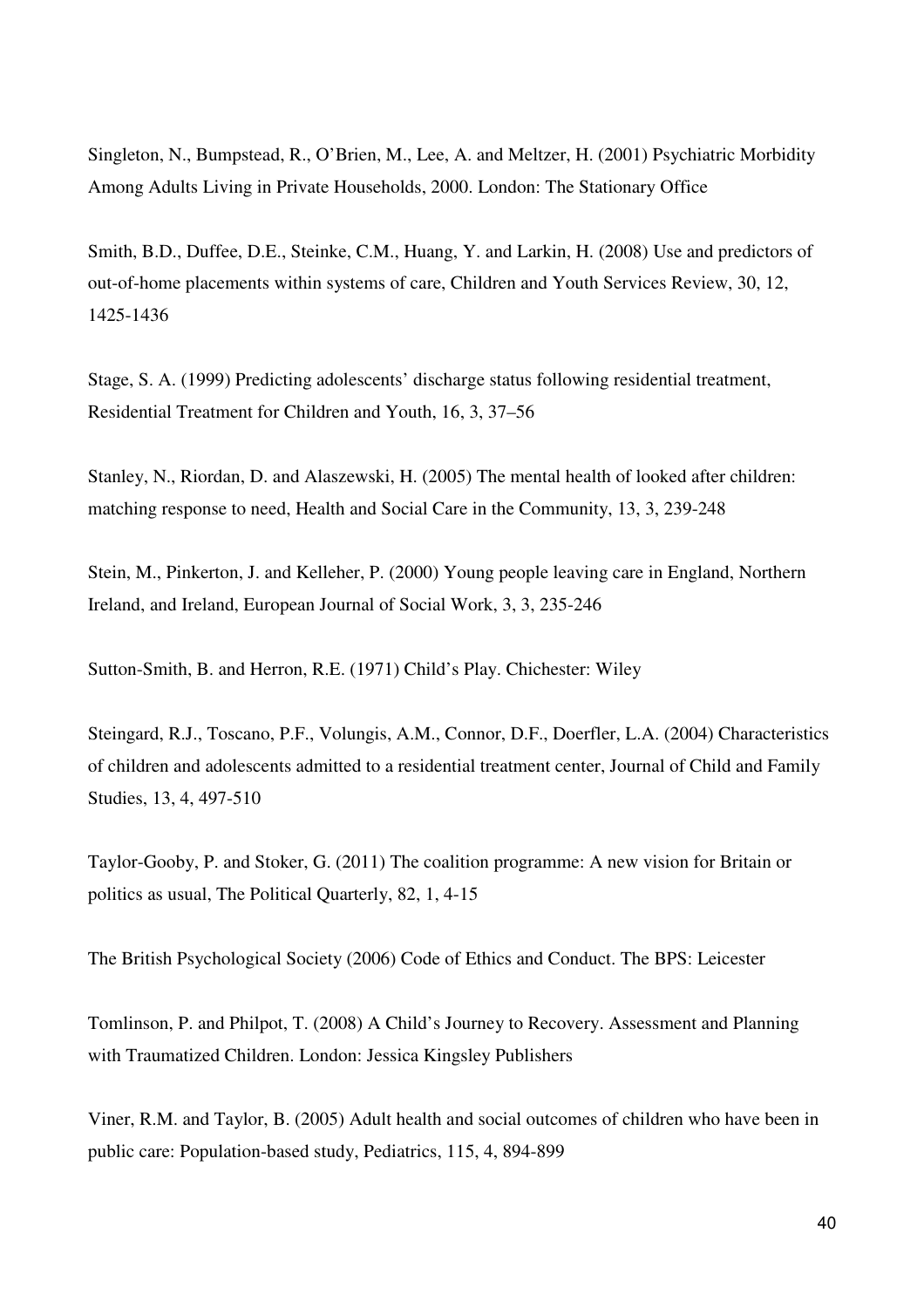Wade, J. (2008) The ties that bind: Support from birth families and substitute families for young people leaving care, British Journal of Social Work, 38, 1, 39-54

Wade, J and Dixon, J. (2006) Making a home, finding a job: Investigating early housing and employment outcomes for young people leaving care, Child and Family Social Work, 11, 3, 199- 208

Ward, J. (1998) Substance use among young people 'looked after' by social services, Drugs: Education, Prevention and Policy, 15, 3, 257

Ward, J., Henderson, Z. and Pearson, G. (2003) One Problem Among Many: Drug Use Among Care Leavers in Transition to Independence. Home Office Research Study 260. London: Home **Office** 

Ward, H., Holmes, L. and Soper, J. (2008) Costs and Consequences of Placing Children in Care. London: Jessica Kingsley Publishers

Ward, A., Kasinski, K., Pooley, J. and Worthington, A. (Eds) (2003) Therapeutic Communities for Children and Young People. London: Jessica Kingsley Publishers

Williams, J., Jackson, S., Maddocks, A., Cheung, W-Y, Love, A. and Hutchings, H. (2001) Casecontrol study of the health of those looked after by local authorities, Archives of Disease in Childhood, 85, 4, 280-285

Winnicott, D.W. (1968) Playing: It's theoretical status in the clinical situation, International Journal of Psycho-Analysis, 49, 4, 591-599

Winter, K. (2006) Widening our knowledge of young looked after children: The case for research using sociological models of childhood, Child and Family Social Work, 11, 1, 55-64

Zoccolillo, M., Pickles, A., Quinton, D. and Rutter, M (1992) The outcome of childhood conduct disorder: Implications for defining adult personality disorder and conduct disorder, Psychological Medicine, 22, 4, 971-986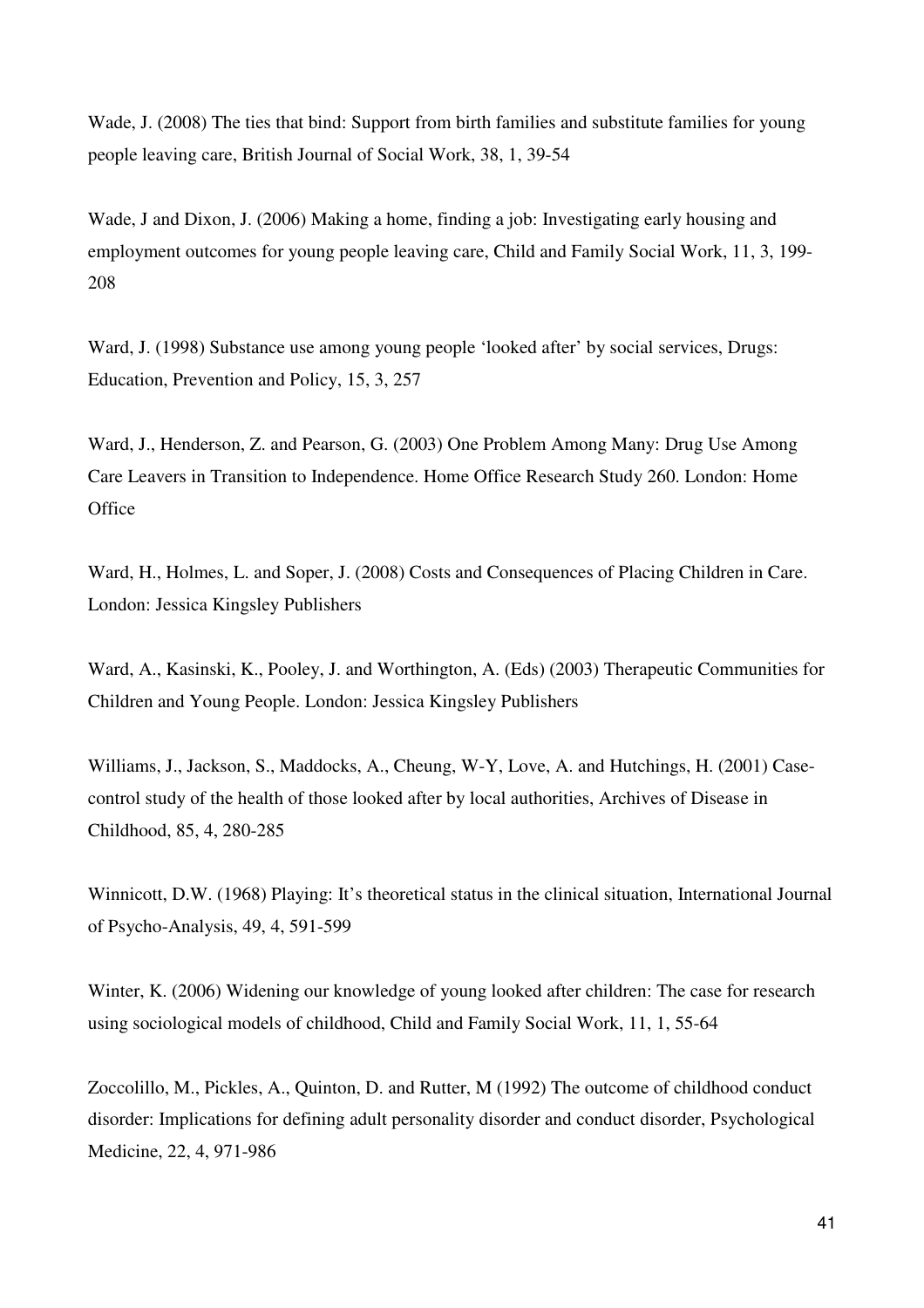## **Table 1 Characteristics of sample**

| <b>Description</b>                                           | $\boldsymbol{n}$ | $\mathcal{C}^a$ |
|--------------------------------------------------------------|------------------|-----------------|
| All former residents of organisation $(N=117)$               |                  |                 |
| Aged 16 years + and completed $GCSEs^b$                      | 77               | 66              |
| Aged under 16 years or not completed GCSEs                   | 40               | 34              |
| Traceability of former residents eligible for study $(n=77)$ |                  |                 |
| Traceable                                                    | 34               | 44              |
| Untraceable                                                  | 43               | 56              |
| Participation, by traced residents, in study $(n=34)$        |                  |                 |
| Participated in study                                        | 16               | 47              |
| Participated in, then withdrew from study                    | 1                | 3               |
| Never participated in study                                  | 17               | 50              |
| Gender of participants (n=16)                                |                  |                 |
| Female                                                       | 10               | 63              |
| Male                                                         | 6                | 37              |
| Age at time of interview (years, $n=16$ )                    |                  |                 |
| $16 - 17$                                                    | 5                | 31              |
| 18-19                                                        | 5                | 31              |
| $20 - 21$                                                    | 5                | 31              |
| $21+$                                                        | 1                | 6               |
| Ethnicity $(n=16)$                                           |                  |                 |
| White                                                        | 15               | 94              |
| Black or other minority ethnic group                         | 1                | 6               |
| Special needs $(n=16)$                                       |                  |                 |
| None                                                         | 14               | 88              |
| Moderate learning difficulties                               | 2                | 12              |

<sup>a</sup> Percentages may not total 100 because of rounding

<sup>b</sup> General Certificate of Secondary Education – the exam that young people in England usually take in their final year of compulsory education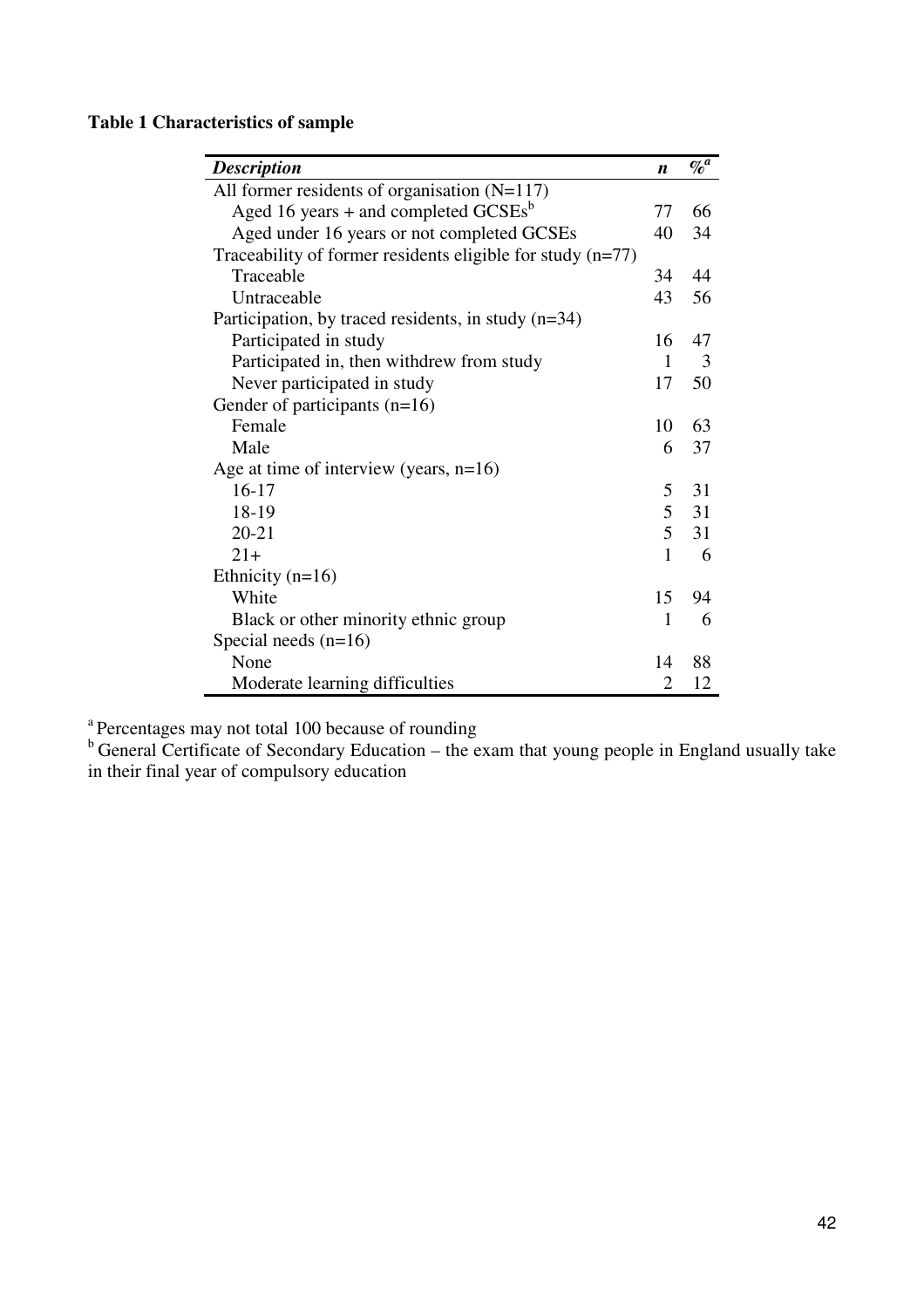| Description $(N=16)$       | $\boldsymbol{n}$ | $\mathcal{N}_0^a$ |
|----------------------------|------------------|-------------------|
| Age arrived at TCH (years) |                  |                   |
| 5-7                        | 6                | 37                |
| $8 - 10$                   | 6                | 37                |
| 11-13                      | 3                | 19                |
| 14-16                      | 1                | 6                 |
| Age on leaving TCH (years) |                  |                   |
| $8-10$                     | 3                | 19                |
| $11 - 13$                  | 8                | 50                |
| 14-16                      | 4                | 25                |
| 17                         | 1                | 6                 |
| Time spent in TCH (years)  |                  |                   |
| $2 - 3$                    | 6                | 37                |
| 4-5                        | 8                | 50                |
| $6 - 7$                    | 1                | 6                 |
| 8-9                        |                  |                   |

Table 2 Interviewees' ages when they arrived at and left, and the time they spent in, *The Orchards* 

<sup>a</sup> Percentages may not total 100 because of rounding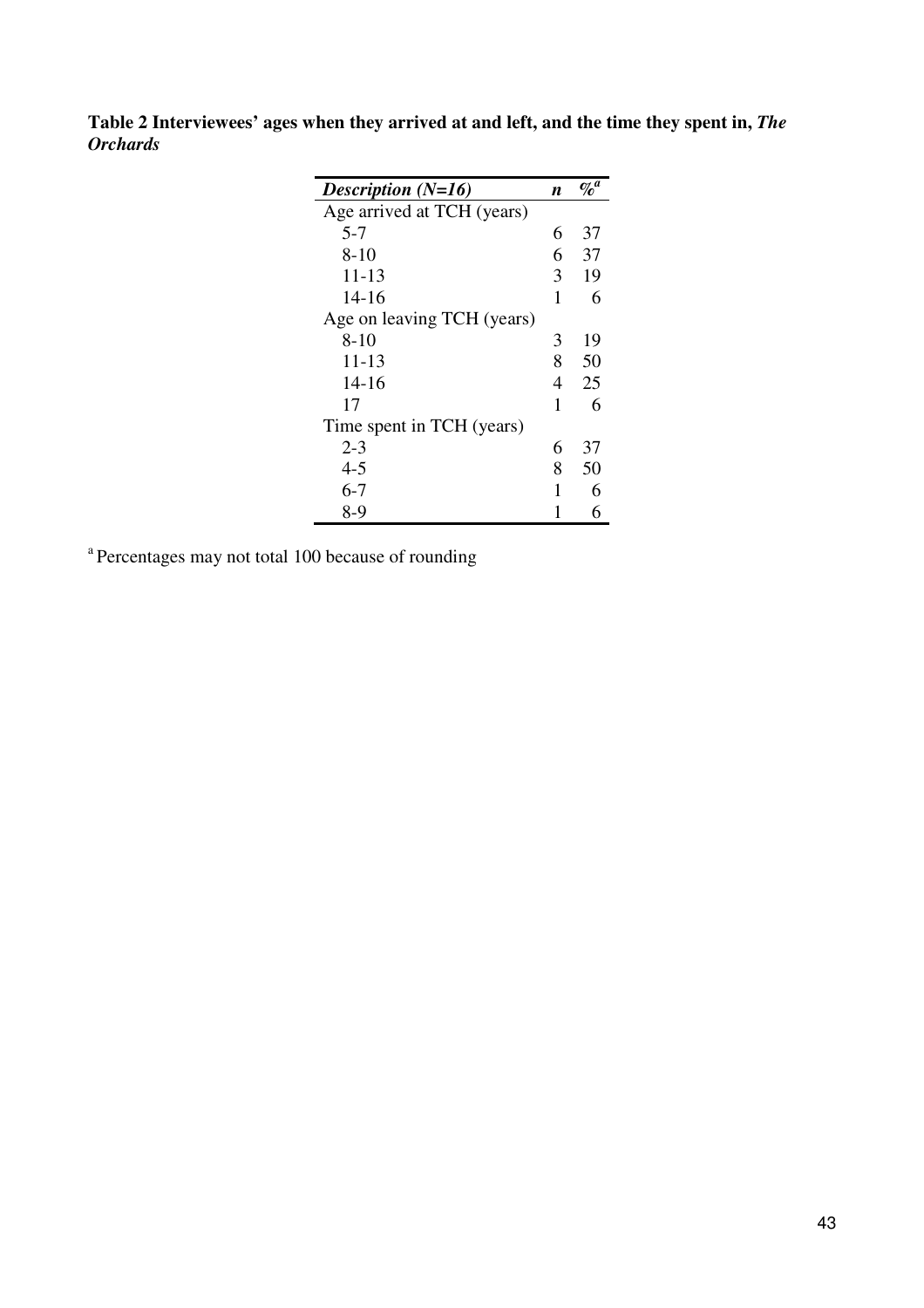| <b>Description</b>                                               | $\boldsymbol{N}$ | $\%$  |
|------------------------------------------------------------------|------------------|-------|
| Information on qualifications $(N=16)$                           |                  |       |
| Known                                                            | 14               | 87    |
| Not known                                                        | $\overline{2}$   | 12    |
| Whether, and type of, qualification obtained $(n=14)$            |                  |       |
| A Levels                                                         | 1                | 7     |
| GCSEs (grades $A*-C$ )                                           | 8                | 57    |
| GCSEs (grades $A^*$ -G)                                          |                  | 10 71 |
| GCSE grades not known                                            | 1                | 7     |
| GNVQ/NVQs                                                        | 5 <sup>5</sup>   | 36    |
| Other $a$                                                        | $4\overline{ }$  | 29    |
| No qualifications obtained                                       | 3 <sup>b</sup>   | 21    |
| Current educational situation $(n=16)$                           |                  |       |
| <b>Further Education college</b>                                 | 9                | 56    |
| University                                                       | 1                | 6     |
| Employed full-time                                               |                  | 3 19  |
| Not in education, employment or training                         | $\mathfrak{Z}$   | 19    |
| Number of moves of accommodation since<br>leaving TCH $(N=16)$   |                  |       |
| 1                                                                | 4                | 25    |
| $\overline{2}$                                                   | 8                | 50    |
| $3+$                                                             | $\overline{4}$   | 25    |
| All accommodation episodes (by type) since<br>leaving TCH (N=34) |                  |       |
| Foster home                                                      | 12               | 35    |
| Independent                                                      | 7 <sup>1</sup>   | 21    |
| Supported lodging <sup>c</sup>                                   | 5 <sup>5</sup>   | 15    |
| Children's home                                                  | $\overline{4}$   | 12    |
| Boarding school                                                  | $\overline{2}$   | 6     |
| Family                                                           | $\overline{2}$   | 6     |
| Adoptive home                                                    | 1                | 3     |
| Young Offender's Institution                                     | 1                | 3     |
| Current type of accommodation $(N=16)$                           |                  |       |
| Independence                                                     | 7                | 44    |
| Supported lodging                                                | 4                | 25    |
| Foster home                                                      | $\overline{2}$   | 13    |
| Adoptive home                                                    | 1                | 6     |

# **Table 3 Young adults' educational achievements and accommodation histories**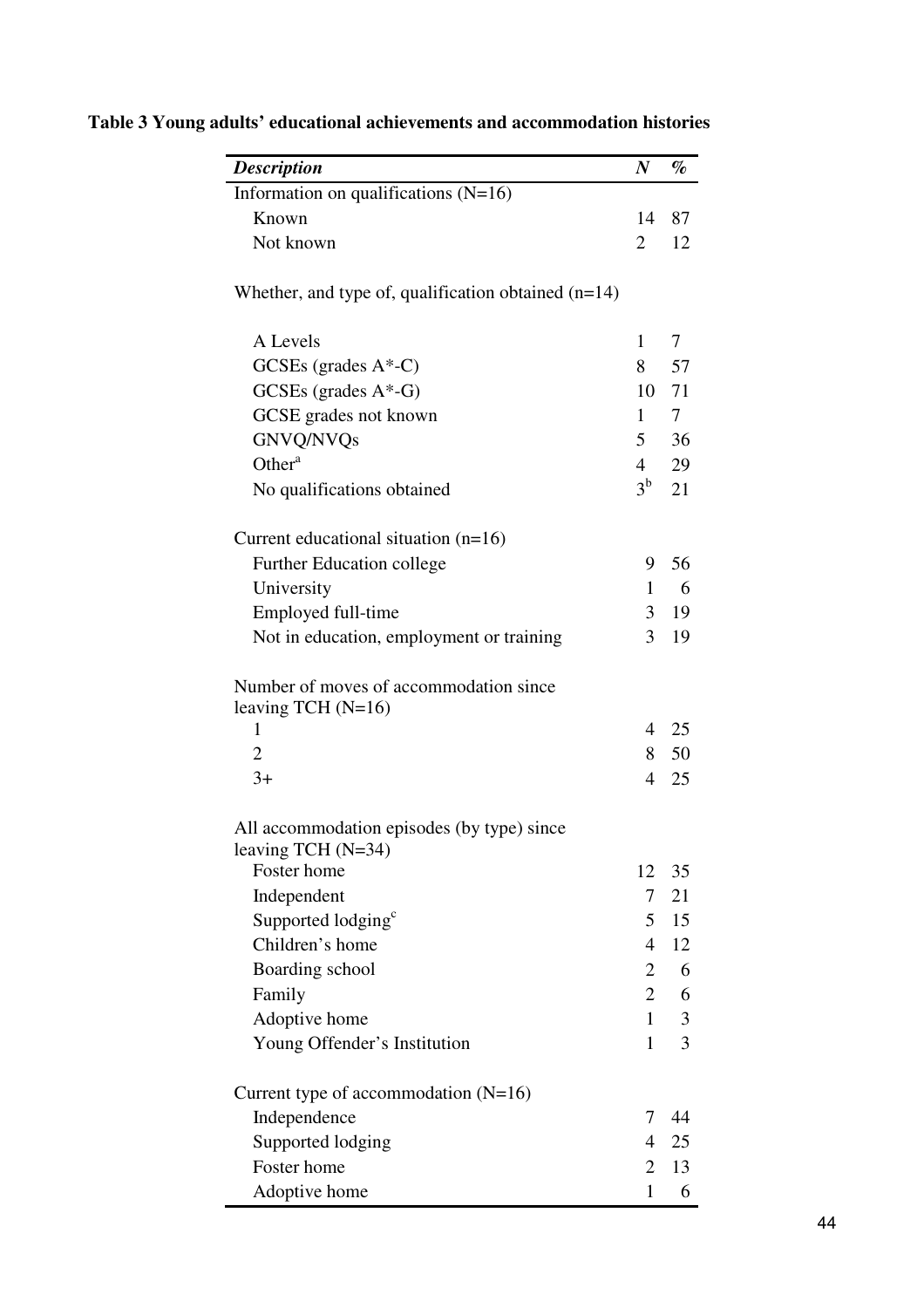| University & foster home |  |
|--------------------------|--|
| Children's home          |  |

<sup>a</sup> One person each had obtained: a Business and Technology Education Council (BTEC) National Diploma; an OCR (Oxford, Cambridge and RSA (Royal Society of Arts) Business qualification; a Diploma in Electronic Engineering; and three AS (Advanced Subsidiary) Levels (an examination that is between a GCSE and A' Level)

<sup>b</sup> Totals do not equal 100 because participants could be in more than one category.

 $\overline{a}$ 

 $\overrightarrow{A}$  type of foster care but one in which the young person lives relatively independently